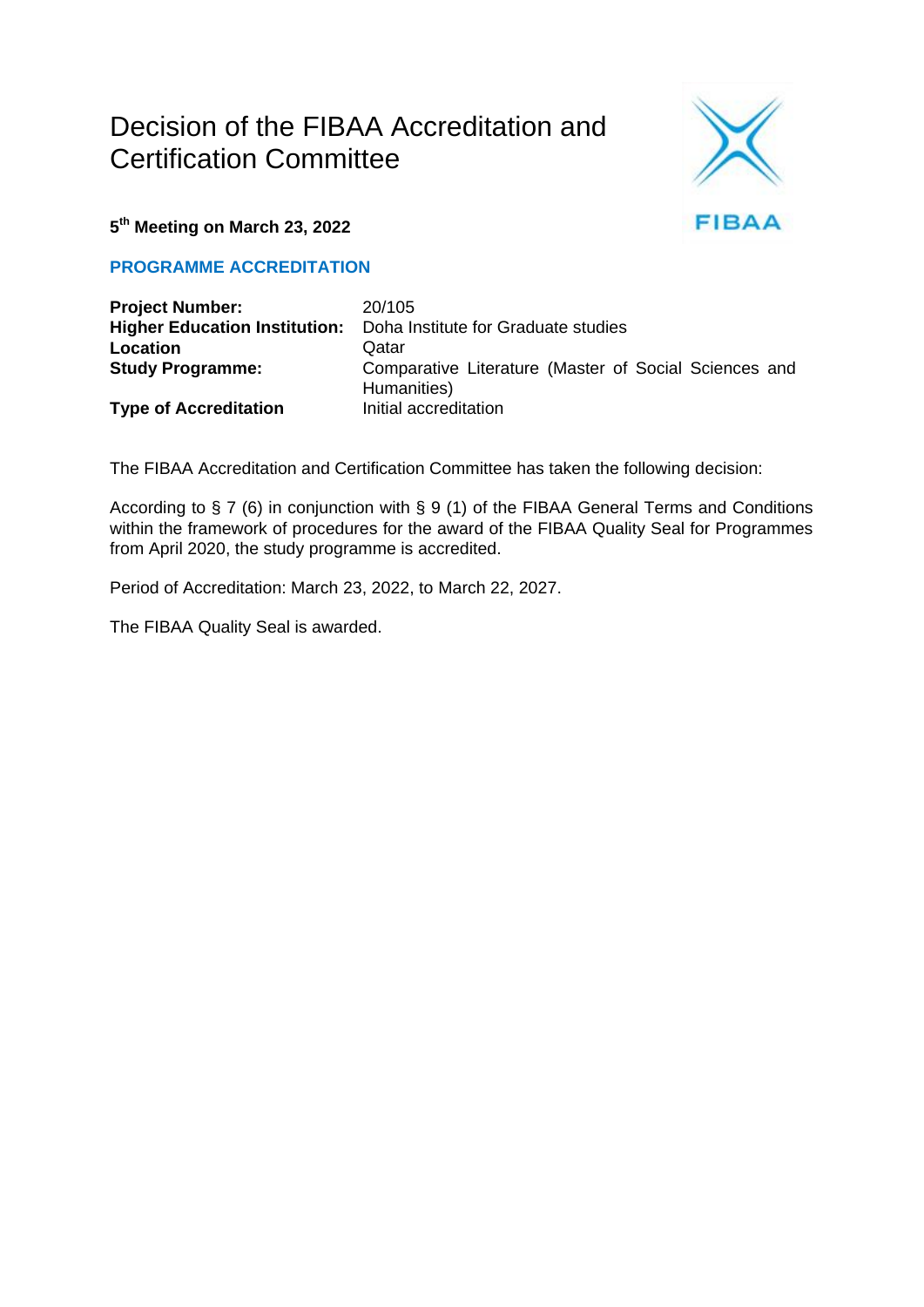

**FOUNDATION FOR INTERNATIONAL BUSINESS ADMINISTRATION ACCREDITATION**

FIBAA – BERLINER FREIHEIT 20-24 – D-53111 BONN

# Assessment Report

**Higher Education Institution:** Doha Institute for Graduate Studies, Qatar

**Master programme:** Comparative Literature

**Qualification awarded on completion:** Master of Social Sciences and Humanities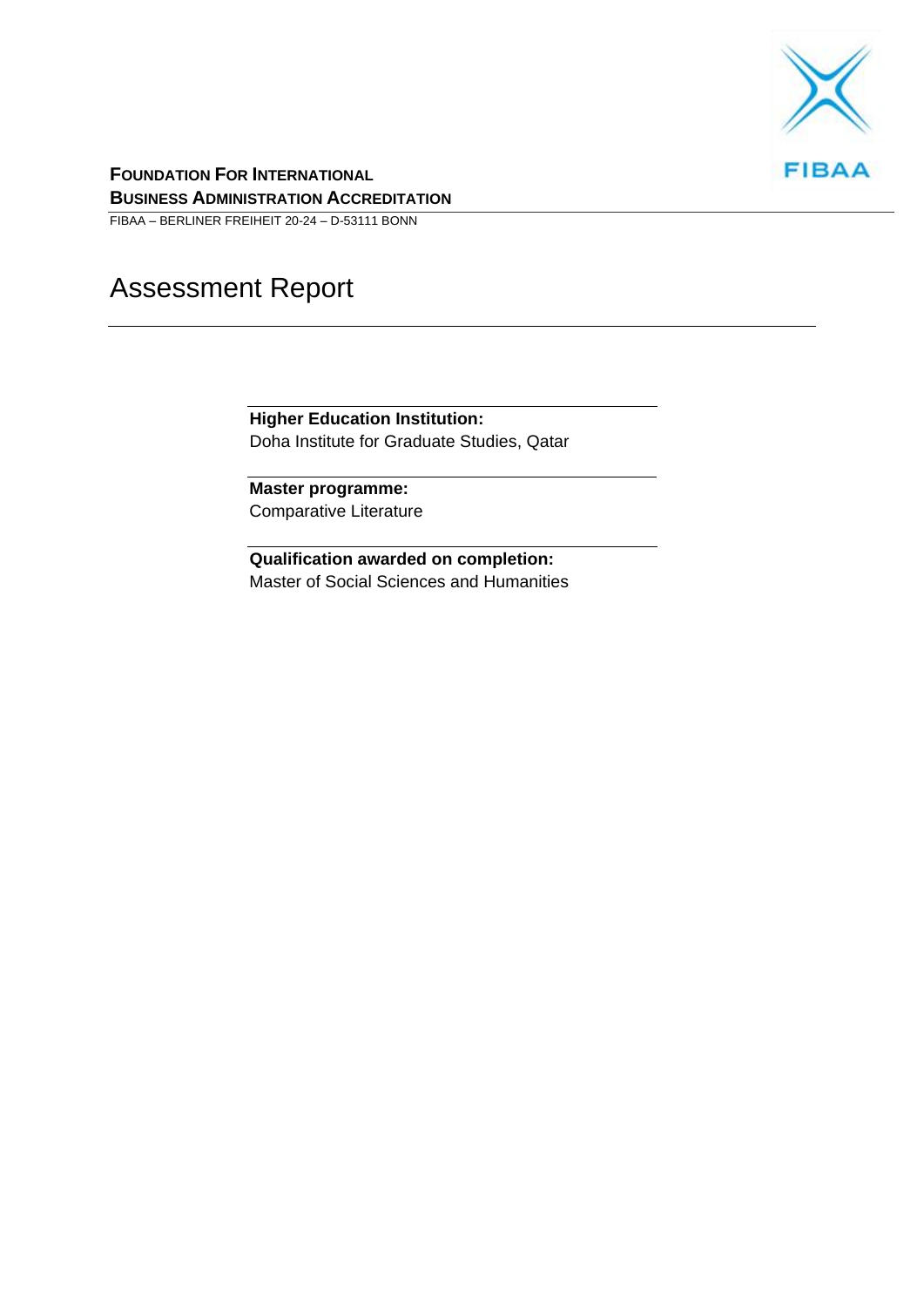## General information on the study programme

The Master programme Comparative Literature (CompLit) is a two-year programme (fulltime) with a workload of 42 credit hours (equivalent to 84 ECTS credits) that can also be studied part-time (in three or four years). The CompLit programme aims to produce skilled academics who can apply for doctoral studies in comparative literature, in postcolonial and world literatures, in national literature departments in the Arab and Middle eastern region and beyond, or in continental philosophy and theory. The programme can be of particular interest to candidates seeking careers as high school teachers in teaching languages and literatures, or working in international cultural organisations, editorial professions or the publishing industry. The programme is taught primarily in Arabic as well as in English. Students have to read and use literature mainly in the English language. Therefore, by content and languages the programme is strongly international which is also underlined by the internationallyoriented faculty and student body.

#### **Type of study programme:**

Master programme

**Projected study time and number of ECTS credits / national credits assigned to the study programme:**

Full time: 2 years; Part-time: 3 or 4 years; 42 credits hours (equivalent to 84 ECTS credits)

#### **Mode of study:**

Full-time and part-time

#### **Didactic approach:**

Study programme with obligatory class attendance

#### **Double/Joint Degree programme:** No

#### **Scope (planned number of parallel classes) and enrolment capacity:**

15-20 students per academic year

**Programme cycle starts in:** Winter semester

**Initial start of the programme:**

September 2015

**Type of accreditation:** Initial accreditation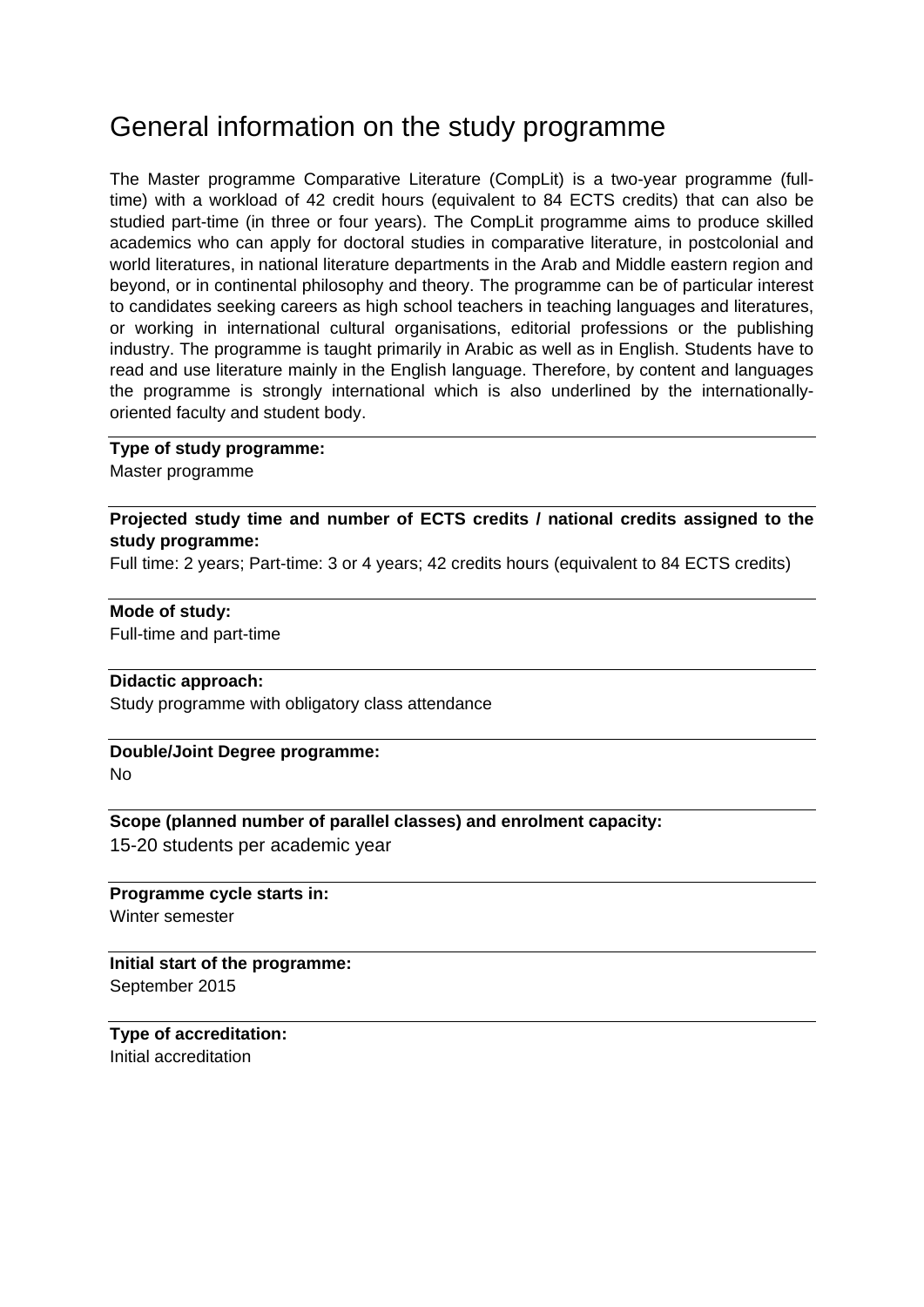## **Procedure**

A contract for the initial accreditation of the programme Comparative Literature (Master of Social Sciences and Humanities) was made between FIBAA and the Doha Institute for Graduate Studies (DI) on October 7, 2020. On June 30, 2021, the HEI submitted a selfevaluation report, which included a detailed description of the programme and further documents to prove that the criteria for programme accreditation are met.

At the same time, FIBAA appointed a review panel<sup>1</sup>. The HEI has agreed to the chosen experts. The panel consisted of:

#### **Prof. Dr. Tariq A. Khwaileh**

Qatar University, Qatar Chair Department of English Literature and Linguistics (Linguistics, Phonetics, Psycholinguistics)

#### **Prof. Dr. Mark Laffey**

University of London, United Kingdom Ass. Professor of International Relations (International Relations Theory, International Security, Foreign Policy Analysis)

#### **Prof. Dr. Bernd Müller-Jacquier**

University of Bayreuth, Germany Prof. em. of Intercultural German Studies (Linguistics, Literature, Foreign Language Didactics)

#### **Prof. Dr. Stephan Stetter**

University of the Bundeswehr Munich, Germany Professor of International Politics and Conflict Studies

#### **Dr. Philipp Stiel**

Bavarian State Chancellery, Munich, Germany Budget Officer, Head of Budget and Internal Services Department (Organisation, Rule of Law, Public Management)

#### **Tim Thiessen**

Leuphana University, Lueneburg, Germany Student of Political Sciences (Bachelor)

FIBAA project manager: Dr. Birger Hendriks

The assessment is based on the self-evaluation report, amended by further documents, as requested by the panel, and an online conference (because of the Covid-19 pandemic). The online conference took place on November 2 and 3, 2021 via the video conferencing tool *Zoom* with DI representatives. The same cluster included an appraisal of the Politics and

 1 The panel is presented in alphabetical order.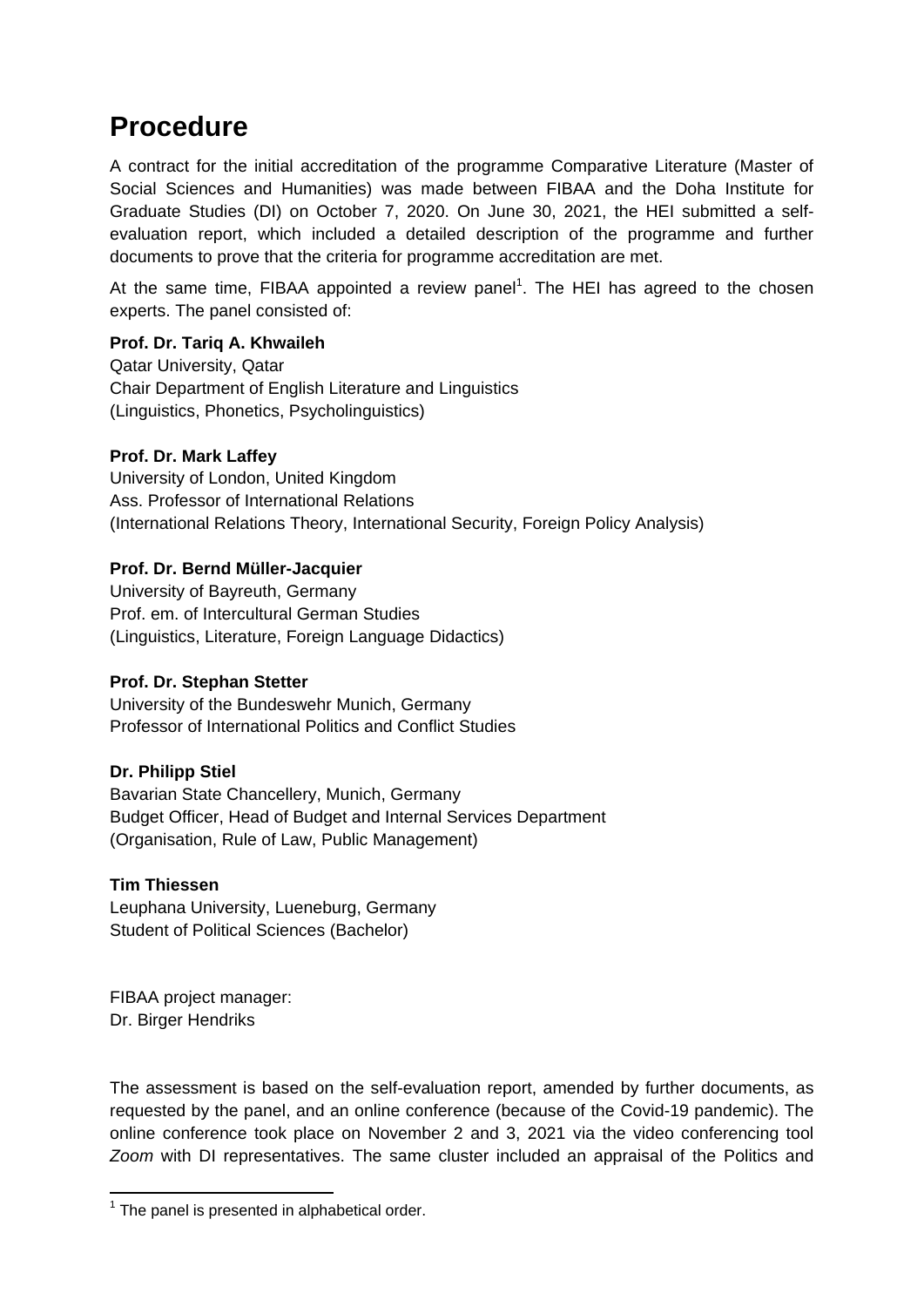International Relations programme (Master of Social Sciences and Humanities) and the Conflict Management and Humanitarian Action programme (Master of Science in Conflict Management and Humanitarian Action). At the end of the online conference, the panel has given brief feedback on its first impressions to representatives of the HEI.

The assessment report based on this was delivered to the HEI for comment on February 25, 2022. The statement on the report was received on March 3, 2022. It has been taken into account in the report at hand.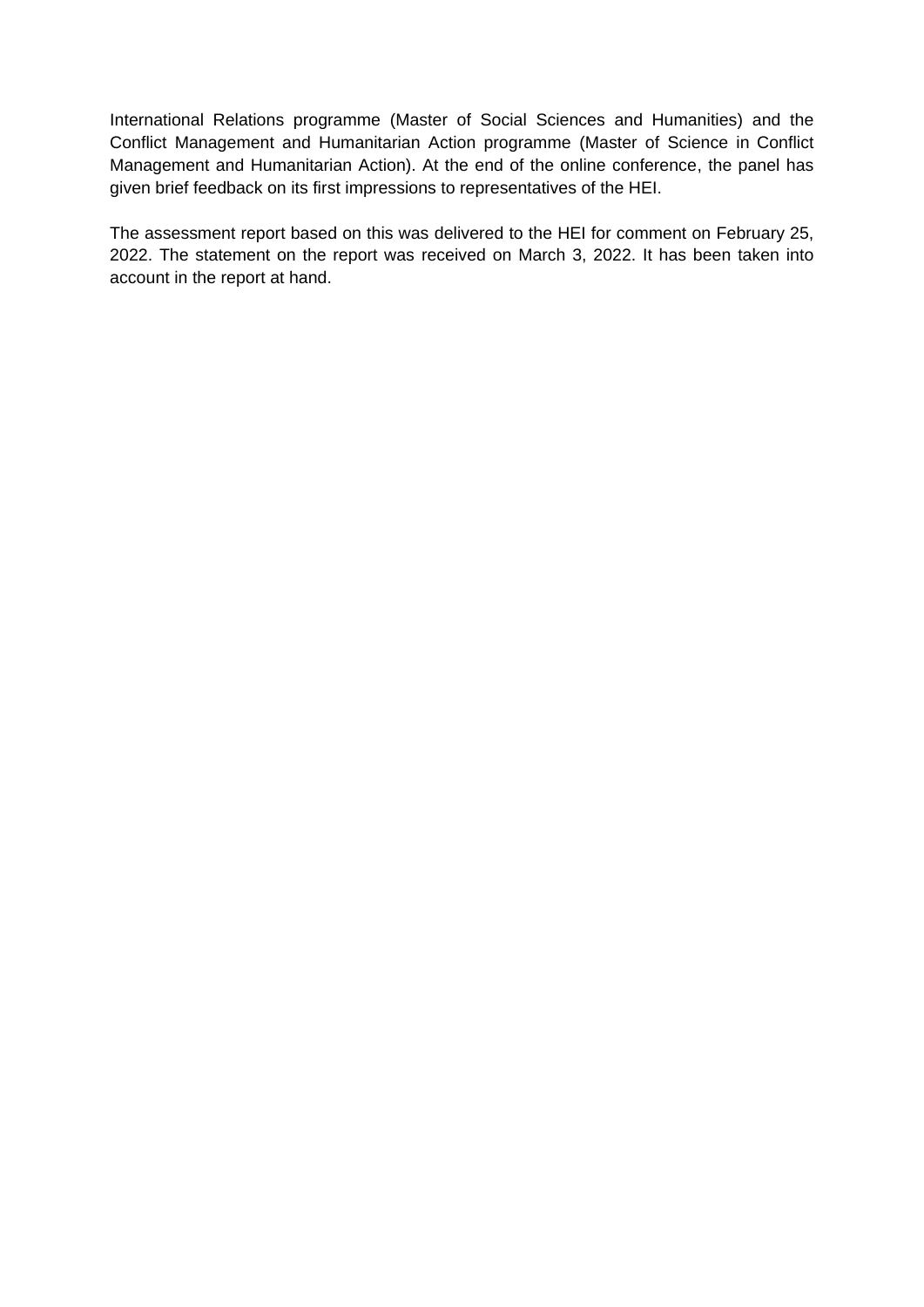# Summary

The Comparative Literature programme, offered by the Doha Institute for Graduate Studies, fulfils the FIBAA quality requirements for master programmes and can be accredited by the Foundation for International Business Administration Accreditation (FIBAA) for five years starting on March 23, 2022, and finishing on March 22, 2027. The programme is in accordance with the national and the European Qualification Frameworks and the European Standards and Guidelines in their applicable version valid as of the time of the opening of the procedure, and with the Bologna Declaration.

There are many criteria in which the programme exceeds the quality requirements:

- International orientation of the study programme design (see chapter 1.2),
- Positioning of the study programme in the educational market (see chapter 1.3),
- Admission requirements (see chapter 2.1),
- Selection procedure (see chapter 2.3),
- Interdisciplinary thinking (see chapter 3.1),
- International contents and intercultural aspects (see chapter 3.4),
- Internationality of student body (see chapter 3.4),
- Internationality of faculty (see chapter 3.4),
- Foreign language contents (see chapter 3.4),
- Academic qualification of faculty (see chapter 4.1),
- Student support by the faculty (see chapter 4.1),
- Process organisation and administrative support for students and faculty (see chapter 4.2),
- Quantity, quality, media and IT equipment of teaching and group rooms (see chapter4.4),
- Access to literature (see chapter 4.4),
- Career counselling and placement service (see chapter 4.5).

For the overall assessment of the programme, please refer to the quality profile at the end of this report.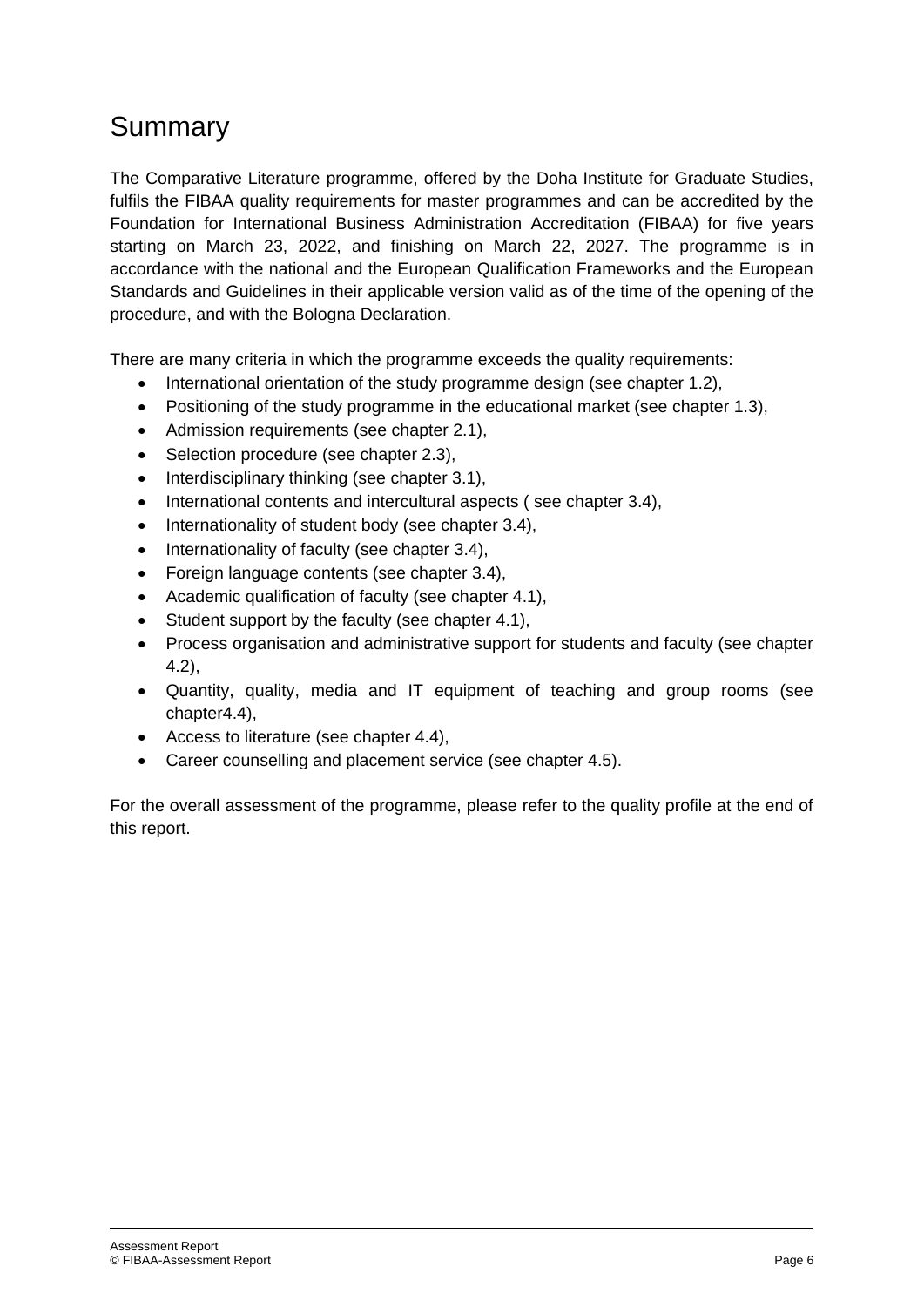# Information

## **Information on the Institution**

The Doha Institute for Graduate Studies (DI) is an independent non-profit academic institution for postgraduate studies. DI was founded in 2015 and aims to combine teaching and learning with scientific research in a manner that prepares its graduates to become accomplished academic researchers and capable professionals in their fields of study. Also, graduates shall be able to advance knowledge and respond to the needs of the Arab region. DI aims to help produce a new generation of academics, researchers, and independent thinkers at international scientific standards. Arabic Language is the main language for DI's teaching and research, supported by other languages, especially English. This also forms part of both admission and graduation requirements.

Based on its institutional bylaws DI has a President who is the chief executive and academic officer of the Institute and its representative. The President is appointed by the Board of Trustees and chairs the councils which govern the academic and administrative affairs of the DI. These include the Doha Institute Council, the highest executive body, and the Faculty General Assembly. At the level of the School, mechanisms are in place to encourage autonomous governance.

DI comprises two Schools: the School of Social Sciences and Humanities and the School of Public Administration and Development Economics. It offers 19 study programmes. The Comparative Literature (CompLit) programme belongs to the School of Social Sciences and Humanities (SOSH).<sup>2</sup> Head of each School is a Dean who is appointed by the President. Each school at the Doha Institute has the independence to regulate its internal academic and administrative policy, but subject to the provisions of the bylaws, rules, institutional regulations, and general policies developed for the institute. In the event of any action that may affect the financial obligations of the institute or its academic policies, the Dean refers the policy or procedure to the Vice President for Academic Affairs, who in turn submits it to the President of the Institute.

DI and its programmes are licensed by Qatar's Ministry of Education and Higher Education<sup>3</sup> and they are listed on the Ministry of Education and Higher Education's website [\(edu.gov.qa\).](https://www.edu.gov.qa/ar/Pages/higheredudefault.aspx?ItemID=134)

## **Further development of the programme, statistical data**

Building on the historical and academic formations of the discipline in Europe and the United States, the programme was designed in dialogue with prominent colleagues in the filed who are housed in major programmes and departments (including NYU; Harvard; University of Oregon; University of Illinois; University of California at Riverside; SOAS, University of London; University of Kent; Hong Kong University; Korea University among others), and who theoretically championed the necessity of a historically and disciplinarily corrective

 $\overline{\phantom{a}}$  $2$  The Institute also has an Executive Education Excellence Center and a Language Center. See [https://www.dohainstitute.edu.qa/EN/Academics/Pages/Academic-Policies.aspx.](https://www.dohainstitute.edu.qa/EN/Academics/Pages/Academic-Policies.aspx)

Decision of the Minister of Education and Higher Education No. (45) of 2016 Licensing the Doha Institute for Graduate Studies.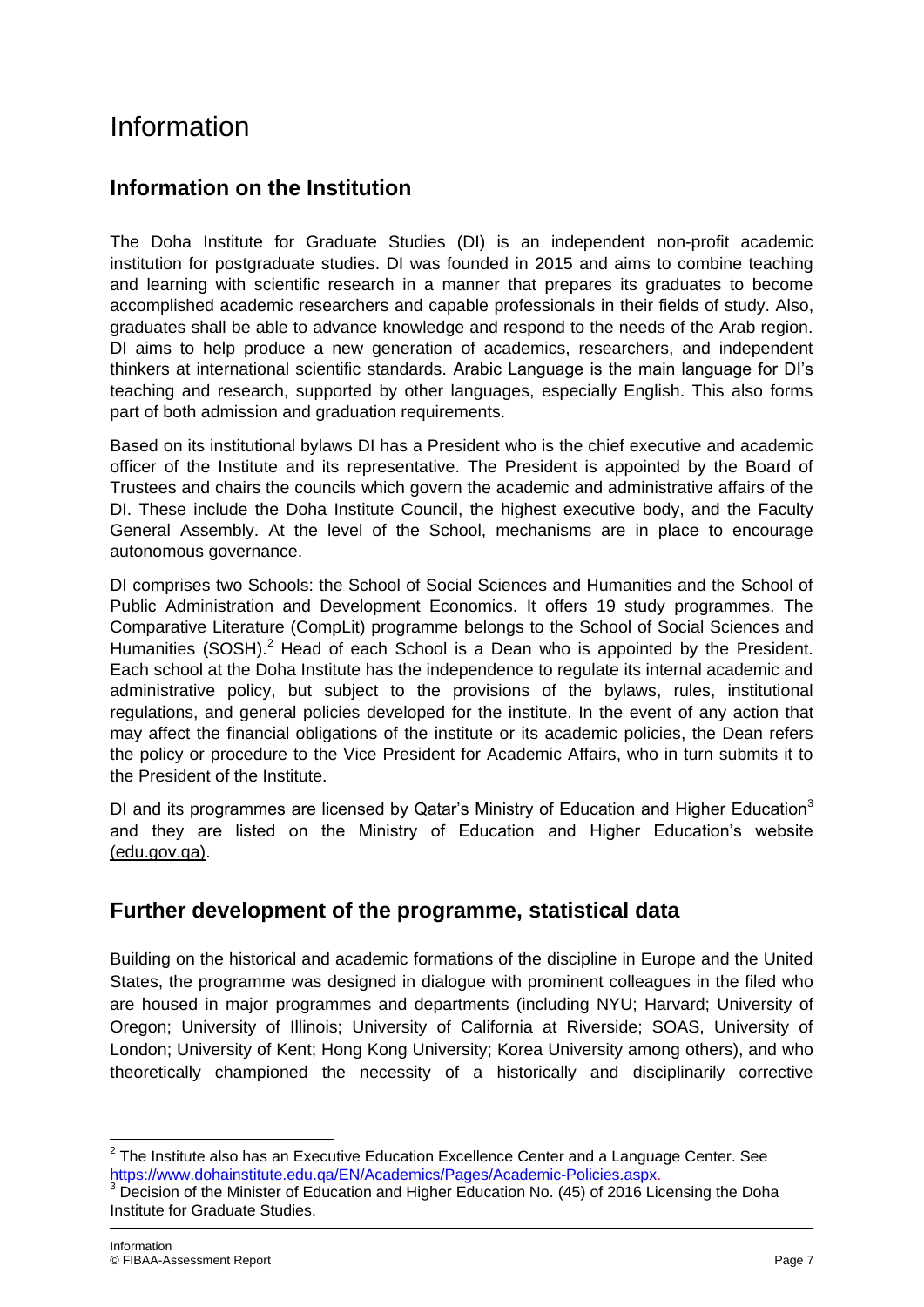dimension, through systematically engaging knowledge and training in non-Euroamerican aesthetic and intellectual traditions.

The current study plan is the result of a thorough review that was conducted at the end of the launch cycle of the programme and implemented in the fall of 2018. The review aimed at firming up the programme's vision and mission, introducing changes to the structure of the study plan to tally with the programme's objectives and the addition of new courses and course designs.

The statistical development of the CompLit programme during the last five years elaborated by DI has been as follows:

| <b>Master Study Programmes: Comparative Literature</b> |                     |                  |                  |                  |                  |                  |  |  |
|--------------------------------------------------------|---------------------|------------------|------------------|------------------|------------------|------------------|--|--|
|                                                        |                     |                  |                  |                  |                  |                  |  |  |
|                                                        |                     | <b>COMP 2017</b> | <b>COMP 2018</b> | <b>COMP 2019</b> | <b>COMP 2020</b> | <b>COMP 2021</b> |  |  |
| <b>Study Places</b>                                    |                     | 15               | 15               | 15               | 15               | 15               |  |  |
| <b>Applicants</b>                                      | Σ                   | 19               | 48               | 60               | 67               | 80               |  |  |
|                                                        | $\overline{f}$      | 8                | 20               | 19               | 21               | 27               |  |  |
|                                                        | m                   | $\overline{11}$  | $\overline{28}$  | 41               | 46               | $\overline{53}$  |  |  |
| <b>Application rate</b>                                |                     | 126.67%          | 320.00%          | 400.00%          | 446.67%          | 533.33%          |  |  |
| <b>First-Year</b>                                      | $\overline{\Sigma}$ | 5                | 15               | 8                | 5                | 13               |  |  |
| <b>Student</b>                                         | f                   | $\overline{3}$   | 9                | $\overline{7}$   | $\overline{2}$   | 6                |  |  |
|                                                        | m                   | $\overline{2}$   | $\overline{6}$   | 1                | $\overline{3}$   | $\overline{7}$   |  |  |
| Rate of female                                         |                     | 60.00%           | 60.00%           | 87.50%           | 40.00%           | 46.15%           |  |  |
| <b>students</b>                                        |                     |                  |                  |                  |                  |                  |  |  |
| # Foreign<br><b>Students</b>                           | Σ                   | 4                | 15               | 8                | 4                | 12               |  |  |
|                                                        | $\overline{f}$      | $\overline{2}$   | 9                | $\overline{7}$   | $\overline{2}$   | 5                |  |  |
|                                                        | m                   | $\overline{2}$   | $\overline{6}$   | $\overline{1}$   | $\overline{2}$   | $\overline{7}$   |  |  |
| Rate of foreign<br><b>students</b>                     |                     | 80.00%           | 100.00%          | 100.00%          | 80.00%           | 92.31%           |  |  |
| Percentage of<br>occupied study<br>places              |                     | 33.33%           | 100.00%          | 53.33%           | 33.33%           | 86.67%           |  |  |
| <b>Graduates</b>                                       | $\overline{\Sigma}$ | $\overline{5}$   | 13               | 8                | 4                | 12               |  |  |
|                                                        | $\overline{f}$      | $\overline{3}$   | $\overline{7}$   | $\overline{7}$   | $\overline{2}$   | $\overline{5}$   |  |  |
|                                                        | m                   | $\overline{2}$   | 6                | 1                | $\overline{2}$   | $\overline{7}$   |  |  |
| <b>Success rate</b>                                    |                     | 100.00%          | 86.67%           | 100.00%          | 80.00%           | 92.31%           |  |  |
| <b>Dropout rate</b>                                    |                     | $0.00\%$         | 13.33%           | 0.00%            | 20.00%           | 7.69%            |  |  |
| Average<br>duration of<br>study                        |                     | 2.1              | $\overline{2}$   | 2.25             | $\overline{2}$   | $\overline{2}$   |  |  |
| Average grade<br>of final degree                       |                     | 3.44             | 3.59             | 3.68             | 3,69             | 3.81             |  |  |

The statistics show that the numbers of applications exceed by far the numbers of available study places. Nevertheless, DI numbers of admitted students fall short of the number of available study places. The percentage of female admitted students is decreasing. With an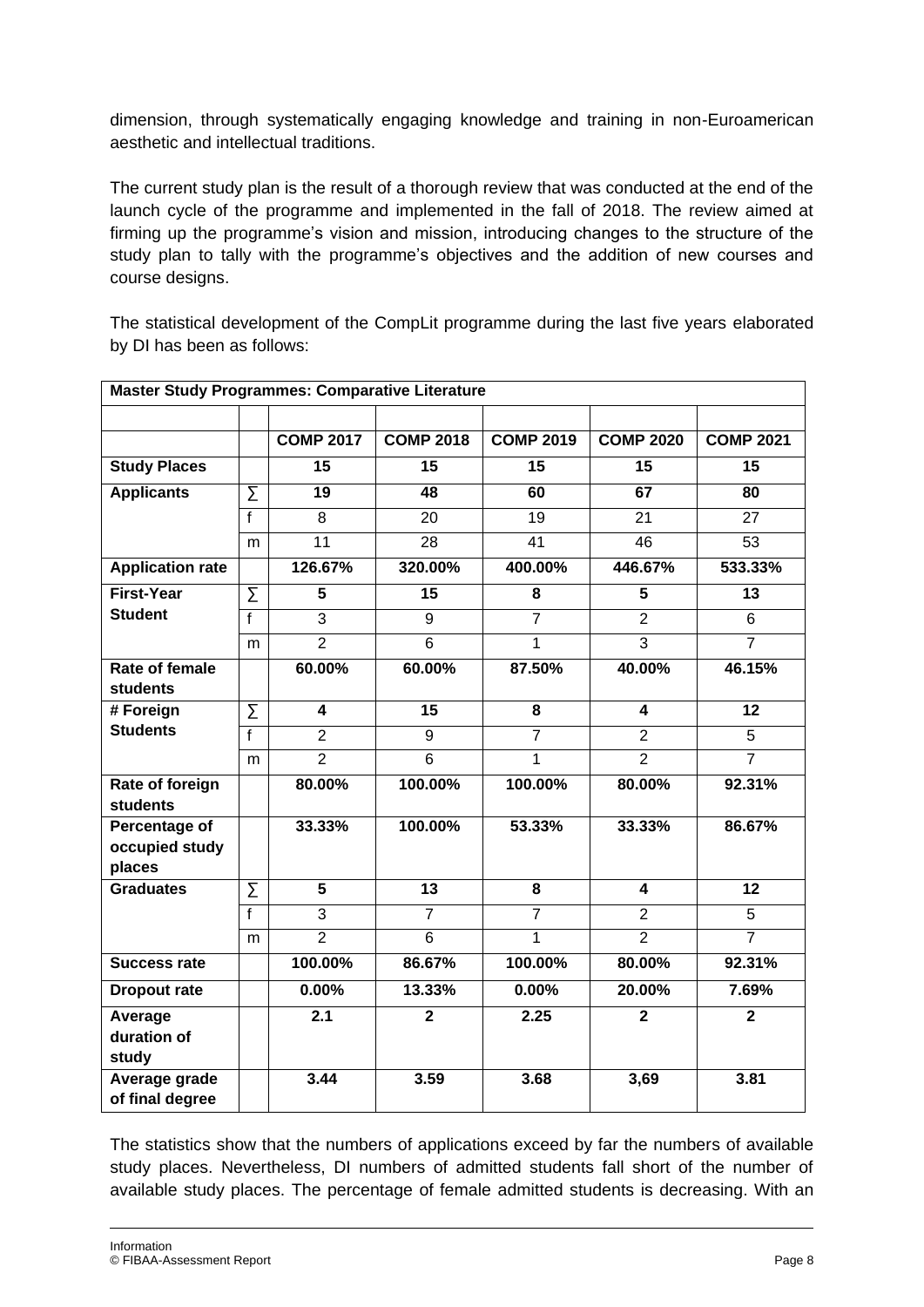average of about 90 %, the rates of foreign students are extremely high. Taking into account the low numbers of students in each year and corresponding of graduates the success rates are stable on a high level.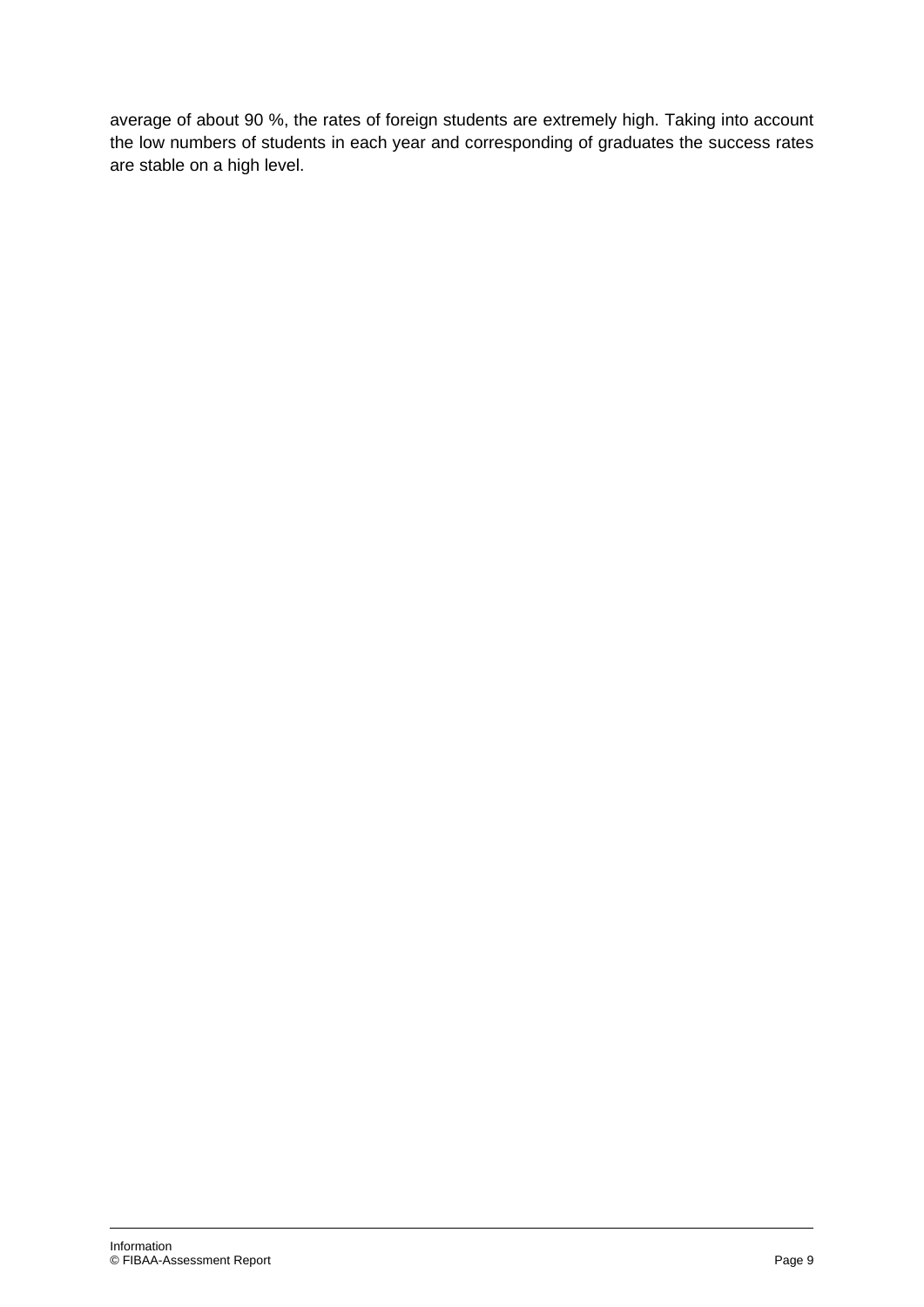# Programme Description and Appraisal in Detail

## **1. Objectives**

## 1.1 Objectives of the study programme (Asterisk Criterion)

The Comparative Literature Programme at the Doha Institute for Graduate Studies is competitively designed as a pioneering programme in the Arab and Middle Eastern regions, aiming to address historical gaps in the discipline and to expand its interdisciplinary remit, drawing on the resources of the Arab region and its demographic constituencies as well as international students.

In fulfilment of the DI's mission of pioneering interdisciplinary approaches in the social sciences and humanities and in advancing knowledge production in Arabic, the programme has sought to address current methodological crises in the discipline by expanding its remit and generating new region-specific and theoretically advanced methodologies for crossing linguistic and national borders, and in doing so pioneer and institutionalise systematic training in the Arab region.

The Programme aims to achieve the following main goals:

- To adopt a New Comparative Literature approach by training students in literary and comparative theory and engaging in the most recent debates that have reshaped the discipline.
- To train students in approaches to the study of Arabic and world literary and cultural production as a new generation of Arabists and Comparatists.
- To train students in the ability to engage critically with concepts and discursive practices, formulate topics of inquiry, and construct cogent and persuasive arguments in accordance with scholarly standards.
- To train students in high quality interdisciplinary research by engaging them in interand cross-disciplinary research activities, in connection with various programme and DI research projects.
- To train graduates for a research career in Social Sciences and the Humanities, at the doctoral level and beyond, and for professional careers in the education, culture, arts, and media sectors.
- To equip students with key personal, academic, and professional skills for serving responsibly and ethically in culturally diverse communities and for assuming analyst and leadership roles in education, arts, media, and culture sectors.

As detailed in the Comparative Literature Programme Specification<sup>4</sup> document the CompLit programme aims to deliver seven carefully crafted learning outcomes, centring on knowledge and understanding, intellectual skills, practical skills, and transferrable skills:

Knowledge and Understanding:

 PLO 1: Critically engage with the formation, histories, and practices of the traditional discipline of Comparative Literature, while drawing on the interdisciplinary impulses and theoretical debates of the New Comparative Literature.

**.** 

 $<sup>4</sup>$  This has been presented to the panel as an Annex to the self-evaluation report (SER)</sup>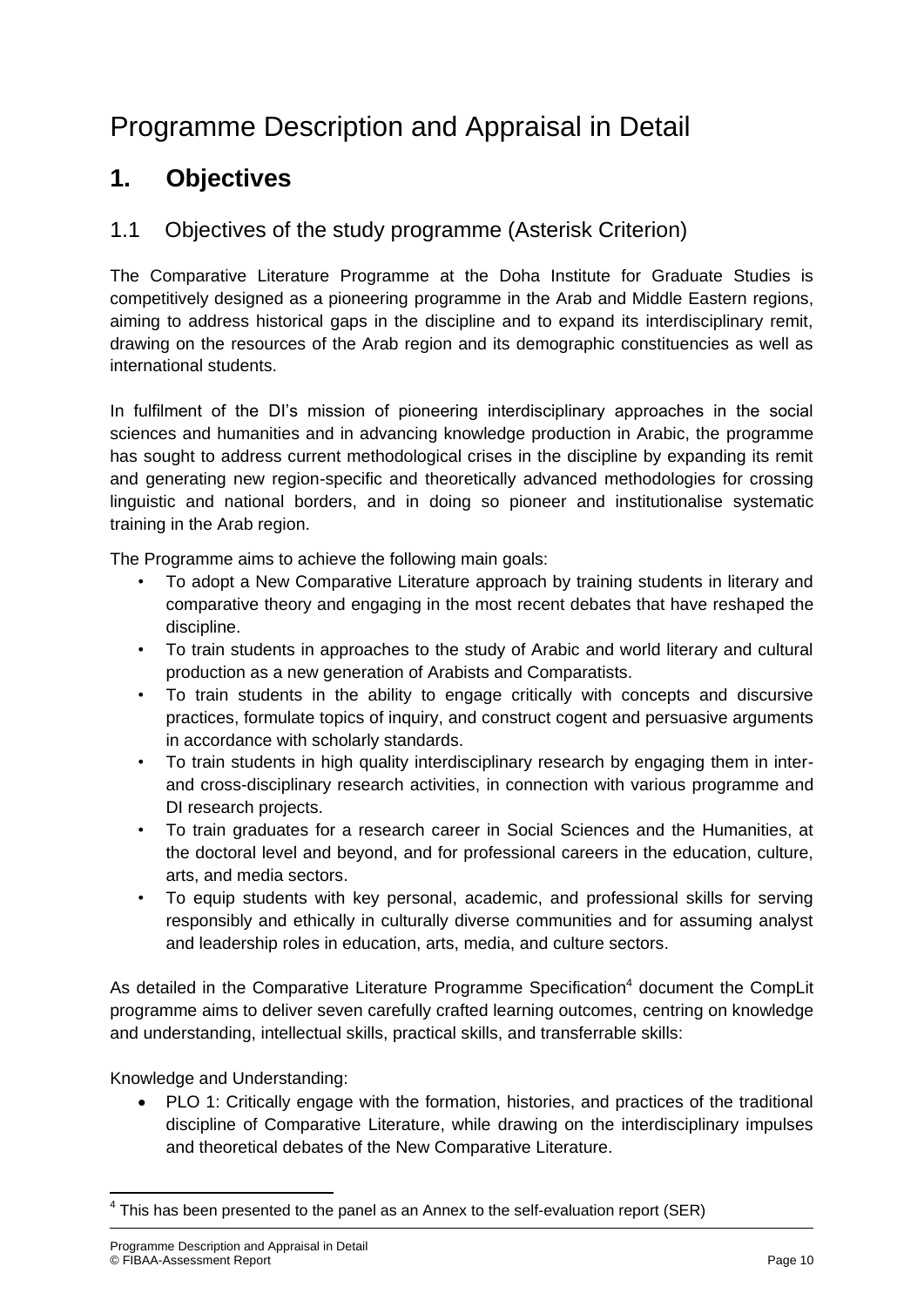- PLO 2: Critically engage with some of the current debates in approaches to World Literature, Postcolonial Studies, Cultural Studies and Translation Studies.
- PLO 3: Demonstrate a deeper understanding of the key theoretical concepts and current debates in the humanities and the ethical positioning of critical humanism.

Intellectual Skills

- PLO 4: Demonstrate critical sensibility and competency in the performance of close reading and textual analysis as the requisite skills for the comparatist and critical humanist.
- PLO 5: Critically analyse conceptions of the literary from within Arabic, European and non-European traditions.
- PLO 6: Deploy original approaches with the aim of contributing to the range of conceptual languages that define the discipline by drawing on Arabic aesthetic, critical and intellectual traditions.

Practical Skills

• PLO 7: Design and lead research projects; participate in intellectual debates in group settings; and present professionally before expert academic and professional assemblies.

 $\bullet$ 

Transferrable Skills

 PLO 8: Demonstrate critical sensibilities and ethical awareness in rethinking linguistic, cultural, and national borders through advanced analytical and writing skills.

The programme aims to attract students with advanced Arabic language skills, and a solid first degree in an academic discipline related to the study of languages, literatures and cultures; and students from different disciplinary backgrounds with demonstrable interest in literary and cultural studies. Students with undergraduate and/or graduate research degree in the Humanities, Arts and Social Sciences may find it particularly rewarding to study, and conduct research in the Comparative Literature Programme, owing to its focus on interdisciplinary approaches.

The programme shall have the potential for serious contribution to the interdisciplinary study of Arabic, World and Comparative Literatures and veritable theoretical potential for expanding the critical reach and theoretical paradigms of these disciplines, as well as those of Cultural Studies, Postcolonial Studies and Translation Studies. In Arabic, for example, this will entail working strongly between classical and modern, across the diversities of Arabic literary, aesthetic and cultural production and through strong comparative work equally with non-western as with western literatures. No less crucial is the development of Arabic conceptual languages. Especially significant is the programme's potential to develop the interdisciplinary study of literature by initiating local research networks. This work is rather timely in view of the recent developments in the region as well as recent advances in the scholarship and approaches.

All master programmes at the DI have been designed and developed to meet and be aligned with the UK qualification framework and its learning outcome descriptors for a higher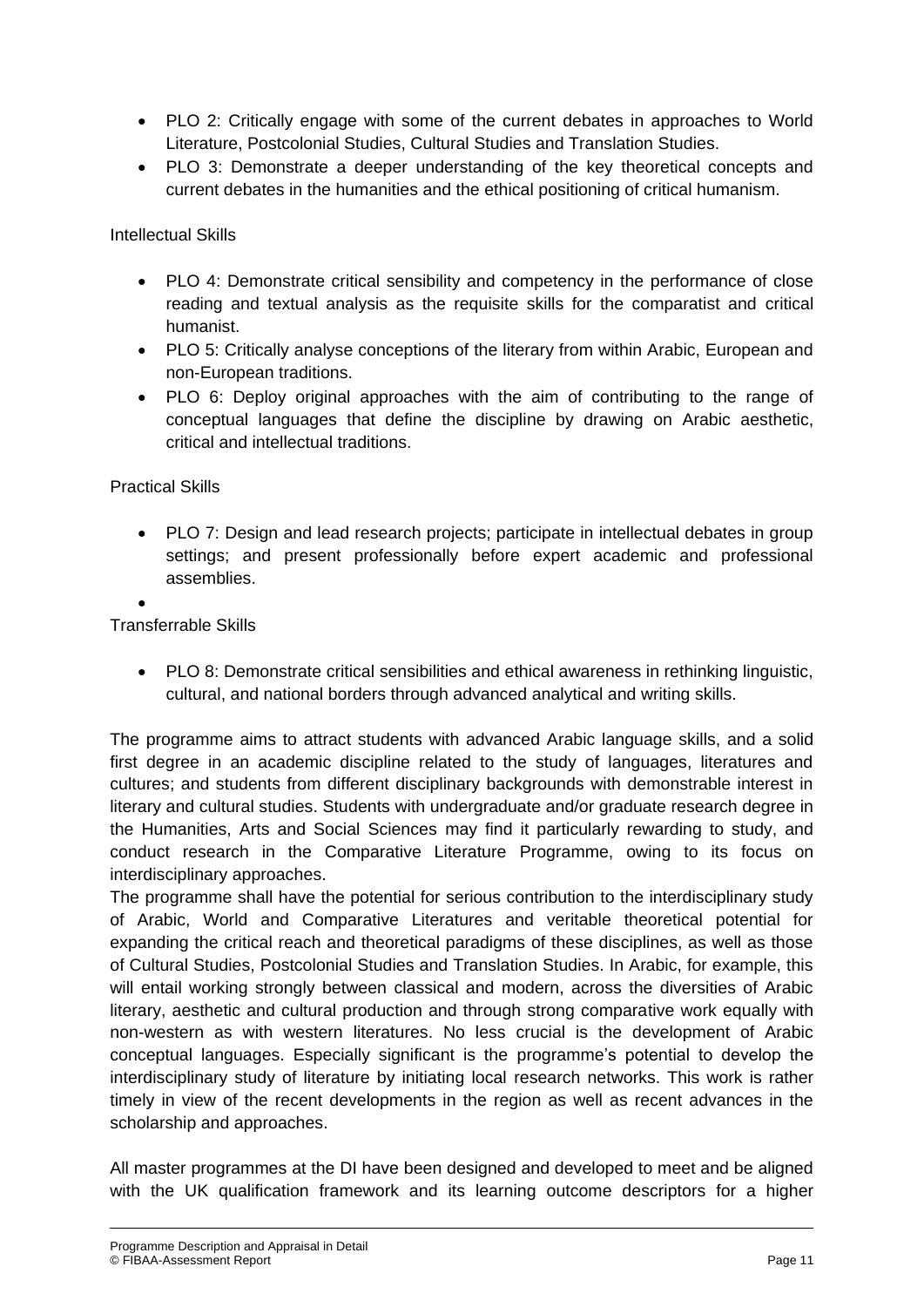education qualification at level 7 on the Framework for Higher Education Qualifications in England, Wales and Northern Ireland (FHEQ) and Scottish Credit and Qualifications Framework (SCQF) level 11 on the Framework for Qualifications of Higher Education Institutions in Scotland (FQHEIS).<sup>5</sup> The qualification descriptors of the UK frameworks for higher education qualifications align with the qualification descriptors of the Framework for Qualifications of the European Higher Education Area (QFEHEA), with Dublin descriptors. Conforming to the UK framework has been discussed and agreed upon with the Ministry of Education and Higher Education in Qatar and was a prerequisite to achieving successful licensure for all DI's programmes.

## Appraisal:

The panel notes that the CompLit programme is offered as a postgraduate programme for students from different disciplinary backgrounds with demonstrable interest in literary and cultural studies. Relating to this target group, to the targeted professional field and their societal context of the discipline the qualification objectives of the programme are explained and convincingly presented. They embrace academic proficiency, comprehensive employability, as well as the development of the individual student's personality. The panel also notes that DI has designed its study programmes including the learning outcomes aligned with the UK qualification Frameworks.

The subject-specific and extra-curricular qualification objectives and skills to be acquired correspond with the aspired level at graduation. They are oriented at the requirements of the UK qualification frameworks for higher education which are similar to those of the European Qualification Framework (EQF).

|        |                                                           | <b>Exceptional</b> | <b>Exceeds</b><br>quality<br>requirements | <b>Meets quality</b><br>requirements | Does not<br>meet quality<br>requirements | n.r. |
|--------|-----------------------------------------------------------|--------------------|-------------------------------------------|--------------------------------------|------------------------------------------|------|
| $1.1*$ | Objectives of the study programme<br>(Asterisk Criterion) |                    |                                           |                                      |                                          |      |

## 1.2 International orientation of the study programme design (Asterisk Criterion)

Starting point for DI is the view<sup>6</sup> that the discipline of comparative literature is a diverse and internationally oriented field of study. Constitutionally the disciplinary formations draw both on in-depth regional knowledge and modes of scholarship and on modes of learning and engagement that aim at refining requisite intellectual skills and cultural sensibilities for crossing borders. Students have necessarily to deal with literatures of the world as well as world literature which means with literature of different countries, be it Arab countries or others.

 5 "The Frameworks for HE Qualifications of UK Degree-Awarding Bodies "document on <https://www.qaa.ac.uk/quality-code/qualifications-and-credit-frameworks>  $6$  See self-evaluation report (SER), p 14.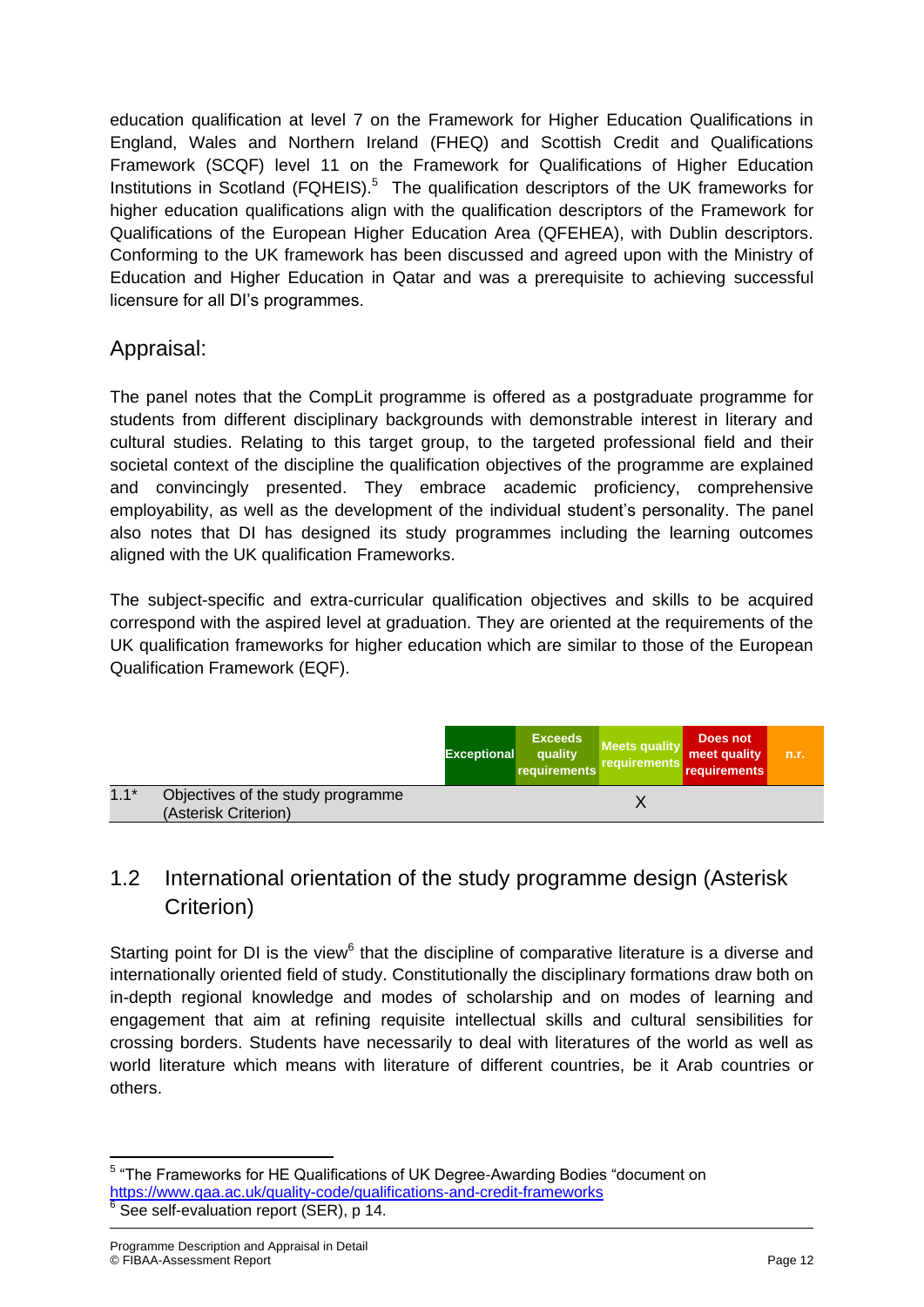This programme content is oriented at the graduates' employability in terms of becoming acquainted with diverse cultural situations, which enables graduates working at international NGOs and international organizations specializing for example in socio-cultural activities and intercultural relations<sup>7</sup>.

The diverse personal backgrounds, learning, teaching, and research experiences of the faculty members of the CompLit programme reflect the international makeup of the discipline and, together with the diverse demographic constituencies of the student body, offer a model culturally diverse learning set up. The programme aims to maintain diversity in its academic team, recruiting from internationally recognized universities in Europe, the USA, Asia, Africa, and the Arab world. Faculty members and visiting professors are envisioned to combine training and extensive academic experience in the Humanities, Arts and Social Sciences, with expertise in multilingual and interdisciplinary research.

## Appraisal:

The panel welcomes the international orientation of the CompLit curriculum in teaching and study as well the international experience of faculty members. The programme design appropriately takes into account the required international aspects, with respect, too, to its graduates' employability.

Owing to the emphasis of the programme design on internationality in teaching and study (e.g. in terms of curricular contents, academic staff, practical experience abroad), the programme, by imparting knowledge with that goal in mind and developing the concomitant skills, enables graduates to competently manage international tasks.

|        |                                                                                 | <b>Exceptional</b> | <b>Exceeds</b><br>quality<br>requirements | <b>Meets quality</b><br>requirements | Does not<br>meet quality<br>requirements | n.r. |
|--------|---------------------------------------------------------------------------------|--------------------|-------------------------------------------|--------------------------------------|------------------------------------------|------|
| $1.2*$ | International orientation of the study<br>programme design (Asterisk Criterion) |                    |                                           |                                      |                                          |      |

## 1.3 Positioning of the study programme

According to  $DI^8$ , the CompLit programme constitutes one of the first integrated and interdisciplinary programmes in the study of literary and cultural production at the higher education level in the Arab and Middle Eastern regions. Literary studies in the region have historically been restricted to national literature departments at the university level and to the traditional methodologies of linguistics, literary history, genre studies and influence studies, with no systematic training in crossing disciplines or crossing national, linguistic, and cultural boundaries.

The CompLit programme has the potential to offer serious contribution to the interdisciplinary study of Arabic, World and Comparative Literatures and veritable theoretical potential for expanding the critical reach and theoretical paradigms of these disciplines, as well as those of Cultural Studies, Postcolonial Studies and Translation Studies. In Arabic, set up as the model for approaching non-European literatures, this will entail working between classical

**<sup>.</sup>**  $7$  See also below chapter 1.3.

 $8$  See SER p. 16.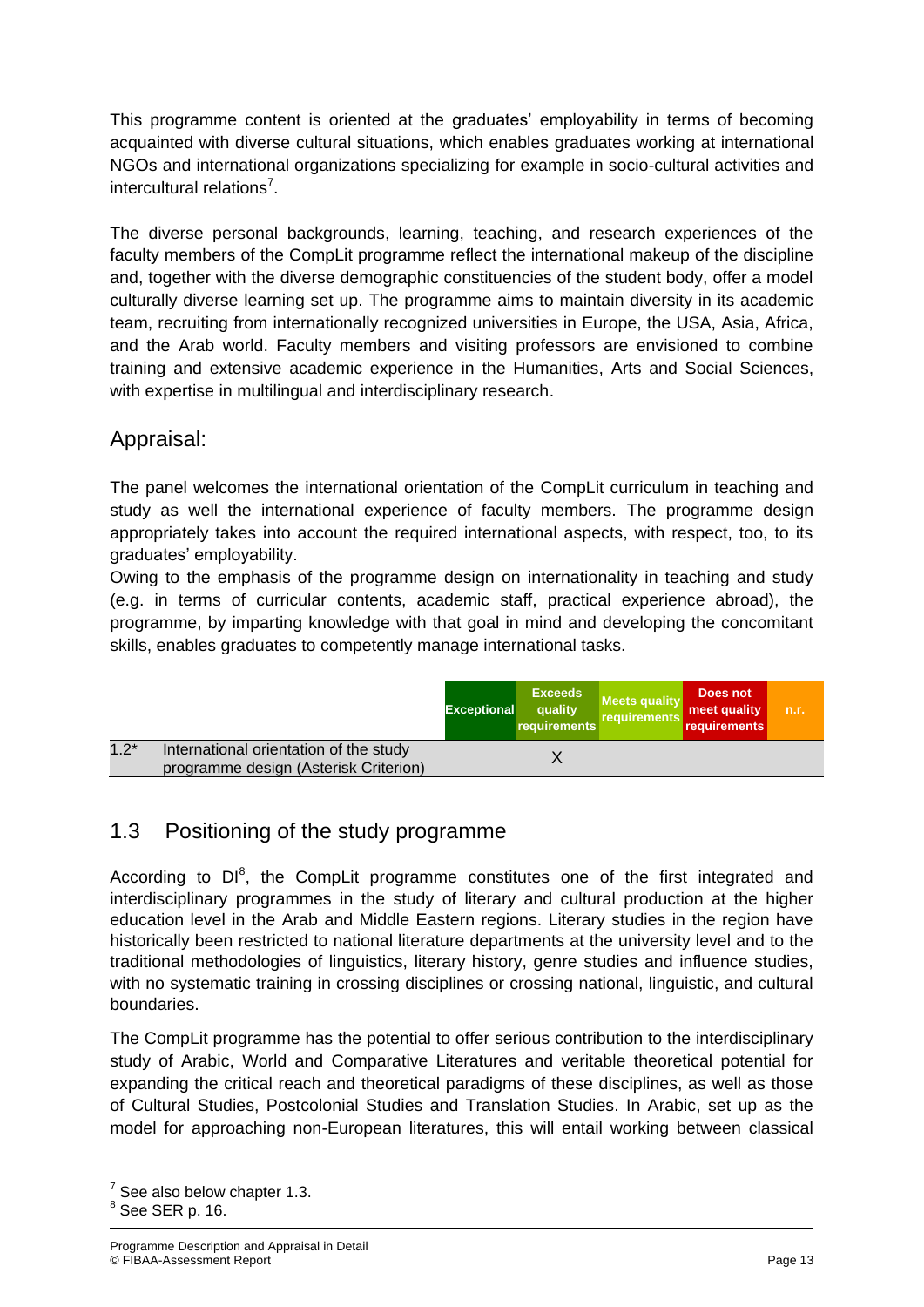and modern, across the diversities of Arabic literary, aesthetic, and cultural production and through strong comparative work equally with non-western as with western literatures.

All these components contribute to the CompLit programme's distinctiveness as an ambitious programme, combining innovative theoretical explorations and engagement with current international debates, with a unique Arab and regional perspective on comparative literature. The configuration of course offerings is crucially conceived in strict adherence to the founding vision of the CompLit programme and in fulfilment of the programme's overarching objectives.

With this training, graduates are envisioned as competitive candidates for doctoral studies in comparative literature or in postcolonial and world literatures in national literature departments in the Arab and Middle eastern region and beyond, or in continental philosophy and theory. They are also able to compete for positions in the emergent interdisciplinary and humanities research units and programmes in European and North American universities.

The programme can be of particular interest to candidates seeking careers as high school teachers, and to those intending to have a career in teaching languages and literatures, international cultural organisations, literary translation and prize awarding bodies, editorial professions and the publishing industry, arts and culture organisations, education and to media specialists, NGOs and international organisations specializing in socio-cultural activities and intercultural relations.

The Doha Institute for Graduate Studies was launched in 2015 with the mission of pioneering the critical study of the Arab world and of Arab knowledge production in the social sciences and humanities. The vision of the DI has emerged out of what is now the School of Social Sciences and Humanities (SOSH) and has since expanded to include three more institutional formations: The School of Public Administration and Development Economics; The Center for Conflict and Humanitarian Studies; The Excellence Center for Training and Consulting; and The Language Center. The mission of SOSH is to produce scholars who are critically engaged with the developments of their disciplines in the Arab world and beyond, and who are better positioned to serve in the public domain. The Comparative Literature Programme was among the six foundational SOSH programmes (other programmes were added later) and its faculty have since been among the first to design and develop the interdisciplinary SOSH-wide curricula.

### Appraisal:

The panel is convinced that the CompLit programme is well positioned in the educational market. The reasons given for this are plausible. The Institute has thoroughly examined the educational market and used the results in establishing its own unique and competitive profile.

The arguments in support of graduate employability on the basis of the stated qualification objectives are convincingly presented. The future fields of employment for graduates are plausibly set forth.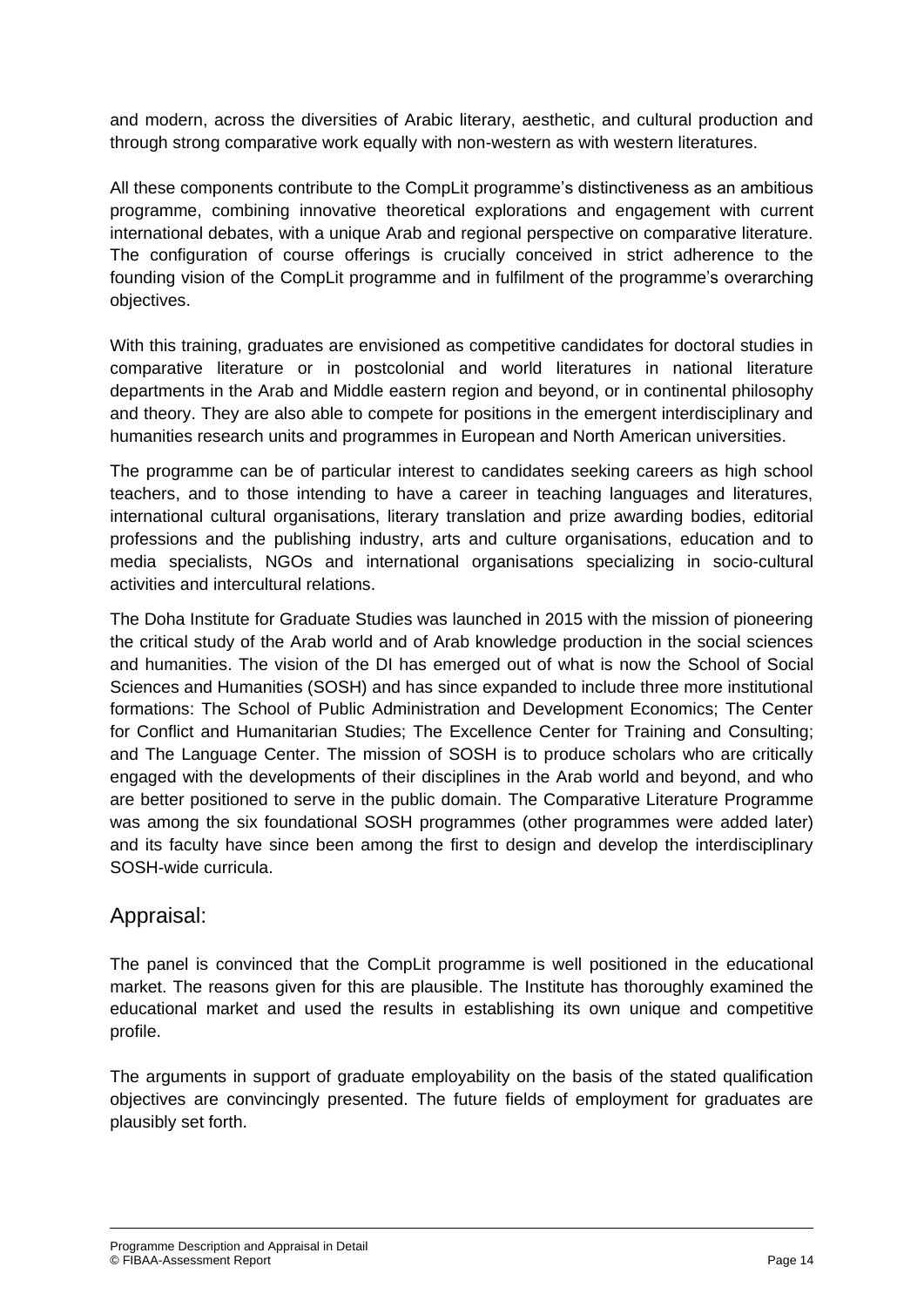Also, the panel has the view that the study programme is convincingly integrated into the HEI's overall strategic concept. The study programme's qualification goals are in line with the HEI's mission and strategic planning.

|       |                                                                                            | <b>Exceptional</b> | <b>Exceeds</b><br>quality<br>requirements | <b>Meets quality</b><br><b>requirements</b> | Does not<br>meet quality<br>requirements | n.r. |
|-------|--------------------------------------------------------------------------------------------|--------------------|-------------------------------------------|---------------------------------------------|------------------------------------------|------|
| 1.3   | Positioning of the study programme                                                         |                    |                                           |                                             |                                          |      |
| 1.3.1 | Positioning of the study programme in<br>the educational market                            |                    |                                           |                                             |                                          |      |
| 1.3.2 | Positioning of the study programme on<br>the job market for graduates<br>("Employability") |                    |                                           | X                                           |                                          |      |
| 1.3.3 | Positioning of the study programme<br>within the HEI's overall strategic concept           |                    |                                           | X                                           |                                          |      |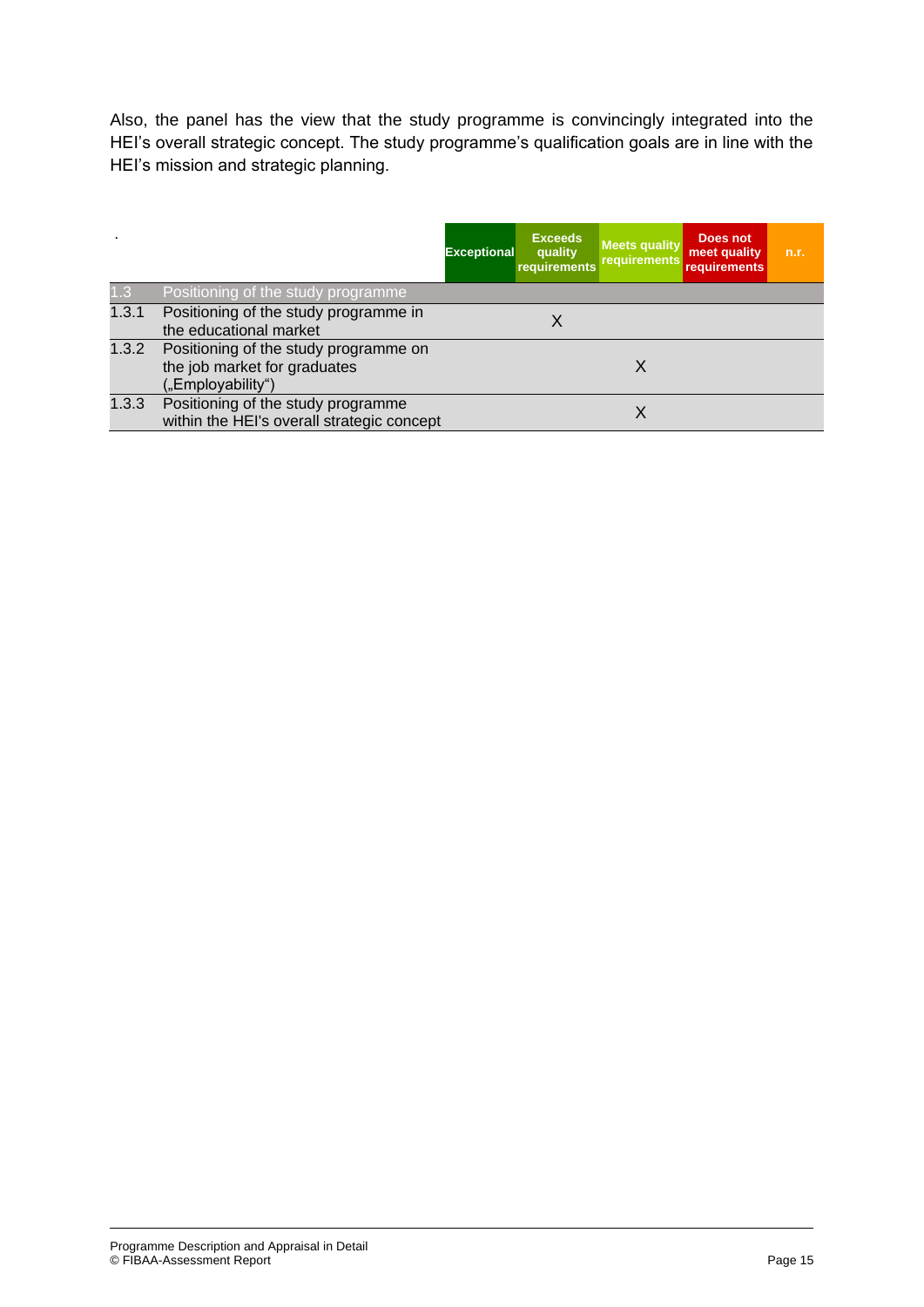## **2. Admission**

DI has elaborated an "Admission Policy"<sup>9</sup> which includes general rules such as the objectives and principles of student recruitment and admission process but also admission regulations. Applicants are required to have a solid first degree with a  $GPA^{10}$  that is evaluated to be above average or excellent relative to other students at their university. The department has a preference for applicants who received their bachelor's degree in political science or an academic discipline that is related to political science, such as international studies, economics, sociology, history or philosophy. Applicants from other disciplines are encouraged to apply if they can demonstrate a sufficient understanding of the field of political science in their essay and interview. Successful candidates for admission must be proficient in English and Arabic to be accepted into the programme (see detailed requirements below).

DI evaluates the admission procedure on a regular basis and lists all admission requirements on its website<sup>11</sup>.

The Admission Office makes sure that the admission files are filtered and that the candidates being evaluated meet the requirements and conditions for admission. The files are evaluated according to the following steps: 1) Grades statements evaluation: It is a stage in which the admission department reviews and evaluates students' academic statements. 2) Academic evaluation: The institute's programmes evaluate the files of students who passed the Grades statements evaluation. This stage includes the evaluation of students' writings and curricula vitae. 3) Personal interview: The Institute's programmes at these stage interview students who have passed the Academic evaluation stages.

The Admissions Department plays a leading role in ensuring that students who may be interested in joining the DI are properly informed as to the requirements and standards for admission. Information regarding the admissions process and scholarship application requirements are also posted online. Faculty members primarily play a role in advertising the DI's individual programmes at scheduled events and by making public appearances.

Each year, multiple "Open Days" are held where potential applicants in Qatar are provided with a comprehensive presentation on the admissions process and meet with a faculty member in the CompLit programme. When applicable, prospective international students can meet DI representatives in recruitment activities abroad. Furthermore, faculty members are encouraged to engage in direct outreach by giving guest lectures throughout the Arab world and informing students in other countries of what DI can offer. All prospective applicants can also submit questions to either the head of programme via DI website to or via a special email address set up for this purpose — admissions@dohainstitute.edu.qa. They may also email the head of programme directly at a personal email address listed on the website or call with inquiries at a posted phone number (+974-4035-6900).

The selection process is conducted in three phases: the Admissions Department filtering phase, the application review phase, and the interview phase. The Admissions Department filters applications before final, completed, and qualified applications are received by the CompLit programme. The Admissions Department does not pass on to the programme any applications that are incomplete or which do not meet the minimum admissions requirements

 $\overline{\phantom{a}}$ 

 $<sup>9</sup>$  As of February 22, 2017.</sup>

<sup>&</sup>lt;sup>10</sup> Grade Point Average.

<sup>11</sup> See [https://www.dohainstitute.edu.qa/EN/Prospective\\_Students/Admissions/Pages/School-of-](https://www.dohainstitute.edu.qa/EN/Prospective_Students/Admissions/Pages/School-of-Social-Sciences-and-Humanities.aspx)[Social-Sciences-and-Humanities.aspx.](https://www.dohainstitute.edu.qa/EN/Prospective_Students/Admissions/Pages/School-of-Social-Sciences-and-Humanities.aspx)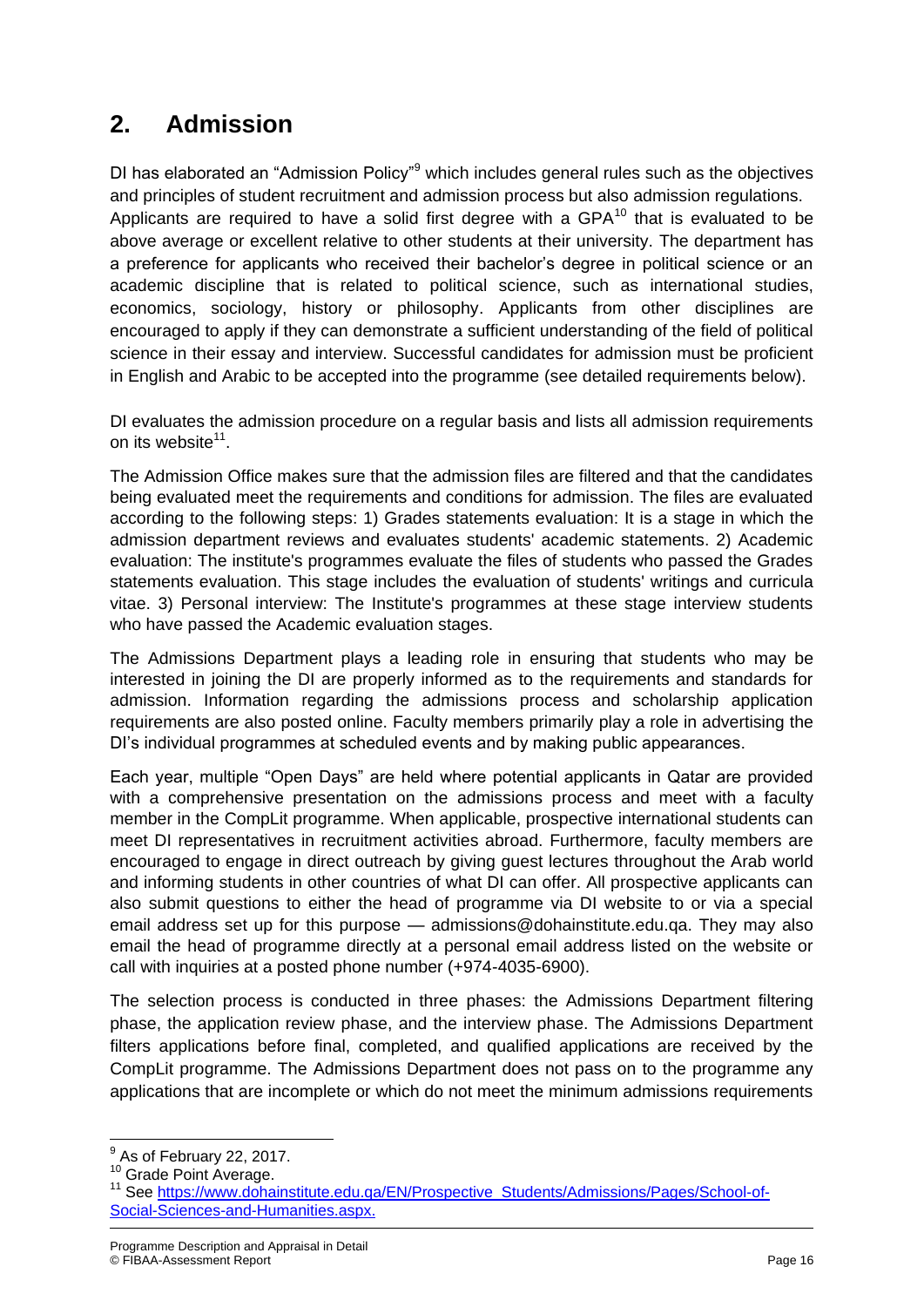(such as a GPA $<sup>12</sup>$  of 3.0). In addition to ensuring that basic requirements have been met, the</sup> filtering process also accounts for the strength of an individual's undergraduate record by conducting an in-depth examination of each applicant's transcript.

Upon the completion of the filtering process by the Admissions Department, the remaining applications are forwarded on to the CompLit head for programme review. The CompLit head of programme forms an annual, three-person applications committee — chaired by the head of programme and including two other programme faculty members — to evaluate all applications received by the programme. The second stage of the admissions process is conducted through an evaluation of the applicant's submitted materials. Using the electronic Student Information System (SIS), committee members conduct individual close readings of transcripts, academic essays and personal statements. Each admissions committee member uses SIS to anonymously score each prospective student on a scale of 1-10 for each of the three aforementioned items. Applicants with average weighted scores of 6.0 or higher (on the ten-point scale) move on to the final stage of the application process, which consists of a video conference interview with the programme admissions committee. In addition to numerical scores, the committee also includes short comments on applicant quality in an open-ended item on the SIS evaluation page.

As for the CompLit applicants, in assessing the academic essays, the committee looks for the range of literary knowledge, the quality of the critical and cultural insights, and the command of different linguistic traditions, beyond the general research skills, sound scholarly apparatus and articulation of a central thought and arrangement of argument.

Video interviews are conducted via WebEx or Skype and last 30-minutes. Interviewers pose questions in both Arabic and English and seek to assess each applicant's academic aptitude, fit for the CompLit programme, commitment to graduate study, and ability to comprehend and communicate in both Arabic and English. Students with the highest composite scores are admitted. The committee seeks to assess the student's linguistic and cultural competencies, shifting between Arabic and English, knowledge of the discipline's history and range of readings, and the key intellectual questions that guide the student's interest in and choice of the discipline of comparative literature.

Applicants are expected to possess good command of both Arabic and English. In the case of Arabic, command of the language and its registers is attested in the writing samples as well as the interview process. In the case of English, the CompLit programme requires a higher score of 6.0 in ILETS, and facility with the language is ensured in the interview process.

## Appraisal:

The panel notes that DI has a clear regulation on the admission procedure. The admission requirements are defined and comprehensible. The national requirements are presented and taken into account. As the programme filters and selects applicants based on their scores and results of the interview this is in line with and oriented at the strategic goals of the study programme to gain excellent students.

**<sup>.</sup>** <sup>12</sup> Grade Point Average.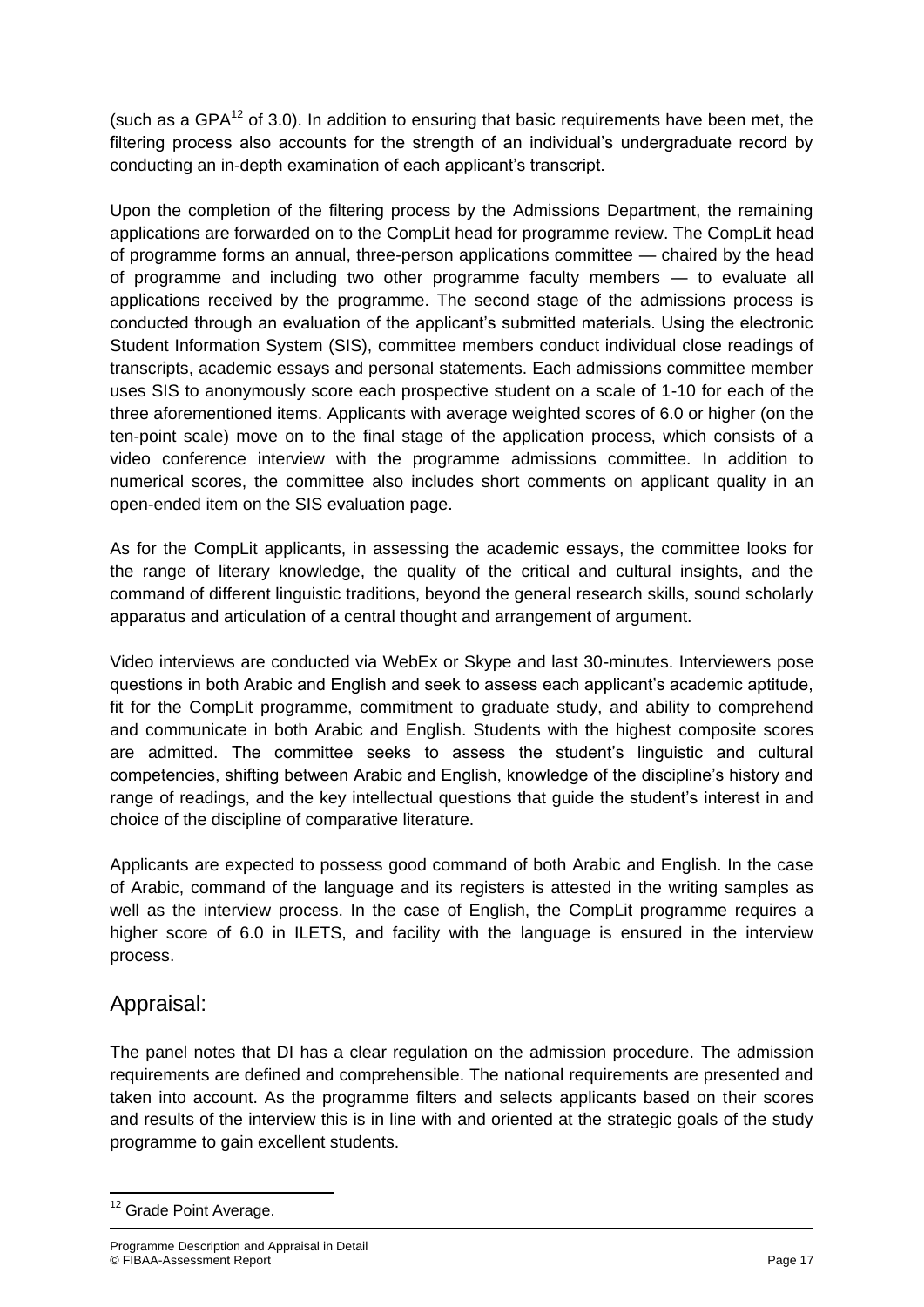Applicants can directly turn to a student counselling service of the Admissions Department and / or the head of programme, for clarification of specific questions, of personal aptitude, of career perspectives and others. Personal dialogue between applicants and the HEI is provided by defined office hours, by telephone and via e-mail.

The selection procedure is transparent and ensures that highly qualified students are admitted.

The selection procedure was developed on the basis of the study programme's objectives. The procedure is periodically reviewed for its effectiveness and adapted in accordance with the obtained results.

The panel notes that for both Arabic and English the admission requirements (in terms of required language proficiency level or required result in a concrete language test) ensure that students are able to successfully complete the study programme (courses, additional literature, utilisation of counselling services and extracurricular activities).

The admission procedure is described, documented, and accessible for interested parties. The admission decision is based on transparent criteria and is communicated in writing.

A monitoring committee constantly scrutinizes and evaluates the admissions process, and the decisions taken. Committee members are representatives from the programme and the administrative departments. Their role is to ensure that all admissions and decisions are consistent with DI's policies and practices.

An annual report is prepared by the committee and submitted to the DI Provost. The Provost examines the report and recommends any necessary changes required to the admissions process, on behalf of the Institute.

|          |                                                                                                                               | <b>Exceeds</b><br><b>Exceptional</b><br>quality<br>requirements | <b>Meets quality</b><br><b>requirements</b> | Does not<br>meet quality<br><b>requirements</b> | n.r. |
|----------|-------------------------------------------------------------------------------------------------------------------------------|-----------------------------------------------------------------|---------------------------------------------|-------------------------------------------------|------|
| $2.1*$   | Admission requirements (Asterisk<br>Criterion)                                                                                | X                                                               |                                             |                                                 |      |
| 2.2      | Counselling for prospective students                                                                                          |                                                                 | X                                           |                                                 |      |
| $2.3*$   | Selection procedure (if relevant)                                                                                             | X                                                               |                                             |                                                 |      |
| $2.4(*)$ | Professional experience (if relevant;<br>Asterisk Criterion for master<br>programmes that require professional<br>experience) |                                                                 |                                             |                                                 |      |
| $2.5*$   | Ensuring foreign language proficiency<br>(Asterisk Criterion)                                                                 |                                                                 | X                                           |                                                 |      |
| $2.6*$   | Transparency and documentation of<br>admission procedure and decision<br>(Asterisk Criterion)                                 |                                                                 | X                                           |                                                 |      |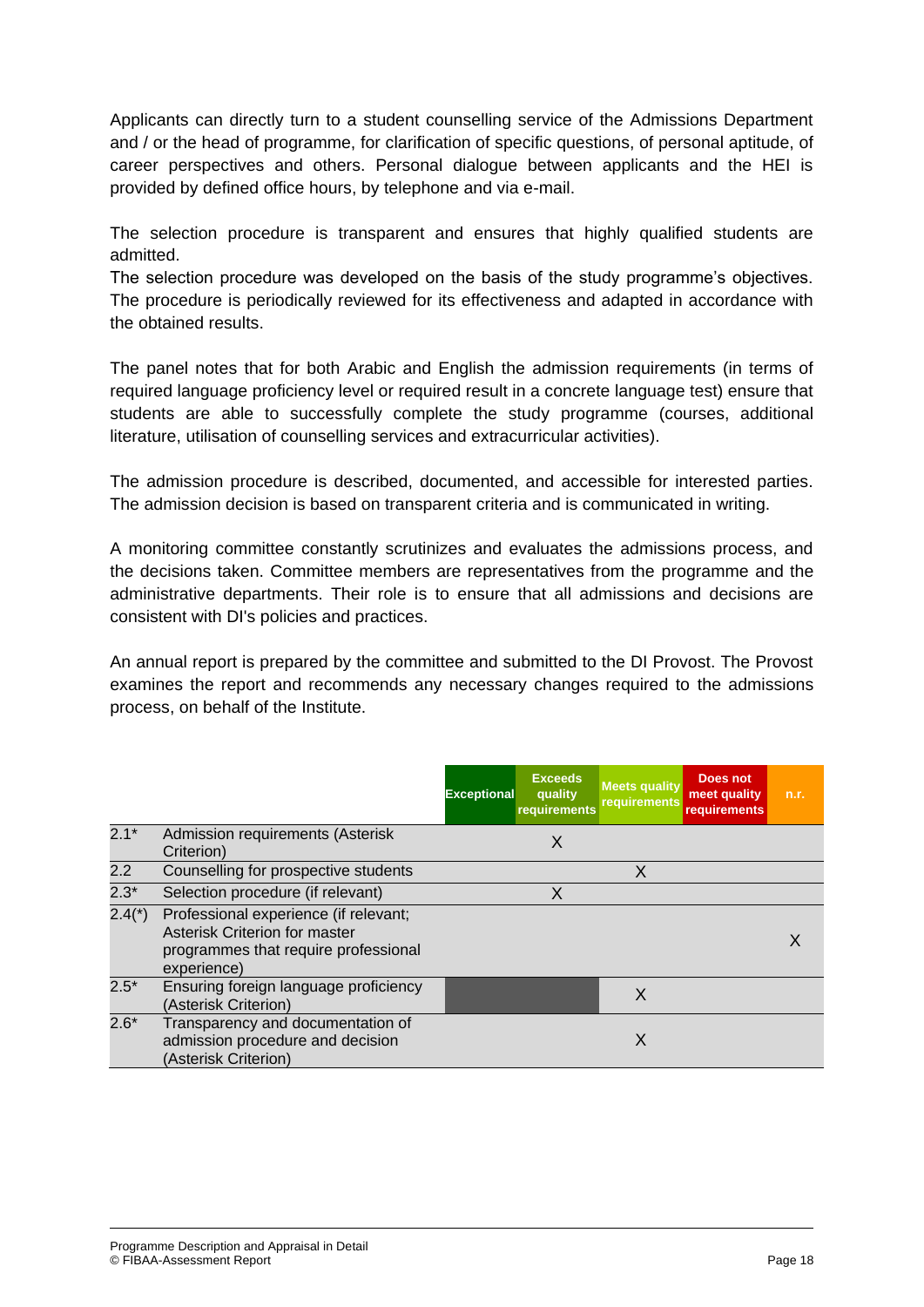## **3. Contents, structure and didactical concept of the programme**

## 3.1 Contents

In fulfilment of the requirements for their degree, students in the Comparative Literature Programme must successfully complete a total of 42 credit hours, consisting of programme requirements, School interdisciplinary requirements, and a non-credit English content course.

| <b>Curriculum Overview</b><br><b>COMPARATIVE LITERATURE 2020/2021*</b> |                                                                                                                |                                                                            |              |              |           |    |    |    |                   |                      |                              |                                         |                     |
|------------------------------------------------------------------------|----------------------------------------------------------------------------------------------------------------|----------------------------------------------------------------------------|--------------|--------------|-----------|----|----|----|-------------------|----------------------|------------------------------|-----------------------------------------|---------------------|
| 1 <sup>st</sup> Semester                                               |                                                                                                                |                                                                            |              |              |           |    |    |    |                   |                      |                              |                                         | <b>FIBAA</b>        |
| Modul Title of Module / Course Unit                                    |                                                                                                                | <b>Credit Points per Semester</b><br>Workload<br><b>Method of Teaching</b> |              |              |           |    |    |    |                   | Form and Duration of | weight                       |                                         |                     |
| No.                                                                    |                                                                                                                |                                                                            |              |              |           |    |    |    |                   |                      |                              | <b>Examinations</b>                     | of exam             |
|                                                                        |                                                                                                                |                                                                            | 2.           | З.           |           | 5. | 6. | 7. | Hours in<br>Class | Hours<br>Self-Study  | i.e. lecture course, seminar |                                         | related<br>to final |
|                                                                        |                                                                                                                |                                                                            |              |              |           |    |    |    |                   |                      |                              |                                         | grade               |
|                                                                        |                                                                                                                |                                                                            |              |              |           |    |    |    |                   |                      |                              |                                         |                     |
|                                                                        |                                                                                                                |                                                                            |              |              |           |    |    |    |                   |                      |                              |                                         |                     |
| M <sub>1</sub>                                                         | Modul 1                                                                                                        | $\overline{\mathbf{3}}$                                                    |              |              |           |    |    |    |                   |                      |                              |                                         | 5/210               |
|                                                                        | M 1.1 Course Unit 1: COMP611 Theories of Comparative Literature                                                |                                                                            |              |              |           |    |    |    | 42                | 126                  | LT/S                         | Final Paper (40% of the<br>final grade) |                     |
| M <sub>2</sub>                                                         | Modul 2                                                                                                        | 3                                                                          |              |              |           |    |    |    |                   |                      |                              |                                         | 5/210               |
| M2.1                                                                   | Course Unit 2: COMP612 Readings in World Literatures                                                           |                                                                            |              |              |           |    |    |    | 42                | 126                  | L/T/S                        | Final Paper (40% of the                 |                     |
| M <sub>3</sub>                                                         | Modul 3                                                                                                        | $\mathbf{3}$                                                               |              |              |           |    |    |    |                   |                      |                              | final grade)                            | 5/210               |
| M3.1                                                                   | Course Unit 3: COMP613 The Worlds of Arabic Literature                                                         |                                                                            |              |              |           |    |    |    | 42                | 126                  | L/T/S                        | Final Paper (40% of the                 |                     |
|                                                                        |                                                                                                                |                                                                            |              |              |           |    |    |    |                   |                      |                              | final grade)                            |                     |
| M <sub>4</sub>                                                         | Modul 4                                                                                                        | $\overline{\mathbf{3}}$                                                    |              |              |           |    |    |    |                   |                      |                              |                                         | 5/210               |
| M4.1                                                                   | Course Unit 4: SOSH601 Issues in the Study of Social Sciences and Humanities<br><b>Total per semester</b>      | 12                                                                         |              |              |           |    |    |    | 42                | 126                  | Г                            | Final paper (40% of the<br>final grade) |                     |
|                                                                        |                                                                                                                |                                                                            |              |              |           |    |    |    |                   |                      |                              |                                         |                     |
|                                                                        | 2nd Semester (Students choose one of the electives: COMP621                                                    |                                                                            |              |              |           |    |    |    |                   |                      |                              |                                         |                     |
|                                                                        | OR COMP622                                                                                                     |                                                                            |              |              |           |    |    |    |                   |                      |                              |                                         |                     |
| M <sub>5</sub>                                                         | Modul 5                                                                                                        |                                                                            | $\mathbf{3}$ |              |           |    |    |    |                   |                      |                              |                                         | 5/210               |
| M 5.1                                                                  | Course Unit 5: COMP614 The Arabic Literary: Periodicities, Temporalities and                                   |                                                                            |              |              |           |    |    |    | 42                | 126                  | LT/S                         | Final paper (40% of the                 |                     |
| M <sub>6</sub>                                                         | Cartographic Imaginaries<br>Modul <sub>6</sub>                                                                 |                                                                            | $\mathbf{3}$ |              |           |    |    |    |                   |                      |                              | final grade)                            | 5/210               |
| M6.1                                                                   |                                                                                                                |                                                                            |              |              |           |    |    |    | 42                | 126                  | LT/S                         | Final paper (40% of the                 |                     |
|                                                                        | Course unit 6: COMP615 Texts and Textualities in Comparative Literary Thought                                  |                                                                            |              |              |           |    |    |    |                   |                      |                              | final grade)                            |                     |
| M7                                                                     | <b>Modul 7</b>                                                                                                 |                                                                            | $\mathbf{3}$ |              |           |    |    |    |                   |                      |                              |                                         | 5/210               |
|                                                                        | M7.1 Course Unit 7: COMP616 Comparative Theory: Untranslatability as Comparative<br><b>Critical Method</b>     |                                                                            |              |              |           |    |    |    | 42                | 126                  | LT/S                         | Final paper (40% of the<br>final grade) |                     |
| M8                                                                     | Modul 8                                                                                                        |                                                                            | $\mathbf{3}$ |              |           |    |    |    |                   |                      |                              |                                         | 5/210               |
| M 8.1                                                                  | Course Unit 8: COMP621 Close Reading I: Theory, Practice, Allegory: Aesthetics of                              |                                                                            |              |              |           |    |    |    | 42                | 126                  | L/T/S                        | Final paper (40% of the                 |                     |
|                                                                        | Resistance<br>OR                                                                                               |                                                                            |              |              |           |    |    |    |                   |                      |                              | final grade)                            |                     |
| M8<br>M8.1                                                             | Modul 8<br>Course Unit 8: COMP622 Close Reading II: Theory, Practice, Allegory: Regimes of                     |                                                                            | $\mathbf{3}$ |              |           |    |    |    | 42                | 126                  | L/T/S                        | Final paper (40% of the                 | 5/210               |
|                                                                        | Representation                                                                                                 |                                                                            |              |              |           |    |    |    |                   |                      |                              | final grade)                            |                     |
|                                                                        | Total per semester                                                                                             |                                                                            | 12           |              |           |    |    |    |                   |                      |                              |                                         |                     |
|                                                                        |                                                                                                                |                                                                            |              |              |           |    |    |    |                   |                      |                              |                                         |                     |
|                                                                        | 3rd Semester (Students choose One Program Elective, Two SOSH Interdisciplinary Courses, and One Free Elective) |                                                                            |              |              |           |    |    |    |                   |                      |                              |                                         |                     |
| M9                                                                     | Modul 9                                                                                                        |                                                                            |              | 3            |           |    |    |    |                   |                      |                              |                                         | 5/210               |
| M9.1                                                                   | Course Unit 10: COMP624 Orality and Literary Thought                                                           |                                                                            |              |              |           |    |    |    | 42                | 126                  | L/T/S                        | Final paper (40% of the<br>final grade) |                     |
| M10                                                                    | Modul 10                                                                                                       |                                                                            |              | $\mathbf{3}$ |           |    |    |    |                   |                      |                              |                                         | 5/210               |
| M10.1                                                                  | Course Unit 11: Choice of One SOSH Interdisciplinary Course on offer from from                                 |                                                                            |              |              |           |    |    |    | 42                | 126                  | L/T/S                        | Depends on Course                       |                     |
| M11                                                                    | SOSH663 to SOSH695<br>Modul 11                                                                                 |                                                                            |              | $\mathbf{3}$ |           |    |    |    |                   |                      |                              | Selected                                | 5/210               |
|                                                                        | Course Unit 12: Choice of One SOSH Interdisciplinary Course on offer from from                                 |                                                                            |              |              |           |    |    |    | 42                | 126                  | L/T/S                        |                                         |                     |
| M11.1                                                                  | SOSH663 to SOSH695                                                                                             |                                                                            |              |              |           |    |    |    |                   |                      |                              | Depends on Course<br>Selected           |                     |
| M12                                                                    | Modul 12                                                                                                       |                                                                            |              | $\mathbf{3}$ |           |    |    |    |                   |                      |                              |                                         | 5/210               |
|                                                                        | M 12.1 Course Unit 12: One Elective SOSH or SPADE Course                                                       |                                                                            |              |              |           |    |    |    | 42                | 126                  | LT/S                         | Depends on Course                       |                     |
|                                                                        |                                                                                                                |                                                                            |              |              |           |    |    |    |                   |                      |                              | Selected                                |                     |
| Total per semester<br>12                                               |                                                                                                                |                                                                            |              |              |           |    |    |    |                   |                      |                              |                                         |                     |
|                                                                        |                                                                                                                |                                                                            |              |              |           |    |    |    |                   |                      |                              |                                         |                     |
| M 13.1                                                                 | 4th Semester<br>Modul 13                                                                                       |                                                                            |              |              | $\pmb{0}$ |    |    |    |                   |                      |                              |                                         | 5/210               |
|                                                                        | M 15.1 Course Unit 13: COMP001 Readings in Literary and Critical Theory                                        |                                                                            |              |              |           |    |    |    | 42                | 126                  | L/T/S                        | Final paper (40% of the                 |                     |
|                                                                        |                                                                                                                |                                                                            |              |              |           |    |    |    |                   |                      |                              | final grade)                            |                     |
| M14                                                                    | Modul 14                                                                                                       |                                                                            |              |              | $\bf 6$   |    |    |    |                   |                      |                              |                                         | 5/210               |
|                                                                        | M <sub>16</sub> MA Thesis                                                                                      |                                                                            |              |              |           |    |    |    | $\mathsf 0$       | 252                  |                              |                                         |                     |
|                                                                        |                                                                                                                |                                                                            |              |              |           |    |    |    |                   |                      |                              |                                         |                     |
|                                                                        | Total per semester                                                                                             |                                                                            |              |              | 6         |    |    |    |                   |                      |                              |                                         |                     |
|                                                                        |                                                                                                                |                                                                            |              |              |           |    |    |    |                   |                      |                              |                                         |                     |
|                                                                        | <b>Total per Programme</b>                                                                                     |                                                                            |              |              | 42        |    |    |    |                   |                      |                              |                                         |                     |
|                                                                        |                                                                                                                |                                                                            |              |              |           |    |    |    |                   |                      |                              |                                         |                     |

\*The study plan of 2020/2021 is fairly representative, variations occur only depending on the chioce of an elective on offer for Module 9 in the third semester.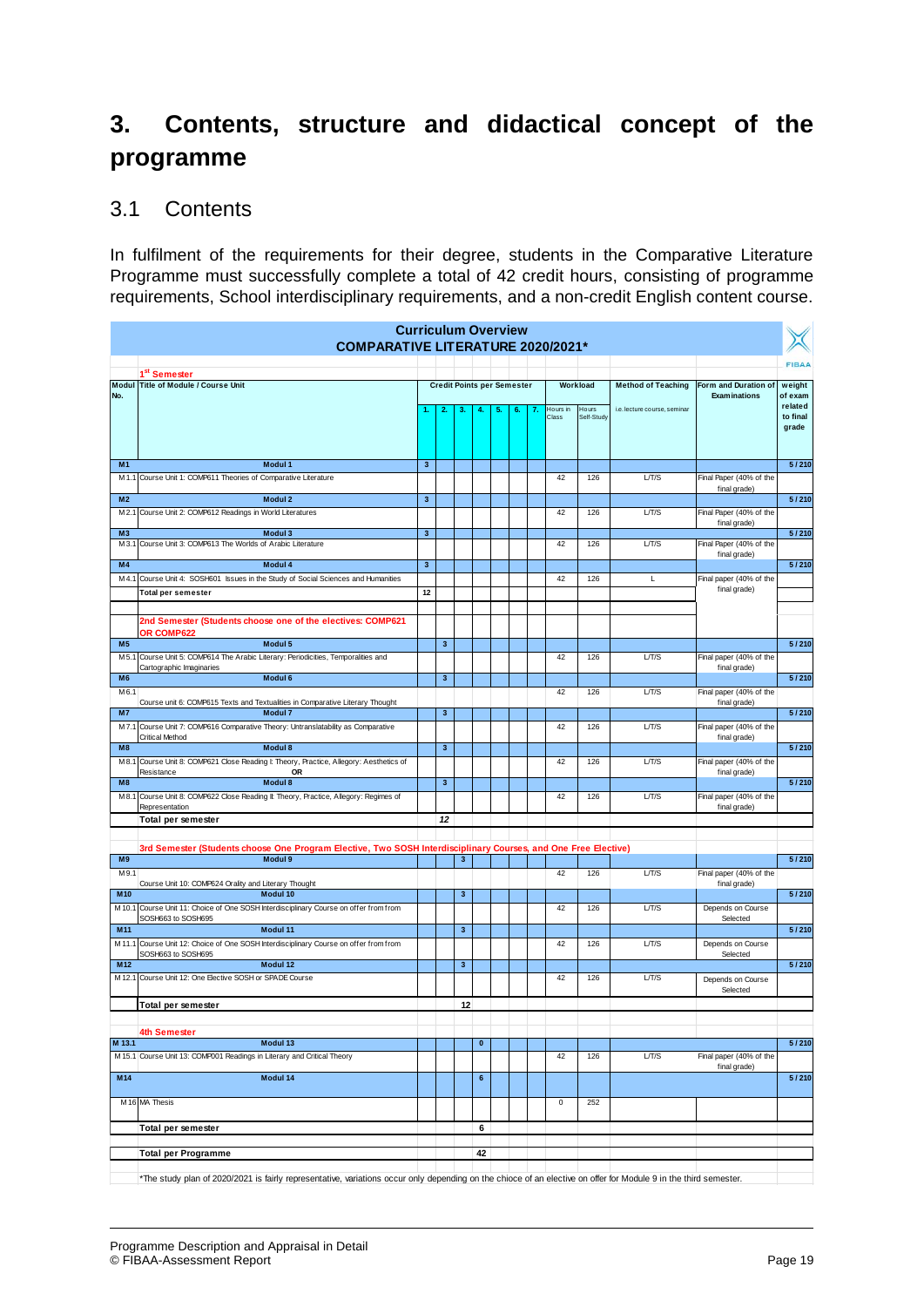The offered elective courses out of which students can choose the ones for their personal curricula are the following:

| <b>Programme Elective (3 credits)</b>        |                                                                                                           |                                                           |                                               |  |  |  |  |  |  |
|----------------------------------------------|-----------------------------------------------------------------------------------------------------------|-----------------------------------------------------------|-----------------------------------------------|--|--|--|--|--|--|
| <b>Course Code</b>                           | <b>Credit</b><br><b>Hours</b>                                                                             | <b>Course Title</b>                                       | <b>Course Category</b>                        |  |  |  |  |  |  |
| COMP623                                      | 3                                                                                                         | Arab Literatures in the Diaspora                          | Programme Elective                            |  |  |  |  |  |  |
| COMP624                                      | 3                                                                                                         | <b>Orality &amp; Literary Thought</b>                     | Programme Elective                            |  |  |  |  |  |  |
| COMP625                                      | 3                                                                                                         | Surrealism in Literature and Art                          | Programme Elective                            |  |  |  |  |  |  |
| COMP626                                      | 3                                                                                                         | Slavery in Literature, Film and Museology                 | Programme Elective                            |  |  |  |  |  |  |
| COMP627                                      | 3                                                                                                         | Concepts in the Critical Humanities                       | Programme Elective                            |  |  |  |  |  |  |
| <b>Interdisciplinary Courses (6 credits)</b> |                                                                                                           |                                                           |                                               |  |  |  |  |  |  |
| <b>Course Code</b>                           | <b>Credit</b><br><b>Hours</b>                                                                             | <b>Course Title</b>                                       | <b>Course Category</b>                        |  |  |  |  |  |  |
| SOSH670                                      | 3                                                                                                         | Experiences of Modernity in the Arab World                | Elective<br>Interdisciplinary<br>Course (EIC) |  |  |  |  |  |  |
| <b>SOSH671</b>                               | 3                                                                                                         | <b>Colonialism and Arab National Liberation Movements</b> | <b>EIC</b>                                    |  |  |  |  |  |  |
| SOSH672                                      | 3<br>Civil Society in Comparative Perspective                                                             |                                                           | <b>EIC</b>                                    |  |  |  |  |  |  |
| SOSH673                                      | 3                                                                                                         | Gender, Identity and Modernity in the Middle East         | <b>EIC</b>                                    |  |  |  |  |  |  |
| SOSH674                                      | Readings in Modern and Contemporary<br>Critical<br>3<br>Aesthetics: Sound, Image, Text                    |                                                           | <b>EIC</b>                                    |  |  |  |  |  |  |
| SOSH675                                      | 3                                                                                                         | Sociolinguistics                                          | EIC                                           |  |  |  |  |  |  |
| SOSH676                                      | 3                                                                                                         | Political Economy of the Arab World                       | <b>EIC</b>                                    |  |  |  |  |  |  |
| SOSH677                                      | 3                                                                                                         | Comparative Cultural Studies: Theory and Application      | <b>EIC</b>                                    |  |  |  |  |  |  |
| SOSH678                                      | 3                                                                                                         | History of Liberation Ideas                               | <b>EIC</b>                                    |  |  |  |  |  |  |
| SOSH679                                      | 3                                                                                                         | War Ethics                                                | <b>EIC</b>                                    |  |  |  |  |  |  |
| SOSH680                                      | 3                                                                                                         | Advanced Critical Thinking and Academic Writing           | <b>EIC</b>                                    |  |  |  |  |  |  |
| <b>SOSH681</b>                               | 3                                                                                                         | Power and Language                                        | <b>EIC</b>                                    |  |  |  |  |  |  |
| SOSH682                                      | 3                                                                                                         | Philosophy of Social Sciences                             | <b>EIC</b>                                    |  |  |  |  |  |  |
| SOSH683                                      | 3                                                                                                         | <b>Survey Research</b>                                    | <b>EIC</b>                                    |  |  |  |  |  |  |
| SOSH684                                      | 3                                                                                                         | <b>Religion State and Society</b>                         | <b>EIC</b>                                    |  |  |  |  |  |  |
| <b>SOSH695</b>                               | 3                                                                                                         | Framing other cultures: Arab-US encounters                | EIC                                           |  |  |  |  |  |  |
| <b>SOSH696</b>                               | Philosophy<br>Social<br>History,<br>Sciences:<br>and<br>3<br>Epistemological and Methodological Relations |                                                           | <b>EIC</b>                                    |  |  |  |  |  |  |
| <b>SOSH697</b>                               | 3                                                                                                         | French Theory: Theoretical Approaches and Models          | <b>EIC</b>                                    |  |  |  |  |  |  |
| <b>SOSH669</b>                               | 3                                                                                                         | Understanding Arab conflicts                              | <b>EIC</b>                                    |  |  |  |  |  |  |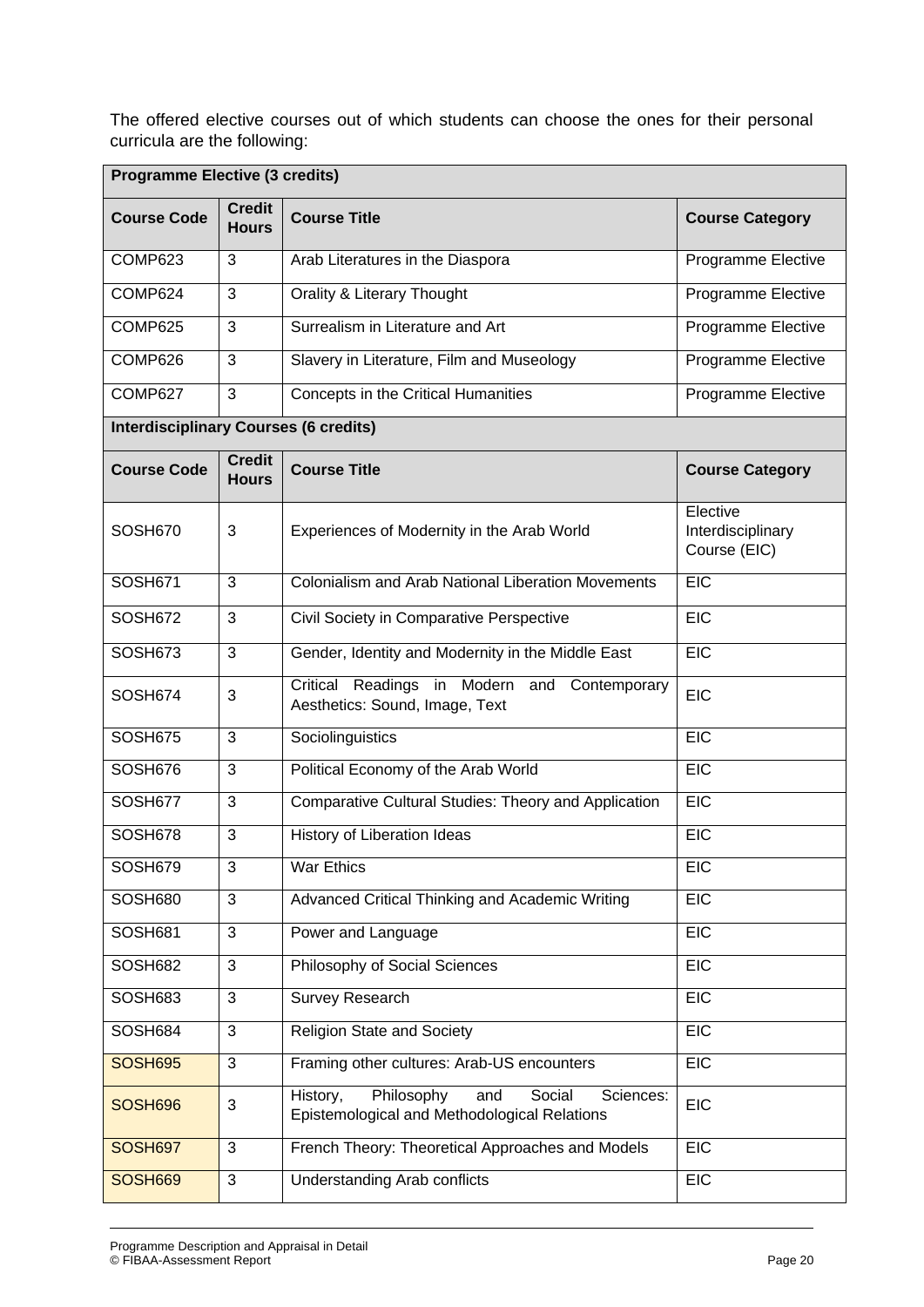| SOSH668                                                                                   | 3 | The sublime, the beautiful, the subversive: On politics,<br>art and literature | <b>EIC</b> |  |  |  |  |  |
|-------------------------------------------------------------------------------------------|---|--------------------------------------------------------------------------------|------------|--|--|--|--|--|
| SOSH667                                                                                   | 3 | The Palestinian cause                                                          | <b>EIC</b> |  |  |  |  |  |
| SOSH666                                                                                   | 3 | <b>Critical Readings on Arab Renaissance Questions</b>                         | <b>EIC</b> |  |  |  |  |  |
| <b>SOSH665</b>                                                                            | 3 | Human Development                                                              | <b>EIC</b> |  |  |  |  |  |
| SOSH664                                                                                   | 3 | Relations:<br>Groups,<br>Conflict<br>its<br>and<br>Intergroup<br>Reduction     | <b>EIC</b> |  |  |  |  |  |
| SOSH663                                                                                   | 3 | Freud and the social and human sciences                                        | <b>EIC</b> |  |  |  |  |  |
| The student musrt take one free elective course from any programme in DI (3 credit hours) |   |                                                                                |            |  |  |  |  |  |
|                                                                                           | 3 | Free Elective Course from DI                                                   | Elective   |  |  |  |  |  |

Total credit hours for the Semester  $= 12$  credit hours

Total credit hours  $=$  36 credit hours

| Students register for the Dissertation (6 credits) and specialized English Course 0 credits |  |
|---------------------------------------------------------------------------------------------|--|
|---------------------------------------------------------------------------------------------|--|

|  |  |  | Specialized English Language Course (non- credit Course)- Graduation Requirement |  |
|--|--|--|----------------------------------------------------------------------------------|--|
|  |  |  |                                                                                  |  |

| <b>Dissertation (6 credits)</b> |                                                      |                                          |                             |  |  |  |  |  |  |  |
|---------------------------------|------------------------------------------------------|------------------------------------------|-----------------------------|--|--|--|--|--|--|--|
| <b>Course Code</b>              | <b>Credit</b><br><b>Course Title</b><br><b>Hours</b> |                                          |                             |  |  |  |  |  |  |  |
| COMP001                         | 0                                                    | Readings in Literary and Critical Theory | Core<br>Programme<br>Course |  |  |  |  |  |  |  |
| COMP699                         | 6                                                    | Dissertation - Comparative Literature    | <b>Thesis</b>               |  |  |  |  |  |  |  |

In line with the CompLit programme's vision and strategic mission, as reflected in the programme's  $PLOs<sup>13</sup>$  (1, 3 and 4) the core theory courses (6 Credits) are conceived and designed to offer training in comparative literary theories and interpretive modes of reading, while offering new modalities for crossing linguistic, cultural, literary, and historical borders. The courses do not focus on the acquisition of knowledge (by asking for cumulative reading of literary works), but seek to re-conceptualise current debates, introducing specially designed courses on Arabic literature as an exemplary to approaches to non-European literatures.

PLOs 2, 5 and 6 are aimed at with the training in literary thought and practice (12 Credits). These core courses focus on the questions of production, reception, and circulation as textual phenomena in world and Arabic literary traditions, and on close reading as a necessary and discipline-defining tool for analytic engaging with texts.

All SOSH students must successfully complete one non-credit core compulsory course offered at the School level as a cross-disciplinary introduction to the study of the social sciences and humanities. Moreover, each programme allows students to enroll in courses of special interest, and of a cross-disciplinary nature, which are offered jointly with one or more other programmes. Courses offered as interdisciplinary courses may vary and are dependent

**<sup>.</sup>** <sup>13</sup> Programme Learning Outcomes, see above chapter 1.1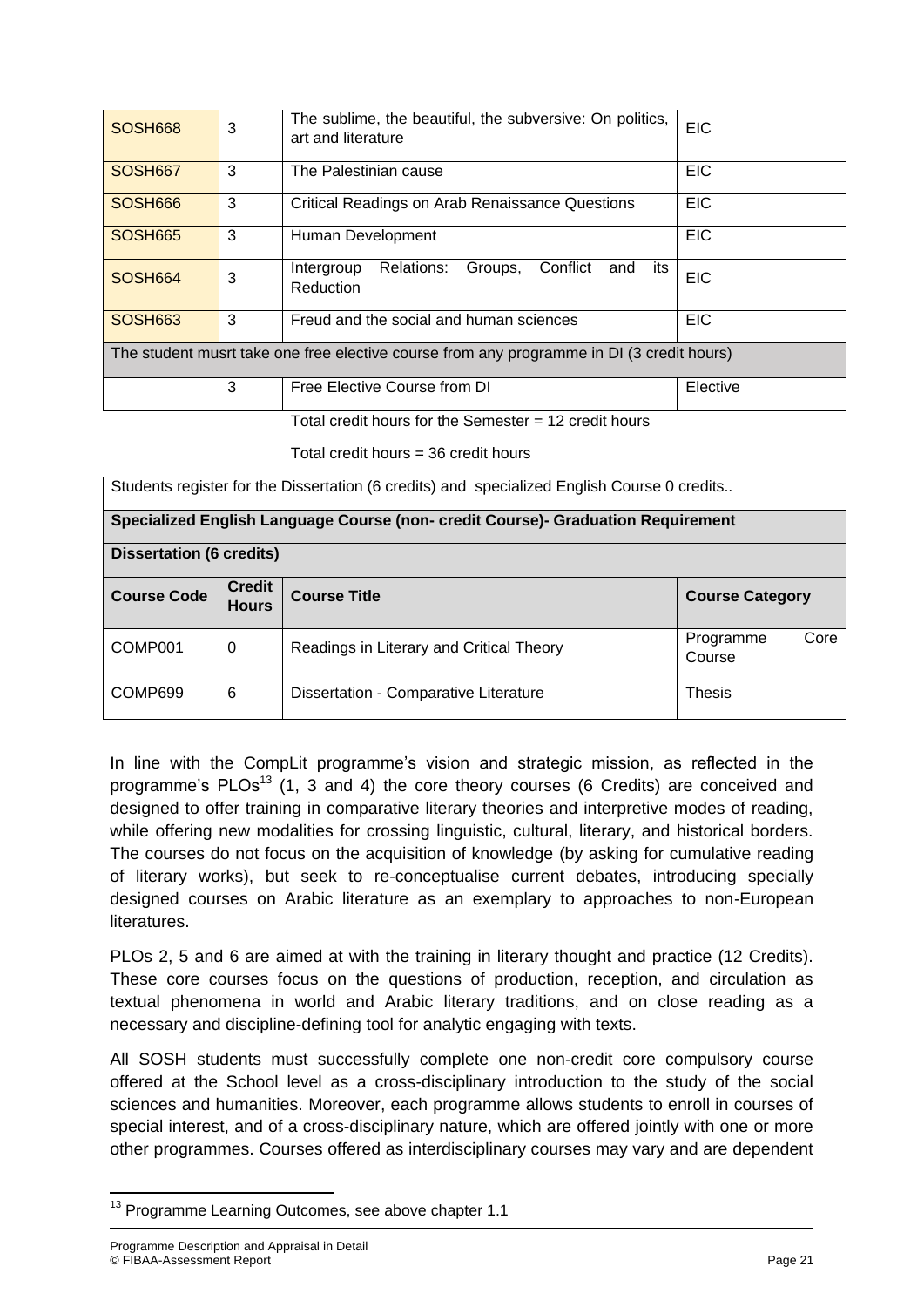on faculty availability, student demand and registration capacity. All students will choose two courses of 3 credits each from the list of interdisciplinary courses.

The programme elective courses (6 Credits) expand on its remit and core training by extending into the range of world literary systems, specific literary and cultural phenomena and areas of expertise that address either traditional limitations of the discipline (as in the course on Orality and Literary Thought) or impact on other social spheres and professional remit such as the course on Museology (aiming at PLOs 3, 7 and 8). The elective options are fixed in their course codes, but the themes and topics are periodically revisited and changed to reflect current and topical concerns, with a double aim: to secure the programme's international standing in the disciplines and to address societal needs for ethically aware and committed academics and professionals in Qatar and the Arab world at large.

The School requires non-credit English language-based courses for all programmes by way of further training in the key resources and scholarship in the various disciplines. In fulfilment of this School-wide requirement, and for deepening the students' training in the English idiomaticity that grounds the critical and historical developments of the discipline in preparation for the write up phase of the thesis, this non-credit course is required in the fourth and final semester of study.

The programme's current degree structure and study plan tally with the key objectives of promoting the systematic approach to non-European literatures and critical and aesthetic traditions, beyond the remit of traditional national language and literature departments, while pioneering in its curricular design the recent debates that determine the state of the discipline, with the programme's focus on theorising the local, on modalities for crossing linguistic, cultural and national borders, and on generating conceptual languages in dialogue with the dominant western theories.

By the end of their programme of study, students will hold a MA degree in Comparative Literature recognizable by all colleges of arts and sciences in all major universities, those that offer PhD programmes in Comparative Literature, World Literature and in interdisciplinary studies in the humanities. Students will also be able to pursue doctoral studies competitively in major national language and literature departments and multidisciplinary area studies programmes, with a distinct contribution to literary theoretical approaches in these fields.

Comparative Literature is a humanities discipline which has developed historically precisely around theoretical debates involving the practices of literary analysis and literary comparison. The CompLit programme at DI is an academic programme which builds on the histories of the discipline and expands on contiguous areas of debate in the critical humanities and the ethical practices of interlinguistic and intercultural interpretation. Issues of "Theory and Practice" are understood and tackled in this context.

Students in the CompLit programme are required to take two SOSH-wide interdisciplinary courses that are conceived to bridge different disciplines in the social sciences and humanities. They are trained to think about and to critically engage the theoretical and methodological issues specific to these disciplines. Examples of the SOSH requirements include General Issues in the Social Sciences and Humanities; Language and Power; Feminist Theory and Postcolonial Studies; Comparative Cultural Studies; Freud and the Social Sciences; Civil Society in Comparative Perspectives; Gender, Identity and Modernity in the Middle East; Colonialism and Arab National Liberation Movements, among others. In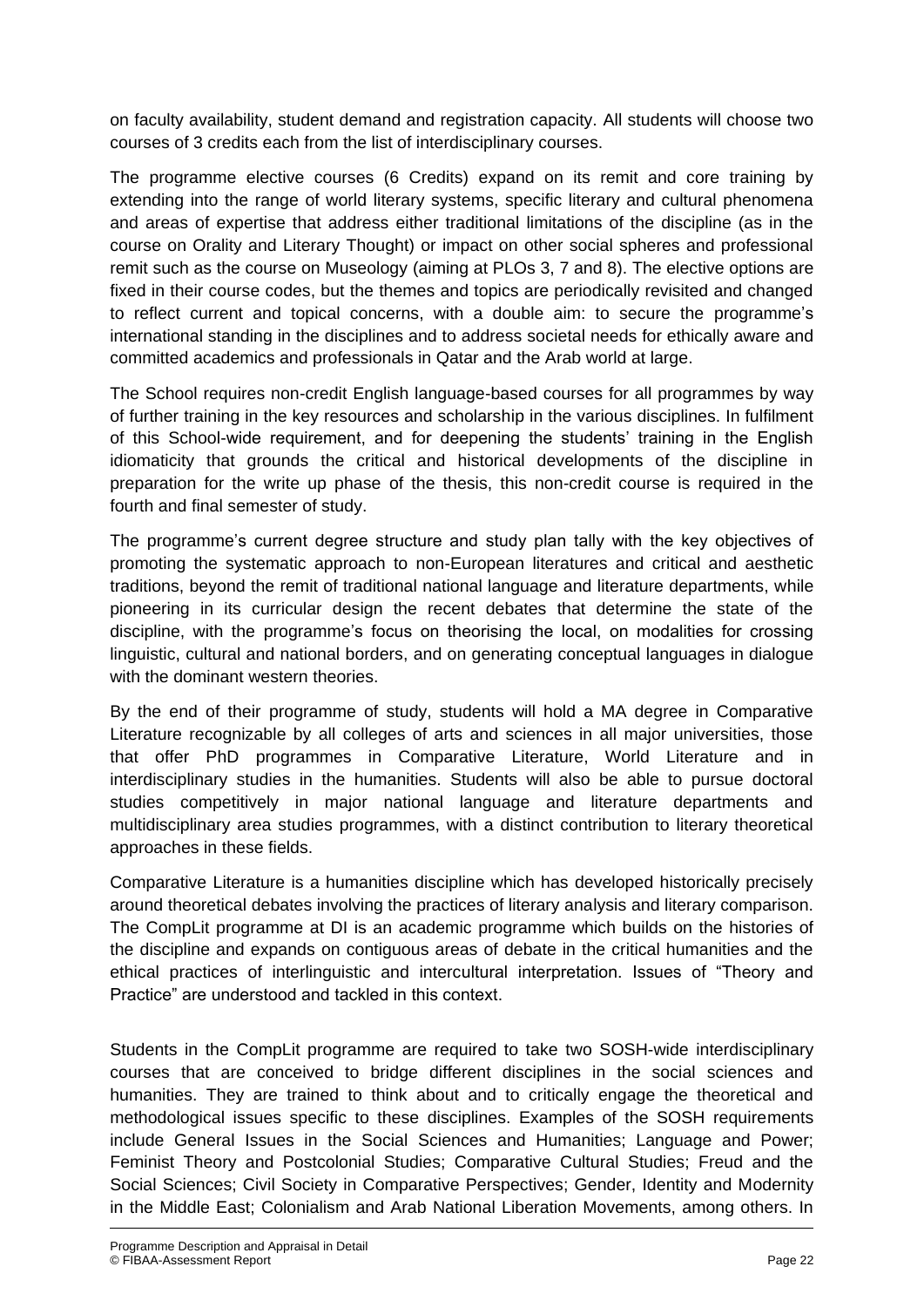addition, students take a free elective course which may be offered from other programmes outside of SOSH.

Ethical awareness and rules of conduct are introduced beginning with the students' first week of orientation. It is deepened in the programme's study plan. The DI Research Office promotes awareness of ethical standards and oversees regulatory research ethics measures, formalized in the mandates of the Institutional Review Board (IRB) which students and faculty must abide by. Faculty of the programme hold regular meetings with students concerning their progress in conducting research for their theses. In these meetings as well as in relevant in-class discussions, ethical aspects are discussed through specific examples of research.

The CompLit programme's study plan has a theoretical core, COMP611 and COMP616, offered in the first and third semesters of study. Each core theory course is configured with the programme course requirement in the semester in which it is offered. All courses require research assignments that reflect the design of the course as well as its position in the configuration of the study plan. The logic is foundational and cumulative, until the student arrives at fourth and final semester and the write-up phase of the thesis.

The Institute has issued binding regulations on the assessments with the titles "Grading policy" and "Assessment Policy". Moreover, a regulation on the thesis (Academic Policies Master's Thesis")<sup>14</sup> governs the completion of MA theses and outlines all thesis requirements for both students and examiners.

All assessments are outlined in detail in the attached individual course syllabi. Instructors design assessments to align with course learning outcomes and with programme learning outcomes.

Task-oriented critical exercises, oral presentations, literary critical and literary theoretical research papers have proven the method of assessment for knowledge acquisition and mastery of skills best suited to the CompLit programme's vision and design. All assessments follow the guidelines of the DI's grading, assessment, and thesis policies.

Each course has three assignments that are distributed in roughly equal intervals throughout the semester. Each assignment tackles issues addressed in the course sessions, and the final assignment addresses the overall learning and understanding process in the course. All assessments are outlined in detail in the attached individual course syllabi. Instructors design assessments to align with course learning outcomes and programme learning outcomes.

Students develop their own critical analytical position vis-à-vis arguments presented in the reading materials and lectures, providing them with skills that allow them to learn and think independently. This way of examination meets the learning results of each course and the programme in general. In addition to the assignments, in some courses, students may take one final exam to ensure they have acquired the knowledge and skills needed.

The thesis is the final research project conducted independently by the student and under the supervision of a faculty member who is assigned to the student in the second semester of study. The student submits a short proposal in the middle of the second semester, articulating the provisional thesis title and research question and scope of study, upon which he or she is assigned a member of the program's faculty whose expertise covers the proposed project. Supervision meetings take place for the rest of the semester, guiding the

**<sup>.</sup>** <sup>14</sup> See below chapter 3.2.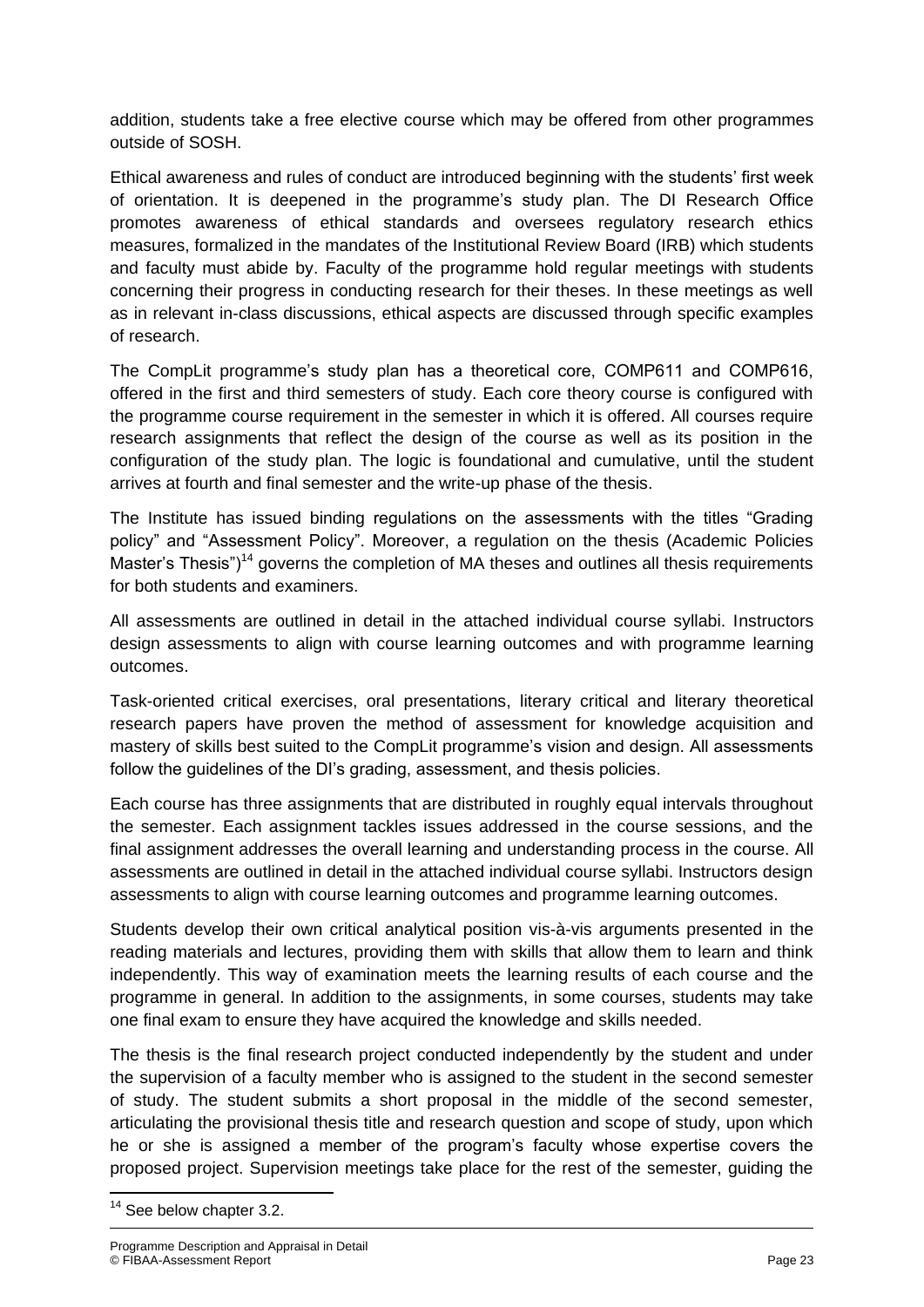student through the needed precision for refining the thesis, identifying relevant research material and critical and theoretical sources and a strict and timed plan for readings over the summer is devised. At the beginning of the third semester, the student submits a long proposal (c. 2000 words), including a refined research question, rationale and scope, a working outline, and a lengthy list of relevant thematically marked bibliographies---the result of regular consultation with the supervisor over the summer. A Thesis Presentation Seminar is offered in the third semester in which students present their projects with all program students. First-year students can also attend. Following DI's thesis examination guidelines, the student thesis is assigned a second reader and the written thesis is examined and a provisional written report is offered independently by both examiners (the first being the supervisor). Both examiners confer and if the thesis is deemed passable, the student is advanced for oral examination.

## Appraisal:

The panel takes into account the programme's objective to address current methodological crises in the discipline by expanding its remit and generating new region-specific and theoretically advanced methodologies for crossing linguistic and national borders, and in doing so pioneer and institutionalise systematic training in the Arab region. Against this background the panel takes the view that the curriculum adequately reflects the qualification objectives of the study programme. The contents of the courses are well-balanced, logically connected and oriented towards the intended learning outcomes. The areas of compulsory electives enable students to acquire additional competences and skills.

The panel is convinced that the degree and programme name correspond to the contents of the curriculum and the programme objectives.

The students' practical work mainly consists of designing own research and conducting their qualitative and quantitative analyses, individually or in discussions during the course. Against the background of the programme's strong theory orientation this allows students to combine practical experience with solving theoretical questions.

The panel welcomes that the CompLit programme is as such and inherently interdisciplinary. Therefore, it qualifies students for interdisciplinary thinking. By means of the interdisciplinary elective courses, students also become acquainted with diverse areas and subjects that qualifies and prepares them for an occupation requiring trans- or interdisciplinary knowledge such as in politics, NGOs or in the science sector.

Already during the first two semesters, ethical implications (for example those of research, plagiarism or issues related to justice, fairness and the public good) are appropriately communicated.

In some courses of the programme students can directly acquire methodological competences and are enabled to do scientific work on the required level.

All exams, as they are defined for the courses, are suited in format and content to ascertain the intended learning outcomes. The requirements are in accordance with the desired qualification level. The exams are characterised by a wide variety of test formats.

The final theses are evaluated based on previously published and coherently applied criteria, rules, and procedures.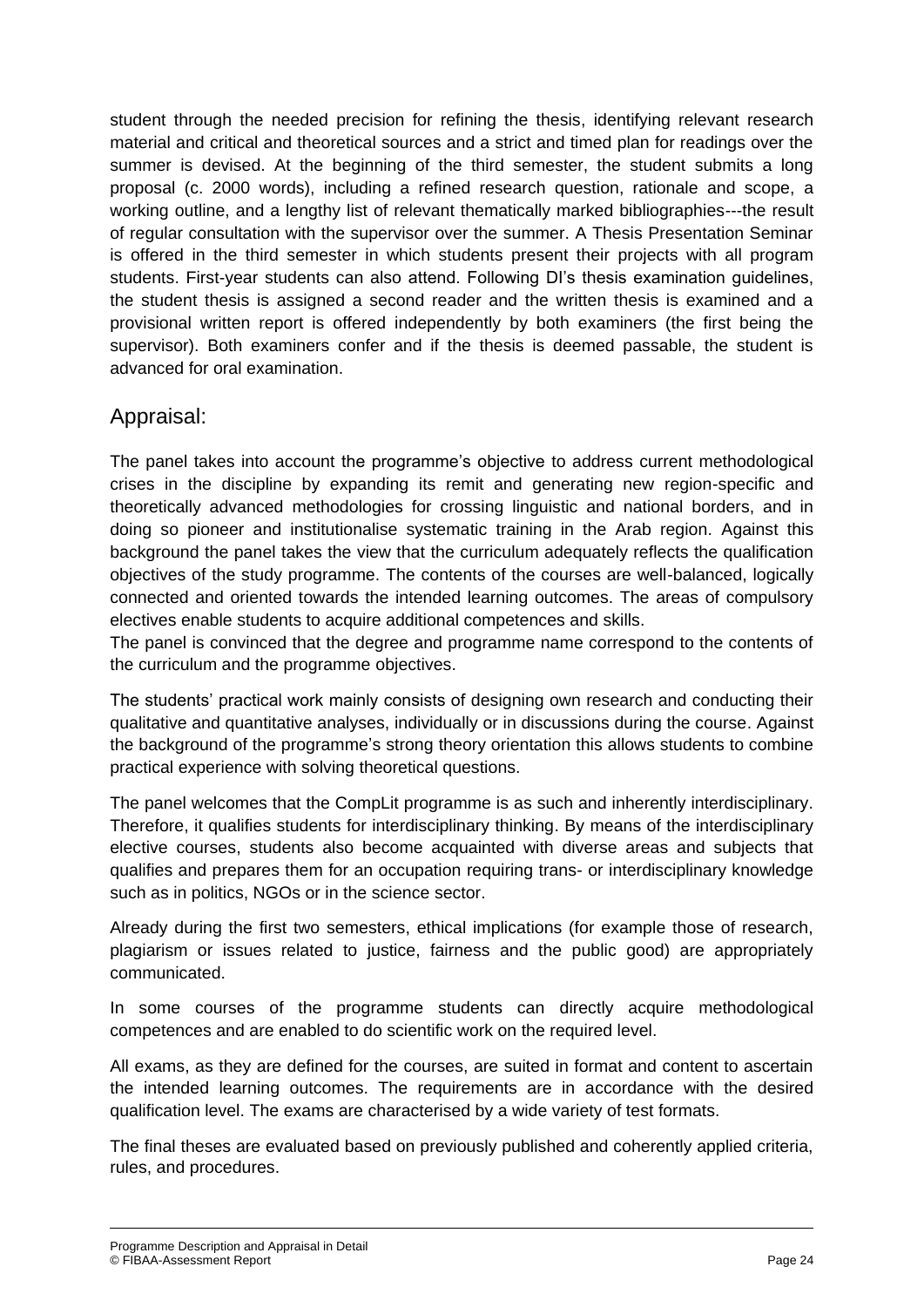The students prove, especially in their thesis, their ability to do scientific work and the achievement of the study programme's qualification objectives.

|          |                                                                 | <b>Exceptional</b> | <b>Exceeds</b><br>quality<br>requirements | <b>Meets quality</b><br><b>requirements</b> | Does not<br>meet quality<br>requirements | n.r. |
|----------|-----------------------------------------------------------------|--------------------|-------------------------------------------|---------------------------------------------|------------------------------------------|------|
|          | Contents                                                        |                    |                                           |                                             |                                          |      |
|          | 3.1.1* Logic and conceptual coherence<br>(Asterisk Criterion)   |                    |                                           | X                                           |                                          |      |
| $3.1.2*$ | Rationale for degree and programme<br>name (Asterisk Criterion) |                    |                                           | X                                           |                                          |      |
| $3.1.3*$ | Integration of theory and practice<br>(Asterisk Criterion)      |                    |                                           | X                                           |                                          |      |
| 3.1.4    | Interdisciplinary thinking                                      |                    | X                                         |                                             |                                          |      |
| 3.1.5    | <b>Ethical aspects</b>                                          |                    |                                           | X                                           |                                          |      |
| $3.1.6*$ | Methods and scientific practice (Asterisk<br>Criterion)         |                    |                                           | X                                           |                                          |      |
| $3.1.7*$ | Examination and final thesis (Asterisk<br>Criterion)            |                    |                                           | Χ                                           |                                          |      |

#### 3.2 Structure

| Projected study time                   | Two years for full-time students, and either |
|----------------------------------------|----------------------------------------------|
|                                        | three years or four years for part-time      |
|                                        | students                                     |
| Number of Credit Points (CP)           | 42 credit hours = about 84 ECTS credits      |
| Workload per CP                        | 2 hours                                      |
| Number of modules/courses              | 14 (including one non-credit English         |
|                                        | course and the thesis)                       |
| Time required for processing the final | Students have one semester to complete       |
| thesis and awarded CP                  | their thesis, which totals 6 credit hours    |
| Number of contact hours                | 546 hours                                    |

The DI operates on a semester-based system and uses the US-American system of credit hours. They are in a ratio to ECTS credits of about 1:2. Full-time students, who constitute the majority of students in the COMPLIT programme, typically dedicate 3 semesters primarily to coursework and spend their final semester focused on completing their thesis under the supervision of a thesis supervisor. On average, students complete 546 contact hours for the first three semesters when the non-credit English language course is included in the calculations. Part-time students follow the regular curriculum but can take courses of the programme at a later stage within a frame of three or four years.

The table below presents the breakdown of the programme according to the classification of the courses.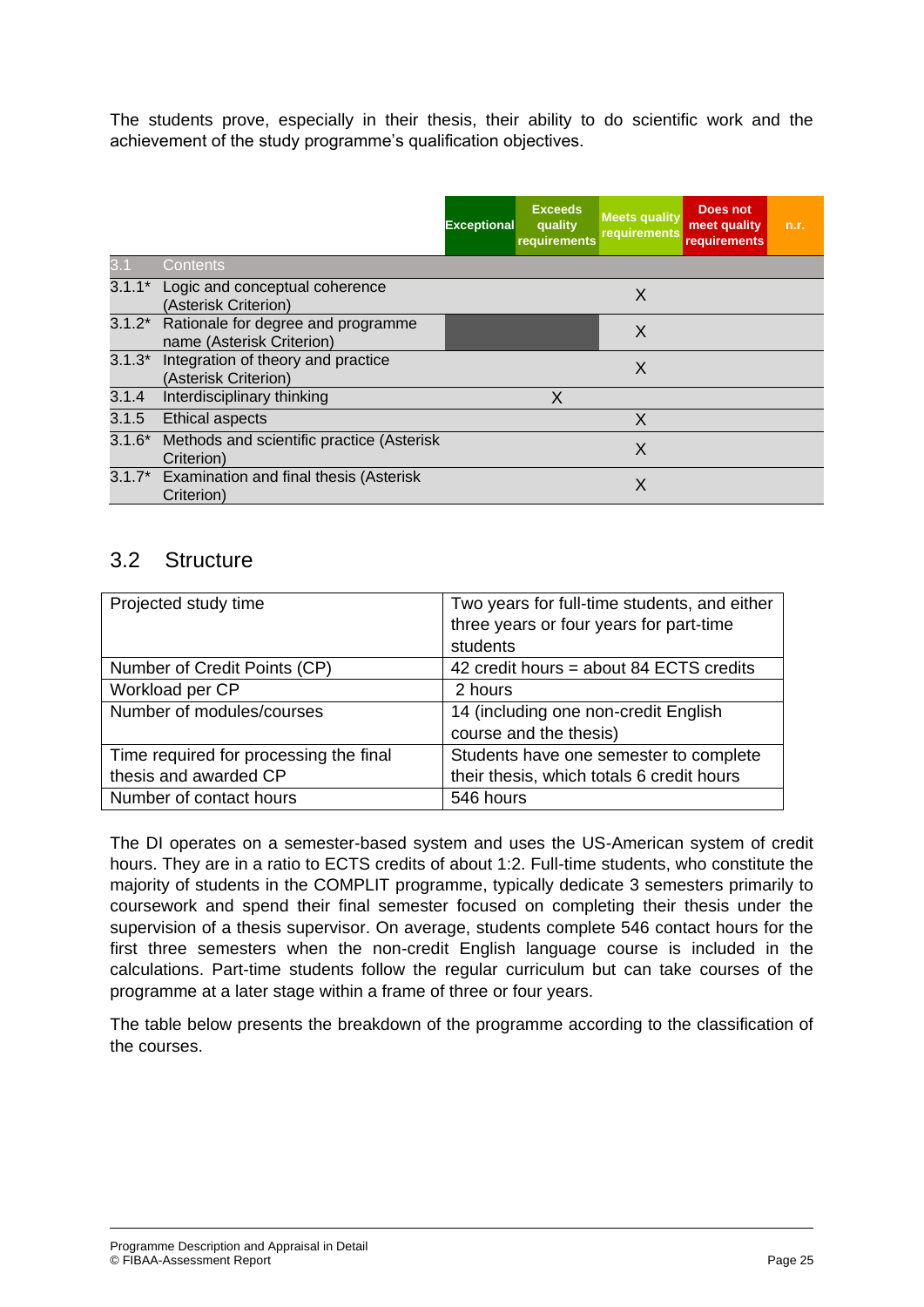| <b>Course Type</b>                 | <b>Courses</b> | <b>Credit Hours</b> |
|------------------------------------|----------------|---------------------|
| Programme Core Courses             | $8^{15}$       | 21                  |
| Programme Elective                 |                | 3                   |
| Interdisciplinary Electives (SOSH) |                | 6                   |
| Cross disciplinary Elective (SOSH) |                | າ                   |
| Non-restricted Elective            |                | 3                   |
| <b>Thesis</b>                      |                | 6                   |
| <b>Total</b>                       | 14             | 42                  |

The CompLit programme consists of four semesters (14 weeks each) offered over a span of two years. A student is required to take 42 credit hours to complete the programme. Normally, courses are three credit hours each. Parallel to their programme-based classes, students are required to participate in English courses, but these are not credited.

Most DI courses are scheduled from 3 pm to accommodate students who are both working and studying simultaneously.

The CompLit programme has a syllabus for every course which serves as information for students as well as for faculty. It provides all necessary information and detailed descriptions such as the course title, credit hours, course description, information about the instructor, assessment description, semester schedule/plan, the prerequisites for the course, intended learning outcomes, methods of assessments, recommended course readings, teaching and learning methods. The syllabus template is used by all DI instructors. It seeks to ensure that all instructors appropriately develop their syllabi and include all necessary information.

There are legally binding regulations for assessments and examinations, grading, re-sits, academic standing, credit transfer. and the MA theses. As already mentioned above<sup>16</sup> DI issued regulations on the assessments with the titles "Assessment Policy" and "Grading policy" and a separate regulation referring to the thesis (Academic Policies Master's Thesis"). All of these policies are published in full on the DI website<sup>17</sup> and are referred to and summarized in course syllabi and in a Student Handbook.

The "Assessment Policy" also outlines the assessment criteria, assessment rules and regulations for both courses and individual assignments. Instructors are required to provide detailed feedback on student assignments. No single course assessment can constitute more than 40% of an overall course grade.

The "Grading Policy" outlines each of DI's grading categories — from A to  $F$  — and includes a description of what characterizes each grade level.

 $\overline{\phantom{a}}$ 

 $15$  This number includes the 0-credit English reading course which counts as core course.

<sup>&</sup>lt;sup>16</sup> See chapter 3.1.

<sup>17</sup> [\(https://www.dohainstitute.edu.qa/EN/Academics/Pages/Academic-Policies.aspx\)](https://www.dohainstitute.edu.qa/EN/Academics/Pages/Academic-Policies.aspx).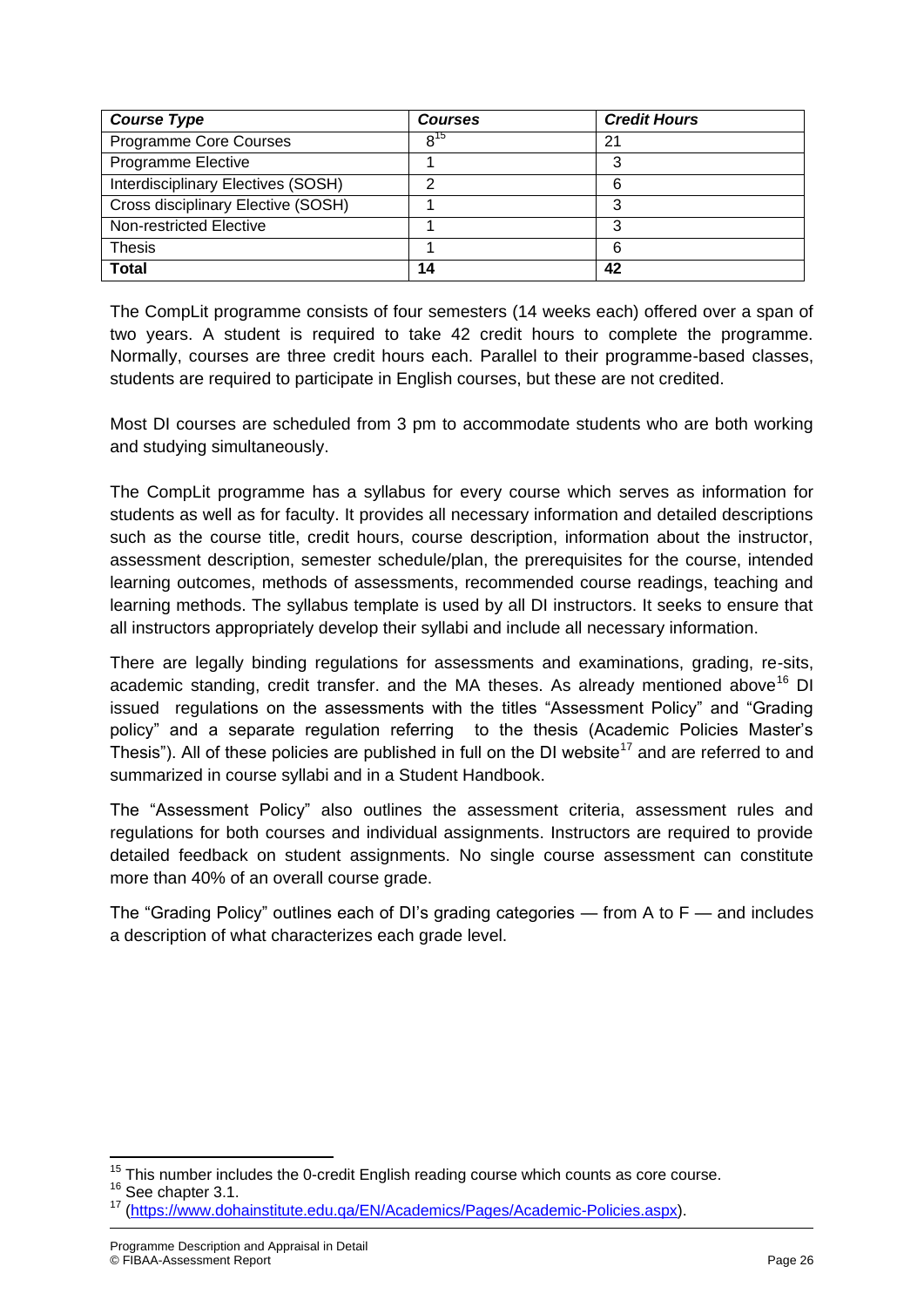| <b>Numerical</b> | <b>Letter Grade</b> | <b>Point</b><br>Grade<br><b>Average (GPA)</b> | <b>Course Letter Grade Classification</b>                                                                                                                       |
|------------------|---------------------|-----------------------------------------------|-----------------------------------------------------------------------------------------------------------------------------------------------------------------|
| $95 - 100$       | A                   | 4.00                                          | Outstanding performance<br>Distinction.<br>showing comprehensive proficiency and<br>exceptional understanding of the subject<br>matter.                         |
| $90 - 94$        | А-                  | 3.75                                          | Distinguished performance<br>Excellent.<br>showing comprehensive and in-depth<br>understanding of the subject matter.                                           |
| $87 - 89$        | $B+$                | 3.25                                          | Very Good. Clearly above average<br>performance with very good knowledge<br>and understanding of the subject matter<br>and with no deficiencies.                |
| $83 - 86$        | B                   | 3.00                                          | Good. Above average performance with<br>good knowledge of principles and facts at<br>adequate<br>least<br>to<br>communicate<br>intelligently in the discipline. |
| $80 - 82$        | $B -$               | 2.75                                          | Average. Average performance<br>with<br>acceptable knowledge of principles and<br>facts at least adequate to communicate<br>intelligently in the discipline.    |
| $75 - 79$        | $C+$                | 2.25                                          | Satisfactory. Basic understanding<br>of<br>knowledge of principles and facts with<br>deficiencies.                                                              |
| $70 - 74$        | C                   | 2.00                                          | Pass. Marginal performance with definite<br>deficiencies.                                                                                                       |
| $00 - 69$        | F                   | $\mathbf 0$                                   | Unsatisfactory. Fail.                                                                                                                                           |

As far as the recognition of study degrees and / or periods of study is concerned DI refers to the official Qatari and its own regulation. Thereby, all admitted foreign students are required to authenticate their official diplomas and grade reports in Qatari embassies overseas. The Qatari embassies are able to provide certification to students when foreign credentials are recognized by the State of Qatar. Qatari nationals with academic degrees issued internationally are required to present an equivalence certificate from the ministry.

DI issued a regulation on "Transfer Policy" and confirms that students can study abroad for a period. For a transfer of credits (which means recognition) the DI programme department has to compare the programme conditions of the foreign university with those of DI. For recognising the credits the completed course absolved at the foreign university must be comparable to the DI programme. Accepted transfer credits will count towards required elective courses for the DI programme. As Qatar is not a signatory to the Lisbon Recognition Convention it is not obliged to apply its regulations when recognising foreign study degrees or study periods. This means DI will decide upon the recognition based on equivalence of the study period and not on substantial differences between both (as required in the Lisbon Recognition Convention).

While the workload is challenging, its feasibility is demonstrated by the ability of students to complete the programme and its requirements. Students are expected to maintain a GPA of 3.0 or higher to graduate. In 2020, the average final GPA of graduates of the programme was a 3.65 out of 4. Across all programmes at the DI, the course loads and study plans are being evaluated to ensure that they are both in line with the mission of the DI and its programmes.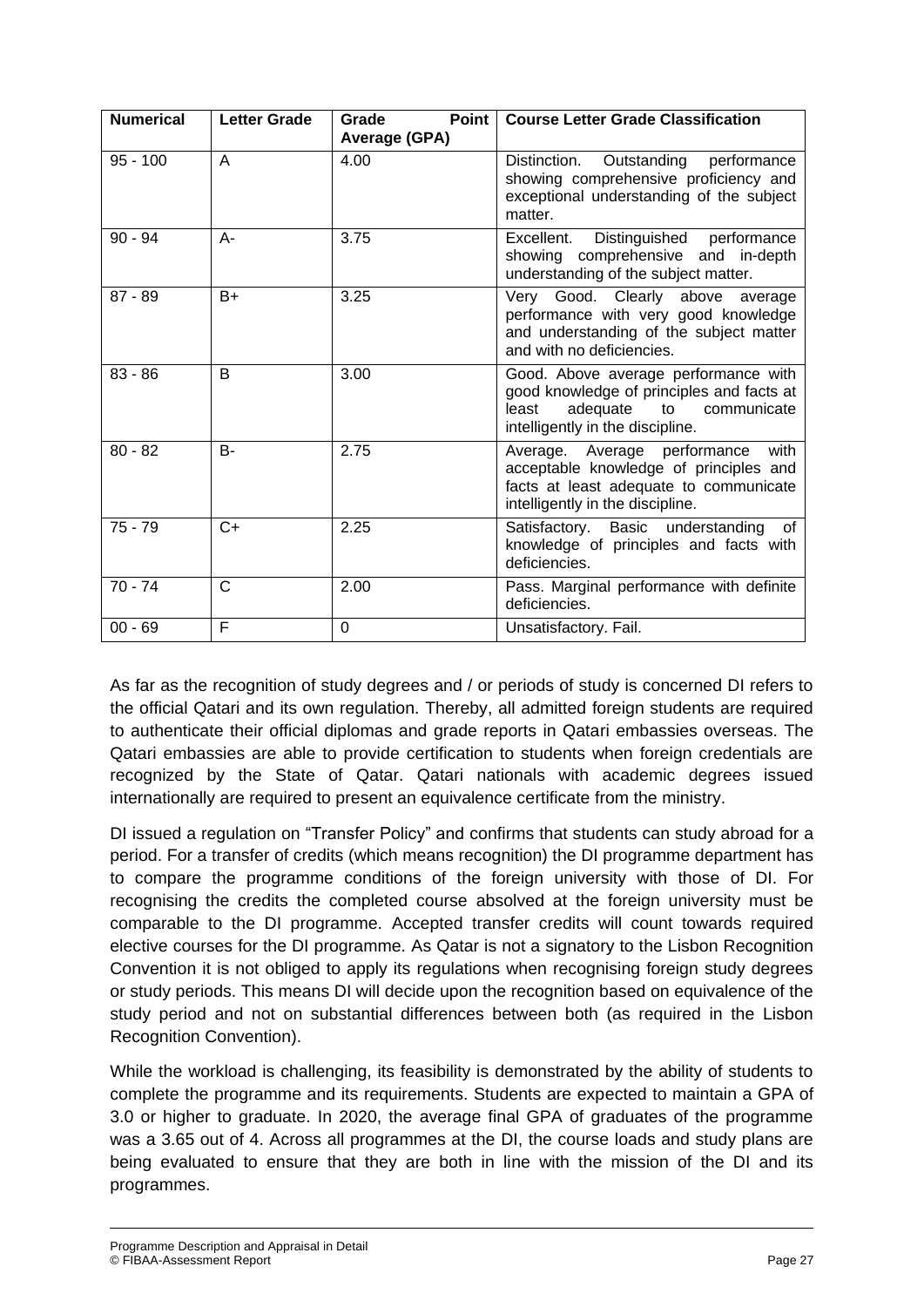Students in the CompLit programme are assigned a faculty advisor at the beginning of their tenure in the programme to help guide the student and monitor their progress.

During the online conference students confirmed the feasibility of their study workload and the supportive activities of faculty members. Students have the opportunity to utter concerns about the workload of the programme in questionnaires, but also to their advisors.

The DI considers student applications without regard to race, gender, nationality, religion and most other demographic characteristics. The Institute is also interested in assisting lowerincome students who are aided by the Institute's free tuition programme. All non-local students benefit from scholarship packages that cover tuition, on-campus housing, a monthly stipend, reimbursement of public health insurance fees, airfare to and from their home countries, and subsidised transportation.

Students with special needs are encouraged to visit the Enrolment and Student Affairs department. All syllabi include a note about students with special needs. The text is as follows: "Special needs or any disability-related concerns and requests must be submitted by students to the Enrolment and Student Affairs Department in good time to allow for facilitating such requests. The course instructor must also be previously informed of any requests and accommodations." Moreover, DI facilities and buildings are designed to accommodate accessibility requirements for people with special needs. DI facilities also provide dedicated parking slots, alarms in the private bathrooms in case of emergency, and readable signage and road signs for visually impaired persons.

### Appraisal:

The programme structure supports the smooth implementation of the curriculum and helps students to reach the defined learning outcomes. The programme consists of courses and assigns credit hours per course on the basis of the necessary student workload. The course descriptions provide detailed descriptions of intended learning outcomes and the information defined in the ECTS Users' Guide.

There are legally binding study and exam regulations which contain all necessary rules and procedures and take into account, where applicable, national requirements. The study programme is designed so that students can study for a certain time at other HEIs or do internships without any extension of their overall study time.

The recognition of degrees and periods of study at other HEIs is regulated on a basis that is not in full accordance with the European Lisbon Recognition Convention which is not binding for the DI because Qatar is not a signatory.

The final grade is supplied with either a relative grade or an ECTS grading table.

Also because of confirmations from students the panel is convinced that the study programme's workload is feasible but not easy. This is ensured by a suitable curriculum design, by a plausible calculation of workload, by an adequate number and frequency of examinations, by appropriate support services as well as academic and general student counselling. When reviewing the workload, the HEI also takes into account evaluation findings, including student feedback and the programme's success rate. The panel notes that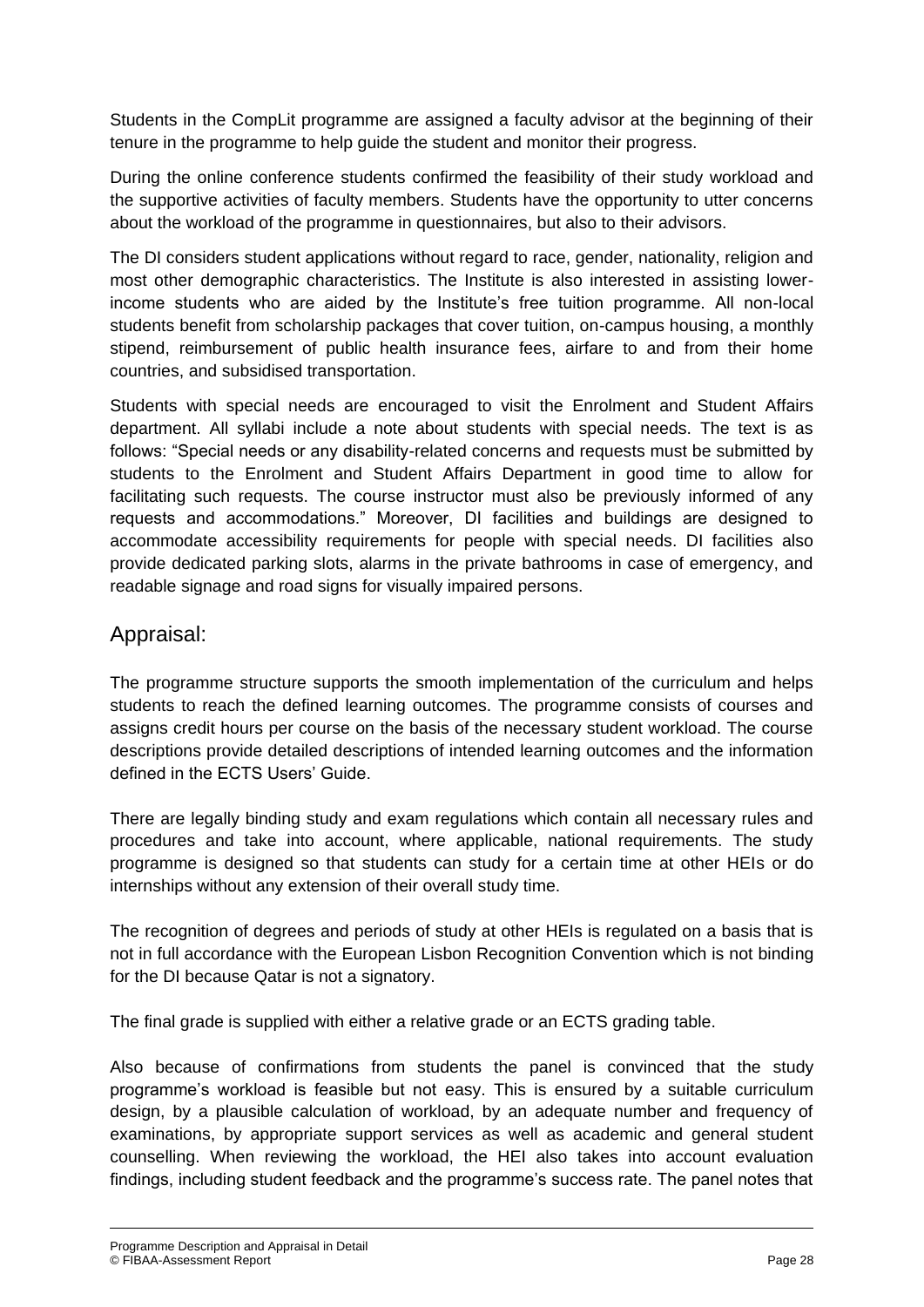every student in the COMPLIT programme is assigned a faculty advisor and DI is extremely supportive to students.

The HEI ensures gender equality and non-discrimination. Students with disabilities are provided with affirmative actions concerning time and formal standards/requirements throughout the programme and examinations. Students in special circumstances, such as single parents, foreign students, students with a migration background and/or from so-called non-academic backgrounds, are particularly assisted.

|          |                                                                  | <b>Exceptional</b> | <b>Exceeds</b><br>quality<br>requirements | <b>Meets quality</b><br>requirements | <b>Does not</b><br>meet quality<br><b>requirements</b> | n.r. |
|----------|------------------------------------------------------------------|--------------------|-------------------------------------------|--------------------------------------|--------------------------------------------------------|------|
| 3.2      | <b>Structure</b>                                                 |                    |                                           |                                      |                                                        |      |
| $3.2.1*$ | Modular structure of the study<br>programme (Asterisk Criterion) |                    |                                           | X                                    |                                                        |      |
|          | 3.2.2* Study and exam regulations (Asterisk<br>Criterion)        |                    |                                           | Χ                                    |                                                        |      |
|          | 3.2.3* Feasibility of study workload (Asterisk<br>Criterion)     |                    |                                           | X                                    |                                                        |      |
| 3.2.4    | Equality of opportunity                                          |                    |                                           | Χ                                    |                                                        |      |

## 3.3 Didactical concept

The programme's core theory courses are designed to methodically and methodologically train the students to identify the current challenges in the conception and reach of the discipline, survey the most up to date propositions and to engage with them critically. The other course requirements are conceived and designed in an interlinking configuration to achieve maximum training in critical skills and the sharpening of analytical and cultural sensibilities. The course syllabi are periodically reviewed by the chair of programme and the material and designs are discussed in regular programme meetings. In these meetings, the course assignments are also reviewed and in view of the course learning outcomes, as well as in the context of the configuration of courses each semester. Moreover, courses are frequently adjusted based on student feedback.

Courses are designed around course learning outcomes (CLOs) that relate to CompLit's broader programme learning outcomes. CLOs are explicitly provided to clarify the goals of the course and how they fit into the broader aims of the programme. The pedagogical methods utilized in and out of the classroom are expected to help achieve those specific course outcomes. Thus, the CompLit programme learning outcomes should inform the course learning outcomes, and the course learning outcomes should shape how the course is taught.

While faculty members are provided the flexibility to design their own courses to meet the outcomes associated with the courses, each course contains both lecture and discussion components. Generally, these are specified directly in the syllabi, whereby there is a statement that notes that each 3-hour session will generally dedicate approximately 1 hour to lecture and 2 hours to discussions or interactive exercises. The core objective is to allow students to benefit from the knowledge of the scholars instructing them, but also participate in the critical evaluation of the foundational and innovative literature in the field in an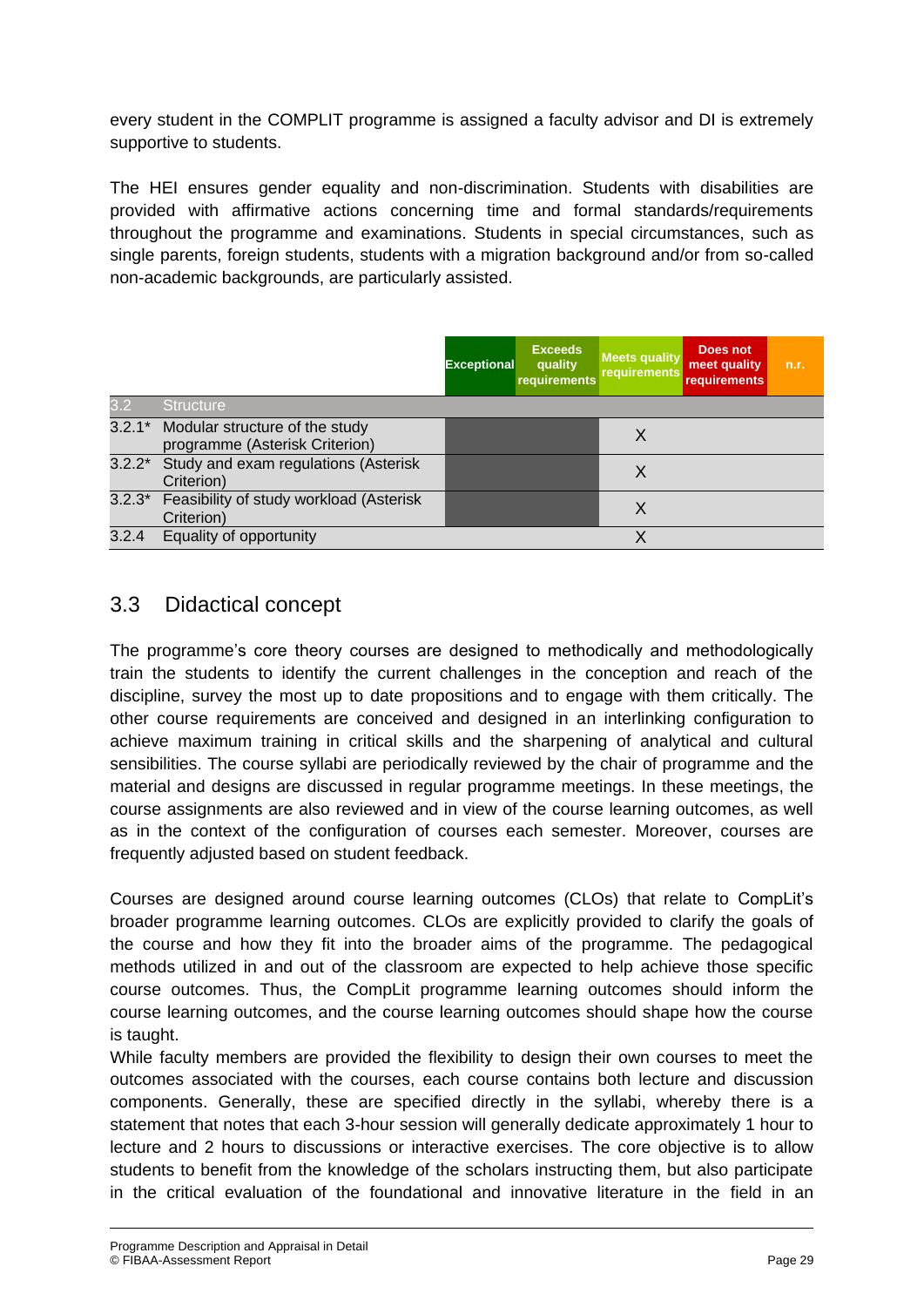interactive manner. The teaching methods for each course are clearly outlined in the course syllabus.

As a research-oriented graduate programme, course readings play a leading role in instruction. The readings for courses are expected to be drawn from the larger body of foundational literature and literature that is at the forefront of the subject. Moreover, readings for courses are expected to expose students to a diverse set of ideas and epistemological lenses. Most courses utilize traditional PowerPoint lectures for the lecture component of the course. Professors also utilize guest lectures to assist in delivering content and motivating discussions and critical analyses.

The DI uses the electronic course management system, Moodle, as the platform for learning management. Each course has its own Moodle page to which the course syllabus and week divisions are uploaded, along with all learning materials, following the thematic week divisions' readings, lecture outlines, and handouts. The weekly sessions are clearly indicated by date, title, and relevant themes, followed by the relevant reading assignments. Details of the course assessment requirements are also uploaded to Moodle, along with their submission deadlines. The Moodle platform facilitates direct interaction between the course instructor and all enrolled students, while making accessible all course related materials. The program's policy of fully utilizing the Moodle system has helped in smoothening the transition to a more effective online learning environment in response to the exigencies of the COVID-19 pandemic and in compliance with the DI-wide policies.

### Appraisal:

The didactical concept of the study programme is described, plausible, and oriented towards the programme objectives. It allows for the application of different teaching and learning methods, such as, for instance, course readings, videos and discussions. Students are encouraged to take an active role in creating the learning process.

The accompanying course materials are oriented towards the intended learning outcomes and correspond to the required qualification level. They are up to date and digitally accessible for the students. They are user-friendly and encourage students to engage in further independent studies.

Guest lecturers are invited and contribute to the students' qualification process with their special experience, either from professional practice or scientific work, but also, for example, from culture and politics.

|          |                                                                          | <b>Exceptional</b> | <b>Exceeds</b><br>quality<br>requirements | <b>Meets quality</b><br>requirements | Does not<br>meet quality<br><b>requirements</b> | n.r. |
|----------|--------------------------------------------------------------------------|--------------------|-------------------------------------------|--------------------------------------|-------------------------------------------------|------|
| 3.3      | <b>Didactical concept</b>                                                |                    |                                           |                                      |                                                 |      |
| $3.3.1*$ | Logic and plausibility of the didactical<br>concept (Asterisk Criterion) |                    |                                           | X                                    |                                                 |      |
|          | 3.3.2* Course materials (Asterisk Criterion)                             |                    |                                           |                                      |                                                 |      |
| 3.3.3    | <b>Guest lecturers</b>                                                   |                    |                                           |                                      |                                                 |      |
| 3.3.4    | Lecturing tutors                                                         |                    |                                           |                                      |                                                 | х    |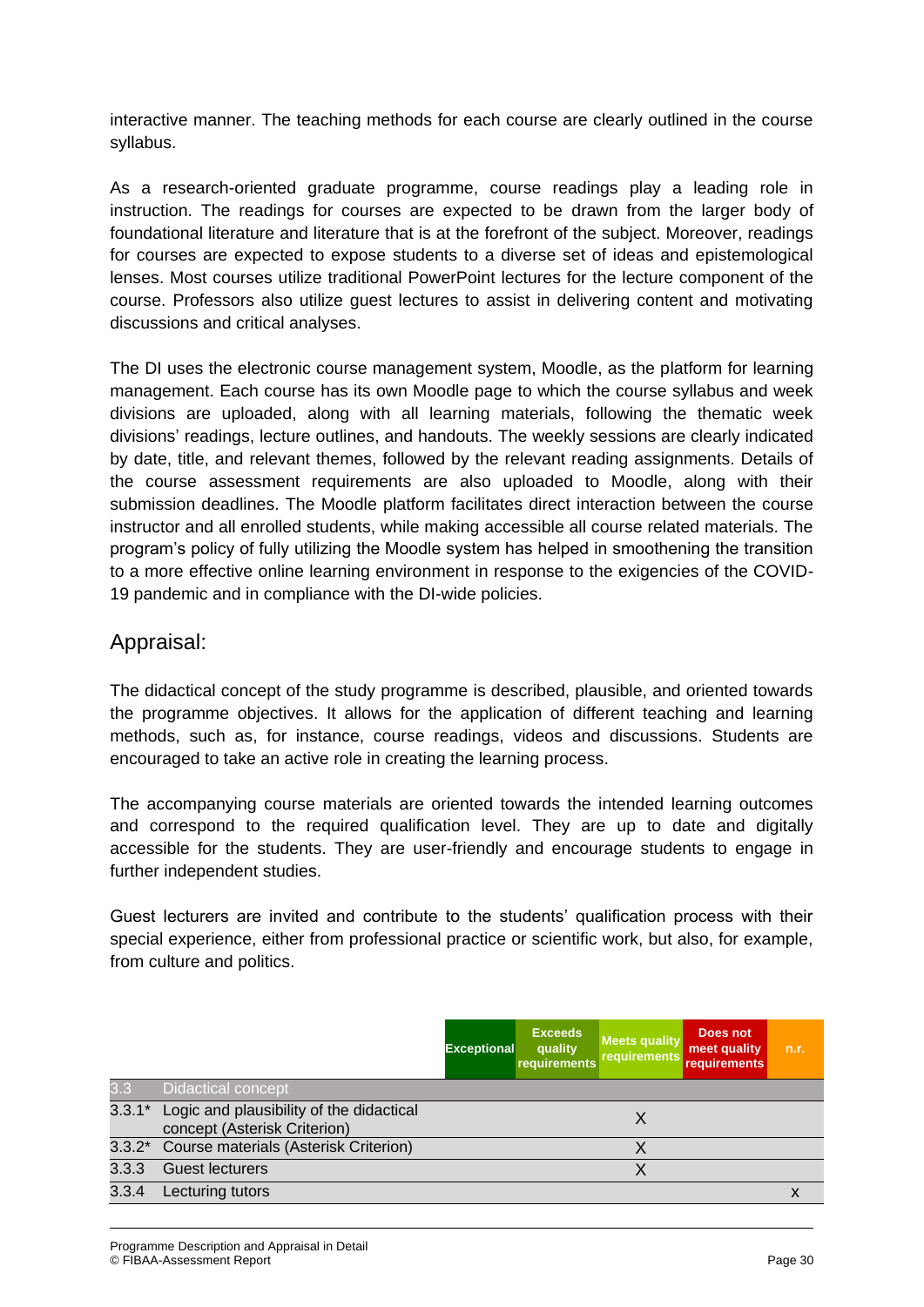## 3.4 Internationality

The discipline of comparative literature is by its constitutions international, interlinguistic, and intercultural. The conception and design of the programme is in part the result of intellectual and professional dialogue with a range of scholars in the USA, Canada, the UK, Europe, and Asia. Regionally, the programme's faculty are in constant dialogue with colleagues in the Arab world and the Middle East, expanding the reach of its vision as a pioneering disciplinebased institutional formation comparable to, but disciplinarily and professionally different from, the historically entrenched model of regional national language and literature departments.

The programme has steadily drawn students from diverse national and ethnic backgrounds from Qatar, the Arab World, the Middle East and beyond, and consistently features an excellent rate in gender balance. To date, CompLit students include Qatari, Syrian, Palestinian, Egyptian, Tunisian, Moroccan, Sudanese, Algerian, Yemeni, Mauritanian, and Somalian, Nigerian, British, and Georgian, for example, with others, like Eritrean, German, and Italian, attending the programme's core theory courses.

The academic diversity reflected in the students' backgrounds enriches intercultural dialogue in the classroom and the examination of different models of learning. No less significant is the ethnic and reginal diversity, which brings crucial linguistic and social dimensions to bear on discussions of language experiences and local regional and interregional sensibilities beyond entrenched national borders.

There are currently five faculty members in the COMPLIT programme. Three of them earned their PhD degrees in the United States, one earned a PhD degree in Lebanon (American University of Beirut), one in the UK, and another one from a university in Germany. All of these faculty members worked at universities in the respective countries, such as at Harvard University, Columbia University and Washington University (all in USA).

The CompLit programme constitutes an exception as both Arabic and English are equally the languages of instruction. Lectures are delivered in both Arabic and English, with a ratio of 2 to 3, and course material, especially critical and theoretical sources, are predominantly in English, owing to the historical developments of the discipline. Where possible, literary works are read and analysed in their original languages, and this includes literary as well as critical works in the range of languages that the students in each cohort happen to command, such as Kurdish or Armenian or Yoruba or Persian or Hebrew. This constitutes one of the pedagogic strategies whereby the programme can expand on the range of literary traditions covered.

## Appraisal:

The panel was impressed by the international orientation of the DI and the CompLit programme as well as of faculty and students. It notes that the acquisition of intercultural competences and skills are at the core of the programme's learning objectives and strongly promoted. The programme is international by its nature and content. Students are thus prepared for the challenges in an international working environment. Through assignments and practical examples as parts of the courses, students are enabled to act in an intercultural environment.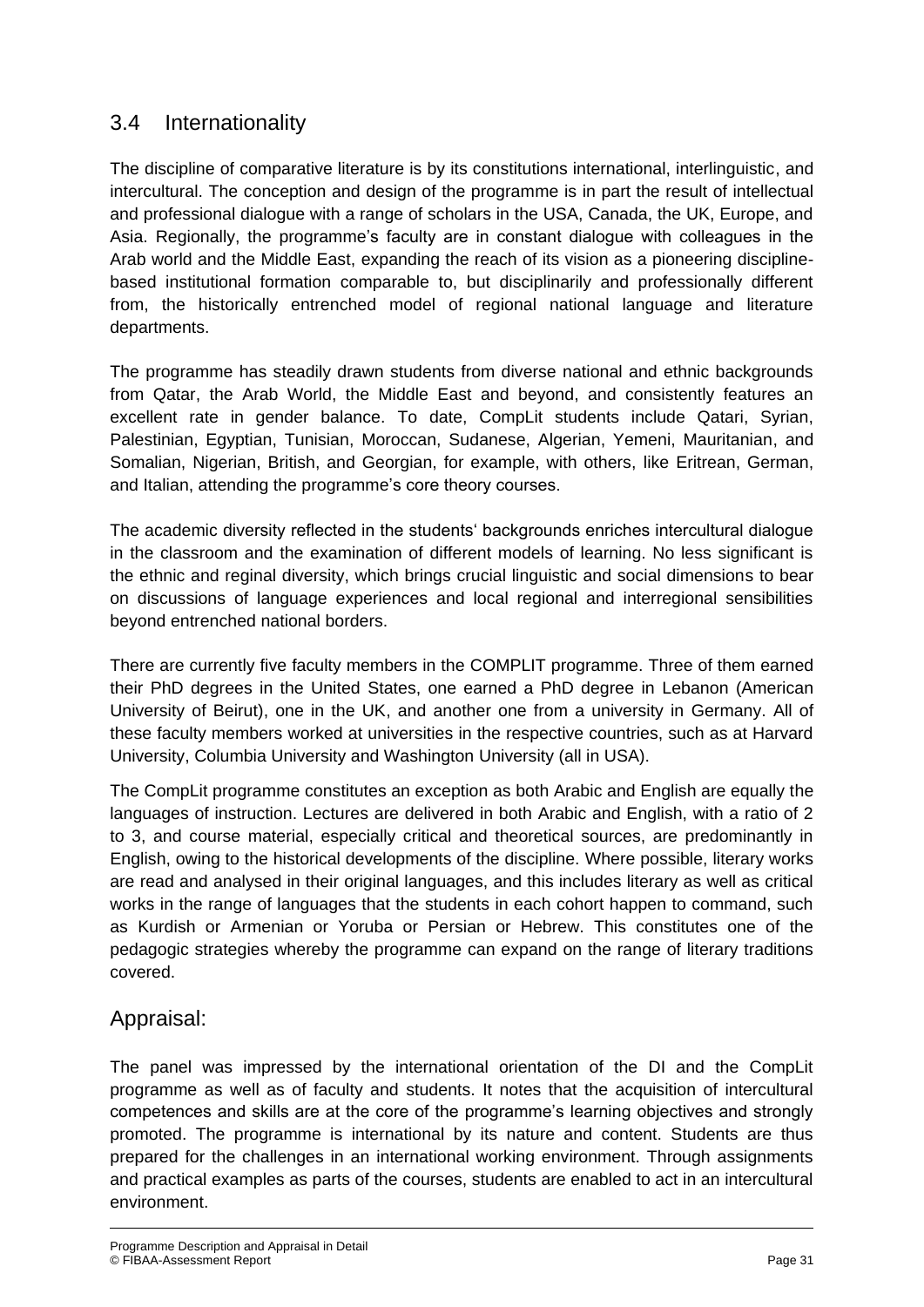The international composition of the student body corresponds to the programme concept. The measures taken to promote internationality are goal-oriented.

Students come from various language areas and cultural backgrounds. Classroom discussions and group work often reflect international aspects. The measures taken to ensure an international composition of the student body show sustainable effect.

The panel welcomes the international composition of faculty (teachers with international academic and professional experience) which is an essential element shaping the profile of the study programme. It promotes that students acquire international and intercultural competencies and skills. The measures taken are goal-oriented.

Both Arabic and English are the languages used for teaching and learning, As most students stem from Arabic countries English seems to be the most important foreign language for them, for readings as well as for course materials. But also, Arabic is a foreign language for those students who come from a non-Arabic country. Against this background course materials in foreign languages predominate. Internationality is clearly a key element of the study programme's profile.

The proportion of foreign language courses and required foreign language materials corresponds with the qualification objectives of the study programme.

|          |                                                                          | <b>Exceptional</b> | <b>Exceeds</b><br>quality<br>requirements | <b>Meets quality</b><br>requirements | Does not<br>meet quality<br><b>requirements</b> | n.r. |
|----------|--------------------------------------------------------------------------|--------------------|-------------------------------------------|--------------------------------------|-------------------------------------------------|------|
| 3.4      | Internationality                                                         |                    |                                           |                                      |                                                 |      |
| $3.4.1*$ | International contents and intercultural<br>aspects (Asterisk Criterion) |                    |                                           |                                      |                                                 |      |
| 3.4.2    | Internationality of the student body                                     |                    |                                           |                                      |                                                 |      |
| 3.4.3    | Internationality of faculty                                              |                    |                                           |                                      |                                                 |      |
| 3.4.4    | Foreign language contents                                                |                    |                                           |                                      |                                                 |      |

## 3.5 Multidisciplinary competences and skills (Asterisk Criterion)

Students in the CompLit programme, as has been amply demonstrated in the above sections, are systematically trained in examining broader contexts of knowledge and articulating and negotiating differing positions and points of view. Their competencies are developed both through the exercise of written modes of arguments and in their practice of oral presentations and modes of delivery. The interdisciplinary training involves analytical skills that enhance the student's sensibility to social situations and to interpersonal communication. Public speaking skills and the skill of formulating and posing questions in a clear and concise manner when engaging publicly are constantly reinforced in the students' in-class presentations as well as in their regular participation in the programme and DI run workshops and seminars.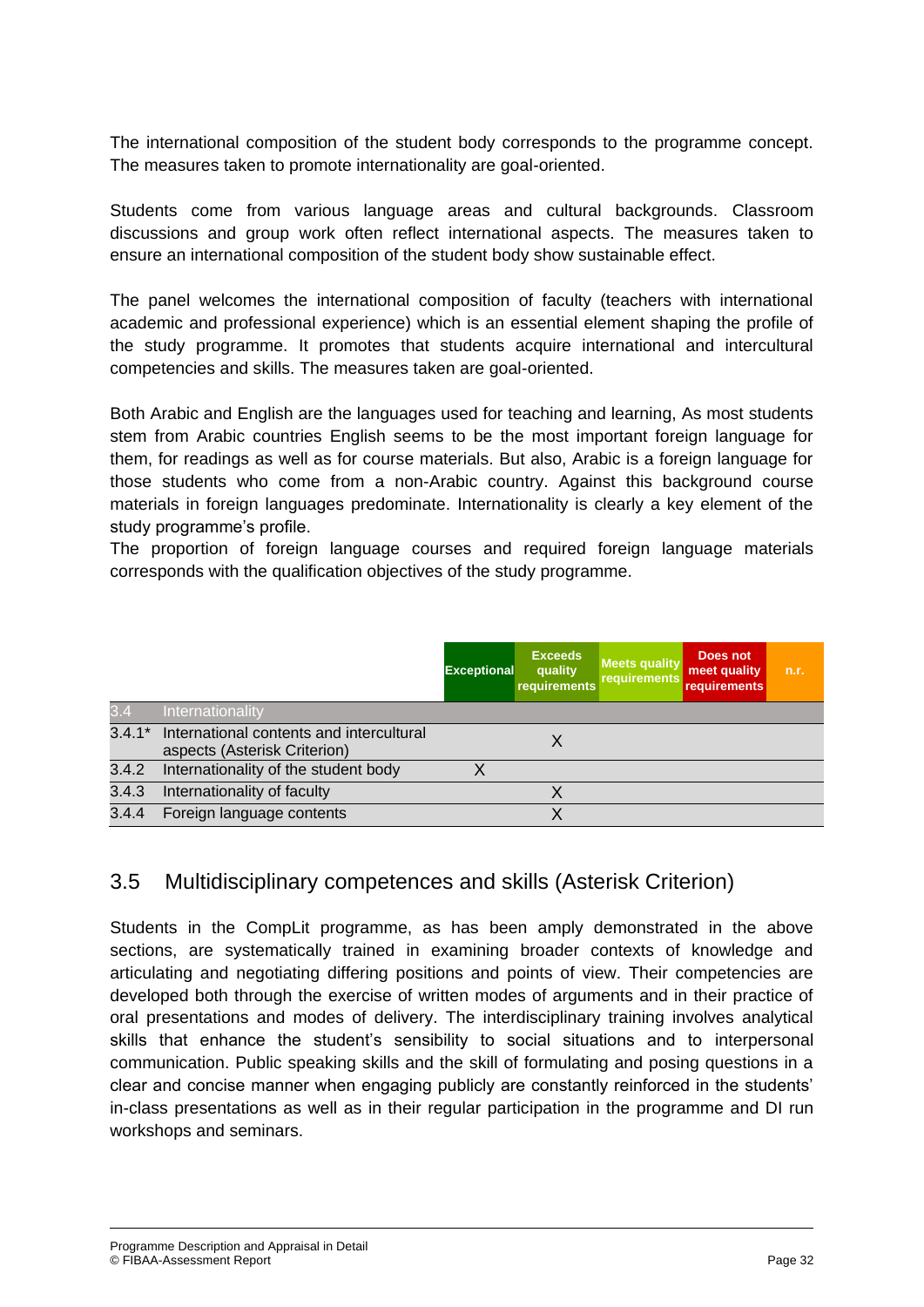Moreover, students become acquainted with diverse subjects through the interdisciplinary courses (offered in SOSH) that they must absolve $^{18}$ .

These skills of considered analysis, interpersonal and intercultural awareness, public speaking, communication and cooperation, and conflict handling prepare students for taking leading roles in their future academic and professional careers, specifically in locating problems and challenges in their immediate contexts and in initiating fair, inclusive, and action-oriented plans.

### Appraisal:

The panel takes the view that the students acquire communication and public-speaking skills as well as cooperation and conflict handling skills in accordance with the course descriptions. This is supported by means of suitable didactical and methodological measures. The acquisition of further multidisciplinary competences, such as leadership skills and broad contextual knowledge, is ensured.

|        |                                                                  | <b>Exceptional</b> | <b>Exceeds</b><br>quality<br>requirements | <b>Meets quality</b><br>requirements | Does not<br>meet quality<br>requirements | n.r. |
|--------|------------------------------------------------------------------|--------------------|-------------------------------------------|--------------------------------------|------------------------------------------|------|
| $3.5*$ | Multidisciplinary competences and skills<br>(Asterisk Criterion) |                    |                                           |                                      |                                          |      |

## 3.6 Skills for employment / Employability (Asterisk Criterion)

All DI programme learning outcomes and course learning outcomes adhere to a "transferable skills" learning area<sup>19</sup>, which supports the students' efforts to transition into doctoral work or placement in professional careers. The CompLit study plan, reflecting the programme's vision of addressing the state of the discipline as well as the programme's language strategies, prepare and qualify the students for their studies at the doctoral level.

According to the 2019 Alumni Survey a total of 5 out of 6 CompLit graduates are employed, with 3 of those employed indicating they work in the programme field or a closely related field.

Outside of the classroom, students are also encouraged to participate in student groups, and these groups provide them with opportunities to gain leadership experience, learn how to resolve conflicts, and grow accustomed to working with others cooperatively. In addition, students are provided with opportunities to improve their communication skills by presenting their work in courses and during annual thesis presentations.

**.** 

 $18$  See above chapters 3.1 and 3.2.

<sup>&</sup>lt;sup>19</sup> As indicated in chapter 1.1.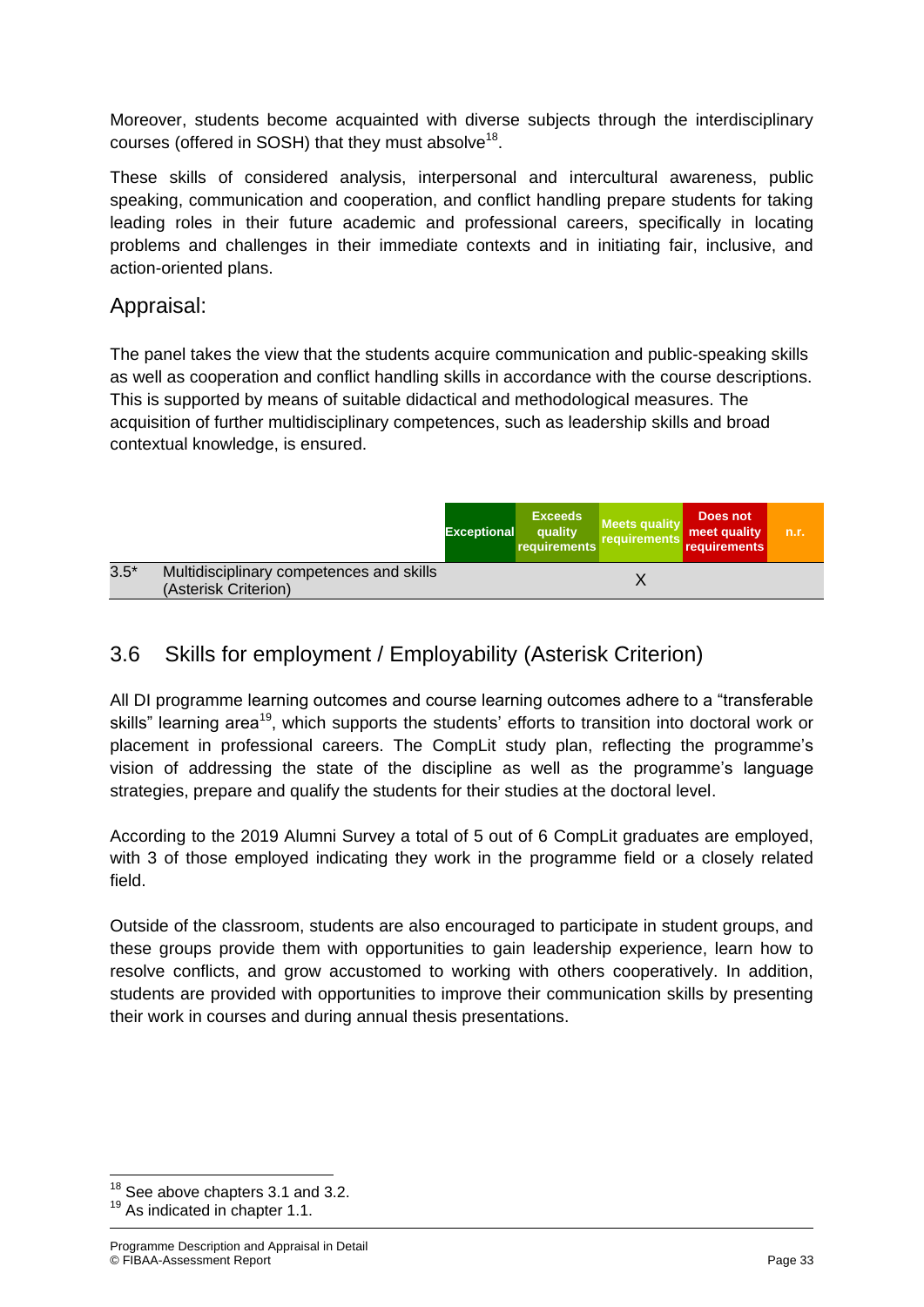## Appraisal:

The promotion of employability – for instance through the integration of interdisciplinary and research skills and through the promotion of multidisciplinary competences – runs as a common thread of the study programme through all its courses.

|        |                                                               | <b>Exceptional</b> | <b>Exceeds</b><br>quality<br>requirements | <b>Meets quality</b><br>requirements | Does not<br>meet quality<br><b>requirements</b> | n.r. |
|--------|---------------------------------------------------------------|--------------------|-------------------------------------------|--------------------------------------|-------------------------------------------------|------|
| $3.6*$ | Skills for employment / Employability<br>(Asterisk Criterion) |                    |                                           |                                      |                                                 |      |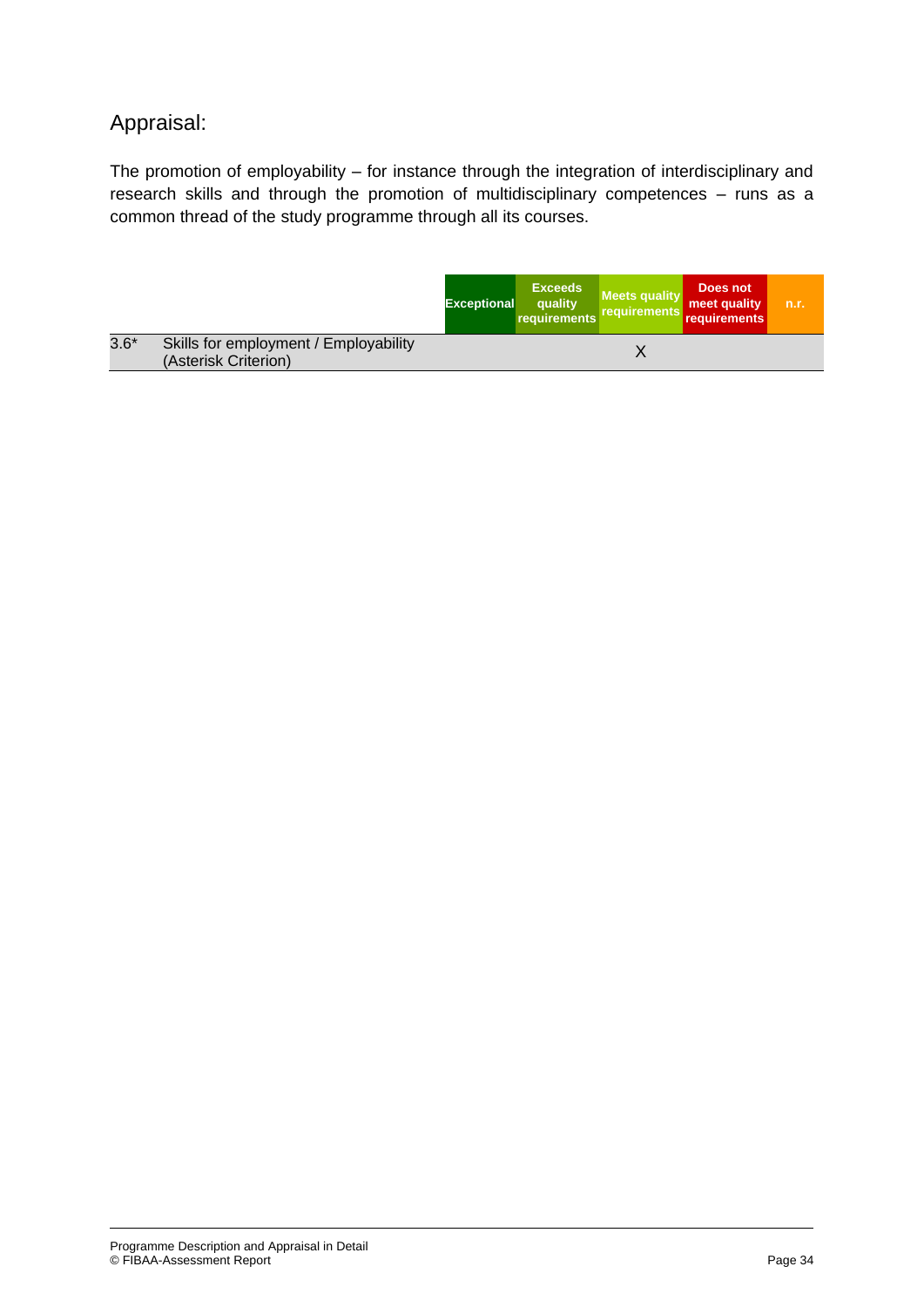## **4. Academic environment and framework conditions**

## 4.1 Faculty

The CompLit programme is currently constituted of four full-time faculty members and one part-time, visiting professor (every Fall Semester). The new female faculty member has started her duties in the Fall of 2021. Excepting the Head of Programme, who teaches one course per semester, each full-time faculty teaches two courses each semester, a teaching load that enables faculty to attend effectively to their students and their research projects. The programme requires a minimum of four full-time members, with regularly visiting arrangements, and as of the coming academic session 2021-2022, the programme is running at full capacity.

As described above, the current CompLit curriculum offers 8 core courses, 5 programme electives (offered in alternate years) and the thesis.

The core courses are taught by permanent full-time faculty members. The current visiting professor has been working in the programme since its launch and was invited because of his expertise in literary and comparative thought, intellectual history, and Persian literature. Given the programme's centrality to the interdisciplinary vision of the School of Social Sciences and Humanities and the range of its faculty's research expertise and experience, all members of the faculty have been actively involved in the design, teaching, co-teaching, and delivery of invited lectures in the School's core interdisciplinary courses and in courses offered in other programmes.

The typical recruitment process of faculty is competitive. Once the decision on a new faculty member is made a hiring committee is formed to evaluate the hire and an advertisement is sent out by the Human Resources Department. The hiring committee consists of three members from within the programme, chaired by the head of the programme, and an external member who is drawn from another programme. The hiring committee evaluates the applicants' files and creates a list of candidates to interview. Interviews are held virtually and last approximately one-hour. After the interviews have concluded, committee members discuss and debate the suitability of the interviewed candidates and choose a candidate from among the interviewees. A report is drafted by the head of the committee that reflects the final decision of the committee and also reports the expressed preferences and opinions voiced during the committee meeting. The final hiring decision must then be approved by both the Dean of SOSH and the President of the DI.

The CompLit programme faculty take part in regular teaching and assessment workshops provided by the Office of Teaching, Learning, and Assessment (TLA). The issues of pedagogy and developing didactic tools have been the focus of discussions and activities at the level of the programme, the School, and the DI. For example, student and faculty evaluations are discussed at the end of each semester, and action plans are drafted and implemented. Moreover, the DI has established several initiatives for faculty members on pedagogical and didactic approaches in order raise the quality of teaching and learning. Additionally, the Office of Institutional Effectiveness offers regular Quality Assurance workshops at both the DI and programme levels.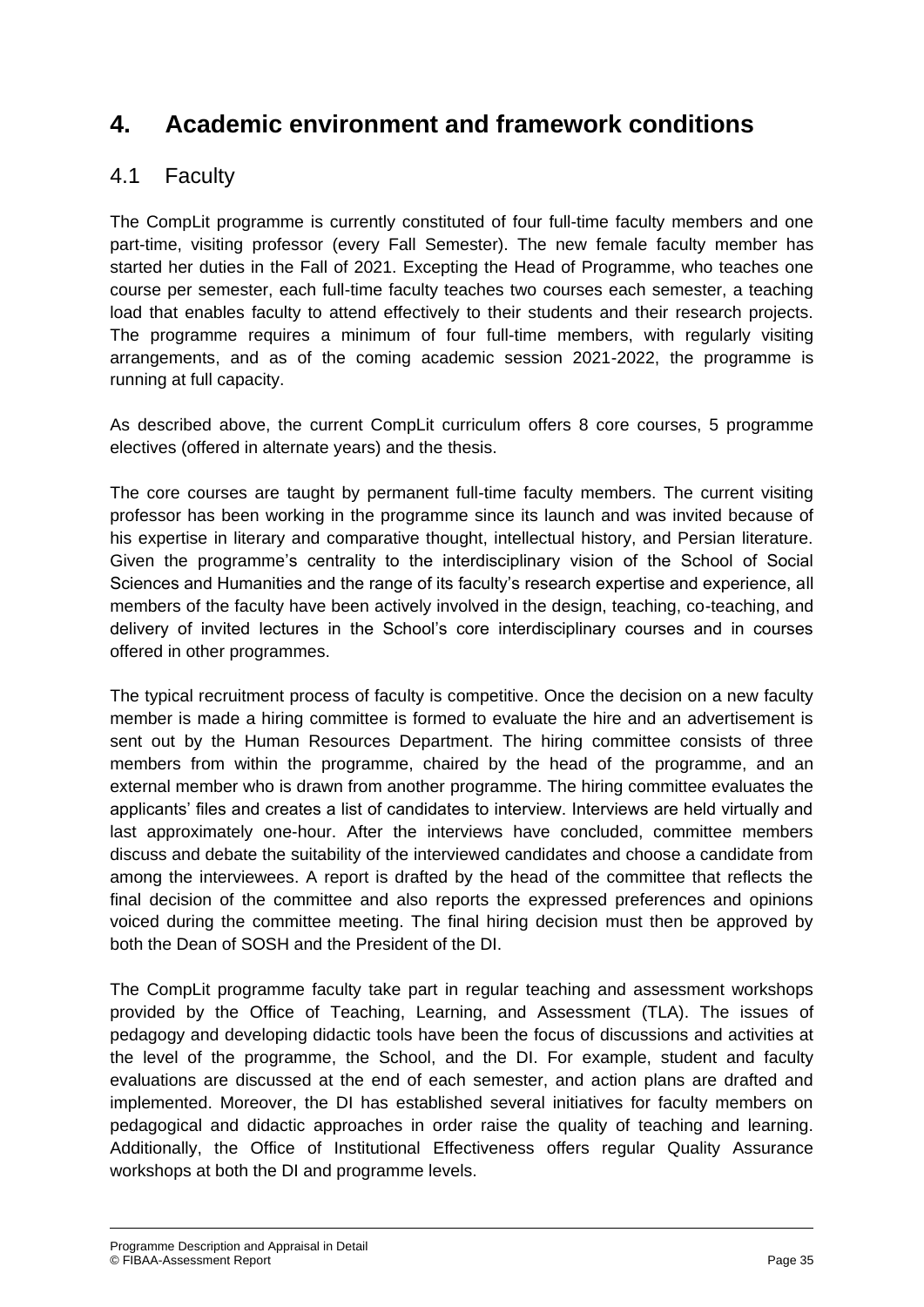The CompLit programme constitutively pursues training in ethical positioning in the different communities of knowledge as well as in the sense of commitment to society and its different stakeholders.

Since its launch, faculty members of the CompLit programme have worked very closely as a team to meet and strategize over the intellectual, pedagogical, and institutional demands that the establishment of a pioneering programme in the region has entailed. The collegial spirit between the faculty members extends to the relations between them and the programme coordinator and is evident in their supervisory and pastoral roles with the students. The programme as a whole seeks to foster a collegial environment for effective learning and ethically committed professionalism.

As far as the student support by the faculty is concerned, the low faculty-to-student ratio of the programme allows students to frequently and meaningfully interact with faculty members in the programme. Moreover, as each student is assigned an academic adviser from admission to graduation, these academic advisers are required to meet with academic advisees each semester to provide guidance on course registration and other academic matters.<sup>20</sup>. Thesis supervisors are also required to meet regularly with their students. Faculty members currently advise approximately six students and supervise three theses per year. Furthermore, each semester, the COMPLIT programme holds a meeting with students where they have the opportunity to discuss the programme and raise concerns with faculty members who are required to hold regular office hours. Beyond these formal meetings and required interactions, faculty members work closely with students on research projects and help assist them in picking up new skills and competencies.

During the online conference students confirmed that most students would be fully content with the support that they received in particular from lecturers and academic advisors. DI organised activities for students outside the study programme.

## Appraisal:

The panel was impressed by quality and commitment that the faculty members showed during the online conference. It became convinced that even when their teaching assignments in other study programmes are taken into account, the structure and number of the faculty correspond to the programme requirements and ensure that the students reach the intended qualification objectives. The faculty's composition, consisting of full-time lecturers, guarantees that both the academic standards and the requirements of professional practice are fully satisfied.

The academic qualification of the faculty corresponds to the requirements and objectives of the study programme. The HEI carefully verifies the qualifications of the faculty members by means of an established transparent procedure. Specific measures for the further qualification of the faculty members are implemented. The faculty's outstanding academic qualification is underlined by scientific publications in peer-reviewed journals and books which results from the CVs of the faculty members.

The pedagogical and didactical qualification of the faculty correspond to the requirements and objectives of the study programme. The HEI verifies the qualifications of the faculty

 $\overline{\phantom{a}}$  $^{20}$  In the internal regulation "DI Academic Advising Policy", the responsibilities of the Registrar's Office (on admission of students), Academic Advisors ( on advising and communicating with students) and students themselves (on communicating with the advisors and consulting them) are described.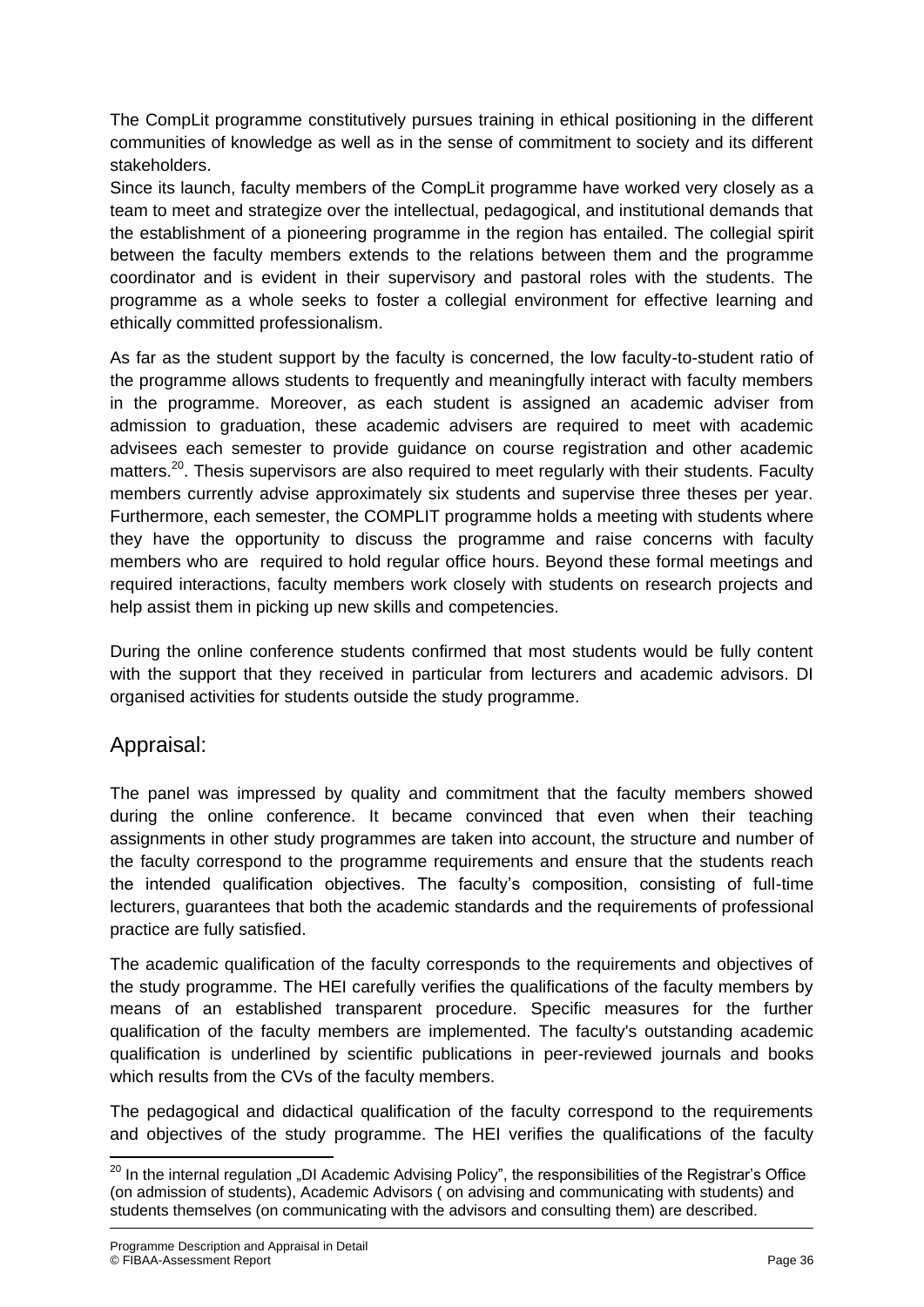members by means of an established procedure. The HEI ensures that assessors are familiar with existing testing and examination methods and receive support in developing their own skills in this field. Specific measures for the further qualification of the faculty members are implemented.

The faculty members cooperate with each other for the purpose of tuning the modules/courses towards the overall qualification objectives. Meetings of all those teaching in the programme take place regularly.

Student support is an integral part of the services provided by the faculty. It is offered on a regular basis and serves to help students study successfully. The faculty members are available for the students outside the specified office hours as well. The students are "fully content" with the support they receive.

|          |                                                                                                                                                      | <b>Exceptional</b> | <b>Exceeds</b><br>quality<br>requirements | <b>Meets quality</b><br>requirements | <b>Does not</b><br>meet quality<br><b>requirements</b> | n.r. |
|----------|------------------------------------------------------------------------------------------------------------------------------------------------------|--------------------|-------------------------------------------|--------------------------------------|--------------------------------------------------------|------|
| 4.1      | Faculty                                                                                                                                              |                    |                                           |                                      |                                                        |      |
|          | 4.1.1* Structure and quantity of faculty in<br>relation to curricular requirements<br>(Asterisk Criterion)                                           |                    |                                           | X                                    |                                                        |      |
|          | 4.1.2* Academic qualification of faculty<br>(Asterisk Criterion)                                                                                     |                    | X                                         |                                      |                                                        |      |
| $4.1.3*$ | Pedagogical / didactical qualification of<br>faculty (Asterisk Criterion)                                                                            |                    |                                           | X                                    |                                                        |      |
| 4.1.4    | Practical business experience of faculty                                                                                                             |                    |                                           | X                                    |                                                        |      |
| $4.1.5*$ | Internal cooperation (Asterisk Criterion)                                                                                                            |                    |                                           | X                                    |                                                        |      |
| 4.1.6*   | Student support by the faculty (Asterisk<br>Criterion)                                                                                               |                    | X                                         |                                      |                                                        |      |
|          | 4.1.7(*) Student support in distance learning<br>(only relevant and an Asterisk Criterion<br>for blended learning/distance learning<br>programmemes) |                    |                                           |                                      |                                                        | X    |

## 4.2 Programme management

The CompLit head of programme leads all areas of programme administration with the assistance and guidance of other faculty members, the programme coordinator and the office of the Dean of SOSH. The purview includes the distribution of course loads and course scheduling, drawing up the study plan, advisor assignments, thesis supervisor assignments, leading programme meetings, budgeting, planning programme events and representing the programme in the School Executive Council. The CompLit head of programme also acts as an intermediary between the Dean's Office and the programme. As such, the head of programme is responsible for achieving the programme's objectives within the framework of regulations, rules and guidance established by the School Executive Council, the Dean's office and DI.

While the head of programme takes on the primary leadership role in the administration of the COMPLIT programme's objectives, decisions are made collectively by faculty members. During the programme's monthly meetings, faculty members are encouraged to propose ideas regarding various facets of the programme. The head of programme executes the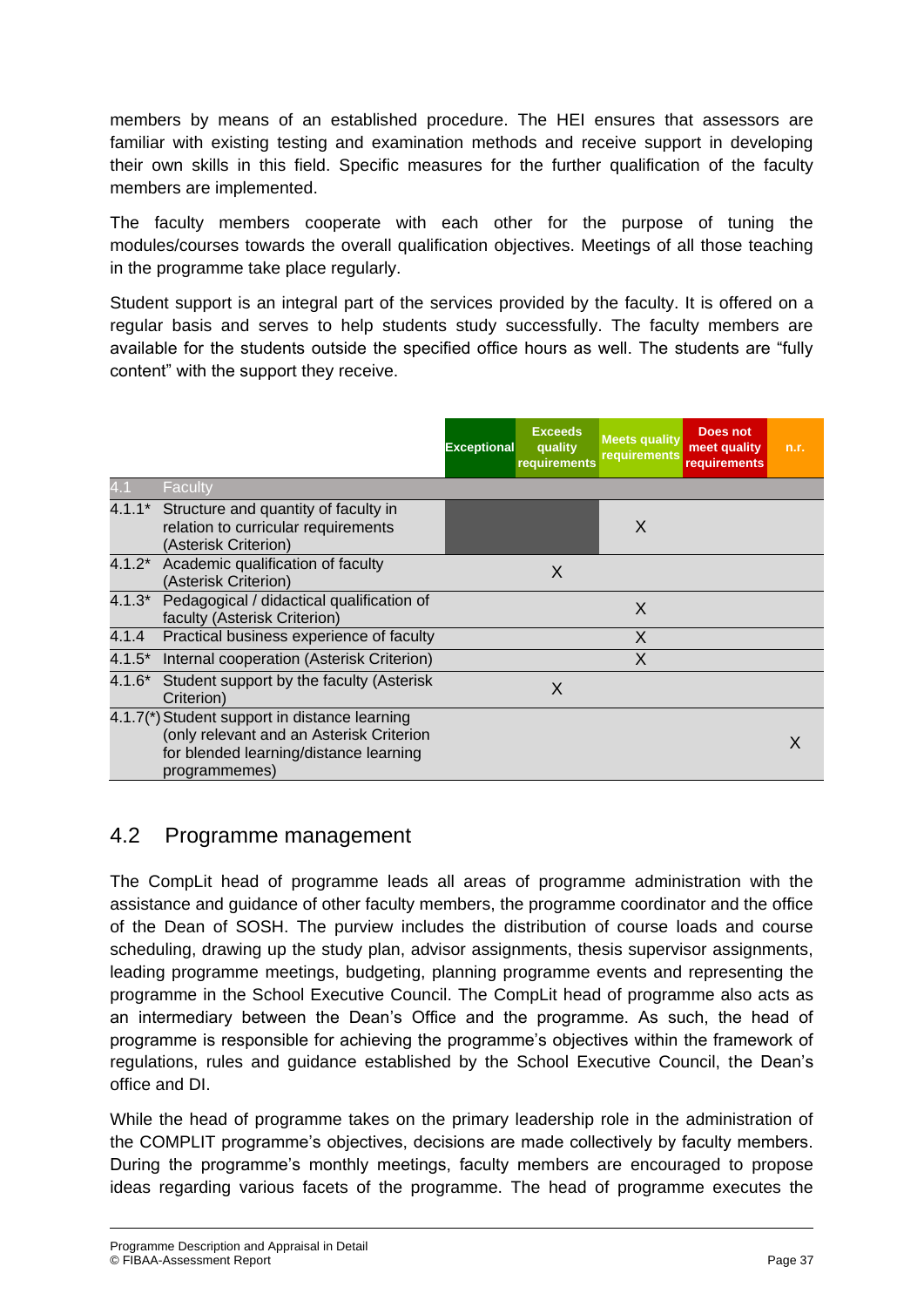decisions that were reached collectively regarding changes to the programme, hiring, admissions, and any other matters decided within the programme.

Administrative support is provided by the programme coordinator, who plays a significant role in the organisation of the programme, facilitating communication with the Dean's Office and assisting students and faculty members with course registration, the submission of advising forms and thesis submission. The programme coordinator is often the first person consulted with regards to these issues. Other administrative units within DI also help students and faculty with registration, course materials (including the online course management programme), information technology, library resources, and obtaining Institutional Review Board approval, among other things.

### Appraisal:

The head of programme coordinates the activities of everyone involved in the programme and ensures that the programme runs smoothly, mostly based on collectively reached decisions.

The panel welcomes that faculty members and students are efficiently supported by the administration in the organisation of the study programme. The administrative staff acts as a service provider for both. Sufficient administrative staff is available. Decision-making processes, authority, and responsibilities are clearly defined. Teachers and students participate in the decision-making processes where their areas of work are involved.

The opportunities of electronic service-support are used and supplement personal one-toone counselling. The HEI offers the administrative staff opportunities for continuous professional development.

|       |                                                                             | <b>Exceptional</b> | <b>Exceeds</b><br>quality<br>requirements | <b>Meets quality</b><br>requirements | Does not<br>meet quality<br>requirements | n.r. |
|-------|-----------------------------------------------------------------------------|--------------------|-------------------------------------------|--------------------------------------|------------------------------------------|------|
| 4.2   | Programme management                                                        |                    |                                           |                                      |                                          |      |
|       | 4.2.1* Programme Director (Asterisk Criterion)                              |                    |                                           |                                      |                                          |      |
| 4.2.2 | Process organisation and administrative<br>support for students and faculty |                    |                                           |                                      |                                          |      |

## 4.3 Cooperation and partnerships

DI has signed agreements and memoranda of understanding and collaboration with other universities and organisations. These agreements can be categorized into the following groups according to their objectives:

(1) Agreements and Memoranda of Understanding aimed to attract graduate students

These agreements and memoranda aim to enable students who completed their undergraduate degrees with honours to continue their studies at the graduate level in the different colleges and programmes at the DI.

(2) Agreements in the Areas of Training, Exchanging Expertise, and Research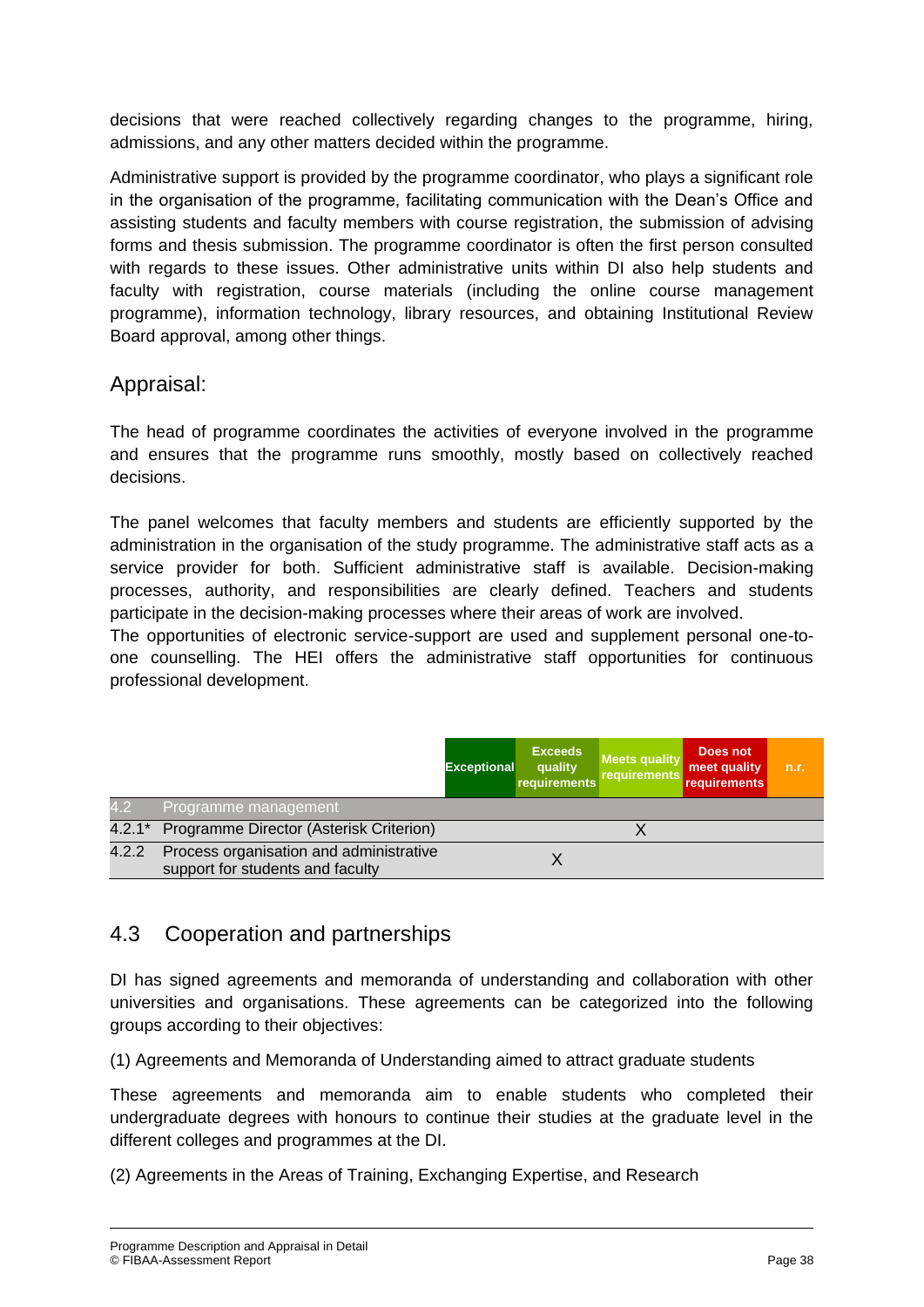They aim to reinforce collaboration between the Institute and organisations with similar interests in ways that promote human developments and the efficiency of administrative staffs. These objectives are achieved through the DI's workshops, academic development courses, internships, and leadership training in the areas of public administration and policy studies. These agreements also aim to promote exchanging expertise through consulting opportunities for the Institute's faculty members, researchers, and specialists. Moreover, they facilitate collaborative research projects and co-organized conferences and seminars. The Institute has signed agreements of this category with organisations such as the Ministry of Administrative Development – Doha, Qatar; the Ministry of Development Planning and Statistics – Doha, Qatar; The Humanitarian Forum, Qatar; The Hague Institute for Global Justice; the Ibhar Academy center for vocational training; Zhejiang University – China.

(3) Memoranda of Understanding for the Exploration of Academic and Research Collaboration Opportunities

This category of agreements aims to enable concerned parties to explore areas of shared interests and collaboration opportunities, including joined research projects, co-authored research publications, academic and student activities, and possibilities of developing dual enrolment in graduate programmes, faculty exchange opportunities, and summer student exchange programmes. The Institute has signed agreements in this category with the following universities: Columbia University N.Y (MOU) (USA); SOAS University – London (UK); Florida International University – Steven Green School of International & Public Affairs (USA).

The main aim of such cooperation is to enable faculty members and students to expand their horizons internationally, and to create opportunities for joint teaching and research projects. So far, the cooperation with the following institutions is running in different formats:

Qatar University: The CompLit programme has joint activities, such as lectures and student recruitment, with the Department of English Language and Linguistics. The planned cooperation will soon extend to the Department of Arabic.

Qatar's Ministry of Culture and Sports: The programme has entered negotiations for potential collaboration with the Department of Culture and Identity.

Qatar National Research Foundations (QNRF): Two major research projects, the result of grants by QNRF, are led by members of the faculty and involve partner institutions in Europe, Canada and the USA.

Freie Universität Berlin: The Head of the CompLit programme was a key participant in the drawing of an MoU with the of Freie Universität Berlin, heading the research side of collaboration. The MoU included a visit from an academic and administrative team at the FU's, headed by the Vice President. It also included an inaugural joint international conference on "Critical Concepts in the Humanities and Social Sciences" (18-20 February 2018), which included 14 FU and Germany-based scholars. The MoU also included the hosting of seven FU students for one semester of study at the DI.

Wissenschaftskolleg zu Berlin and  $EUME<sup>21</sup>$ : The programme co-organised an international workshop which took place in Berlin, hosted by EUME as part of an ongoing research project on the work of Walter Benjamin and its reception in Arabic.

**<sup>.</sup>** <sup>21</sup> Middle East in Europe.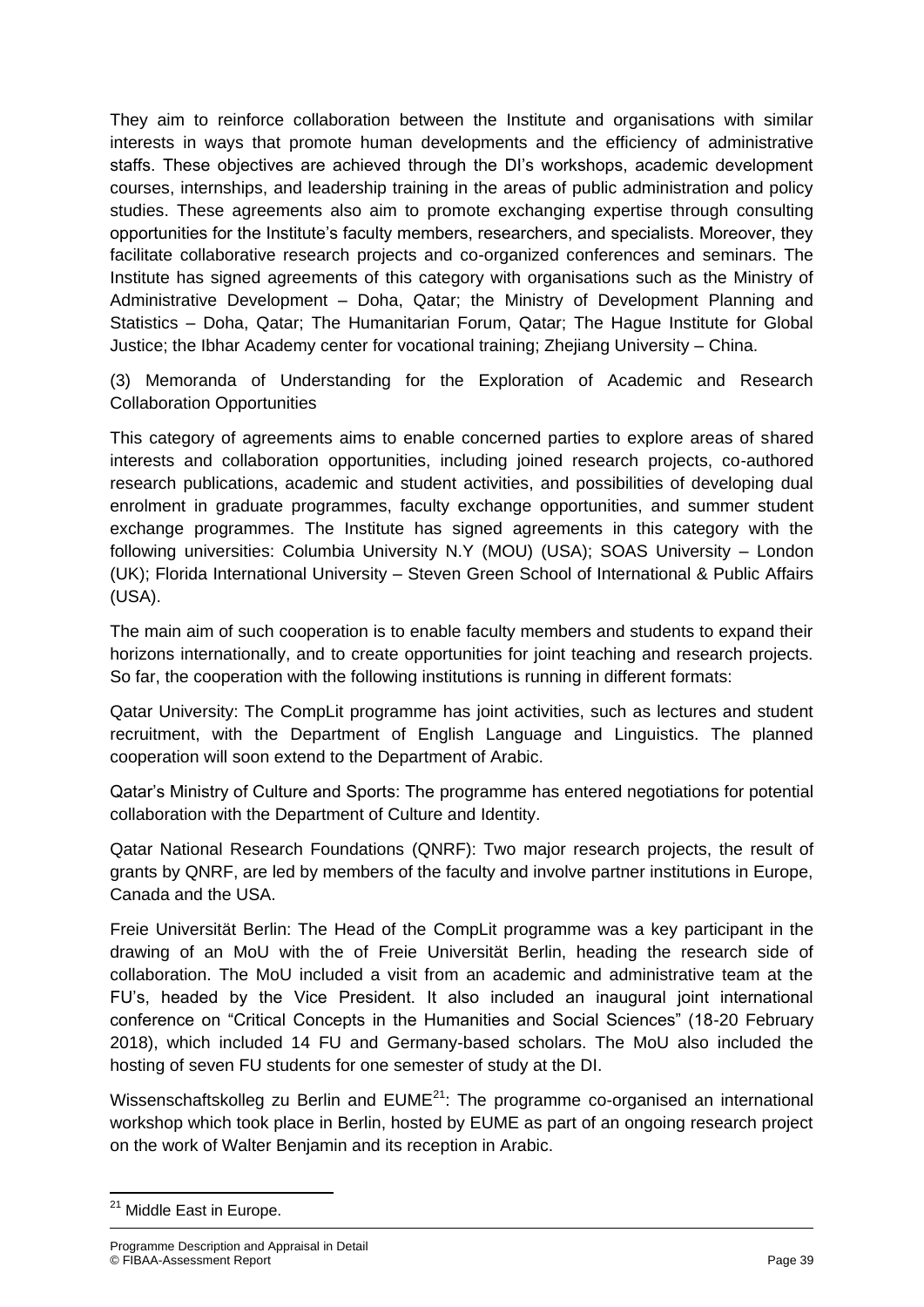Columbia University, USA: A regular visiting arrangement at the professorial level is housed in the CompLit programme.

USA Universities: The programme has hosted public lectures by colleagues from Oregon University and the University of Illinois (others as planned) by prominent scholars of comparative literature who are key supporters of the programme's vision and its pioneering work in the region.

Australian Universities: The programme has hosted more than one lecture by colleagues from the University of Sydney.

Arab and Middle Eastern Universities: The programme has hosted more than one lecture by colleagues from different universities in the region.

As far as the cooperation with business organisations is concerned, CompLit faculty members work on different projects with community-based organisations. These include museums, schools, culture departments in government ministries, prize awarding organizations, and non-governmental organisations active in promoting democratic grassroots movements, locally and internationally. Usually this involves consultation to promote specific projects, using academic knowledge as tools for different stakeholders to achieve their aims.

### Appraisal:

The scope and nature of cooperation with other academic institutions and networks relevant for the programme are plausibly presented. The agreements forming the basis of the cooperation are documented. The cooperation is actively pursued and has a clear impact on the conception and implementation of the study programme. All such activities contribute to the development of the students' qualification and skills.

The scope and nature of cooperation with other organisations such as NGOs, governments and also business enterprises relevant to the programme are plausibly presented. The agreements forming the basis of the cooperation are documented. The cooperation is actively pursued and has a clear impact on the conception and implementation of the study programme. All such activities contribute to the development of the students' qualification and skills.

|                                                                                                                                                                      | <b>Exceptional</b> | <b>Exceeds</b><br>quality<br>requirements | <b>Meets quality</b><br><b>requirements</b> | Does not<br>meet quality<br><b>requirements</b> | n.r. |
|----------------------------------------------------------------------------------------------------------------------------------------------------------------------|--------------------|-------------------------------------------|---------------------------------------------|-------------------------------------------------|------|
| 4.3<br>Cooperation and partnerships                                                                                                                                  |                    |                                           |                                             |                                                 |      |
| 4.3.1(*) Cooperation with HEIs and other<br>academic institutions or networks<br>(Asterisk Criterion for cooperation<br>programmes)                                  |                    |                                           | X                                           |                                                 |      |
| 4.3.2(*) Cooperation with business enterprises<br>and other organisations (Asterisk<br>Criterion for educational and vocational<br>programmes, franchise programmes) |                    |                                           | X                                           |                                                 |      |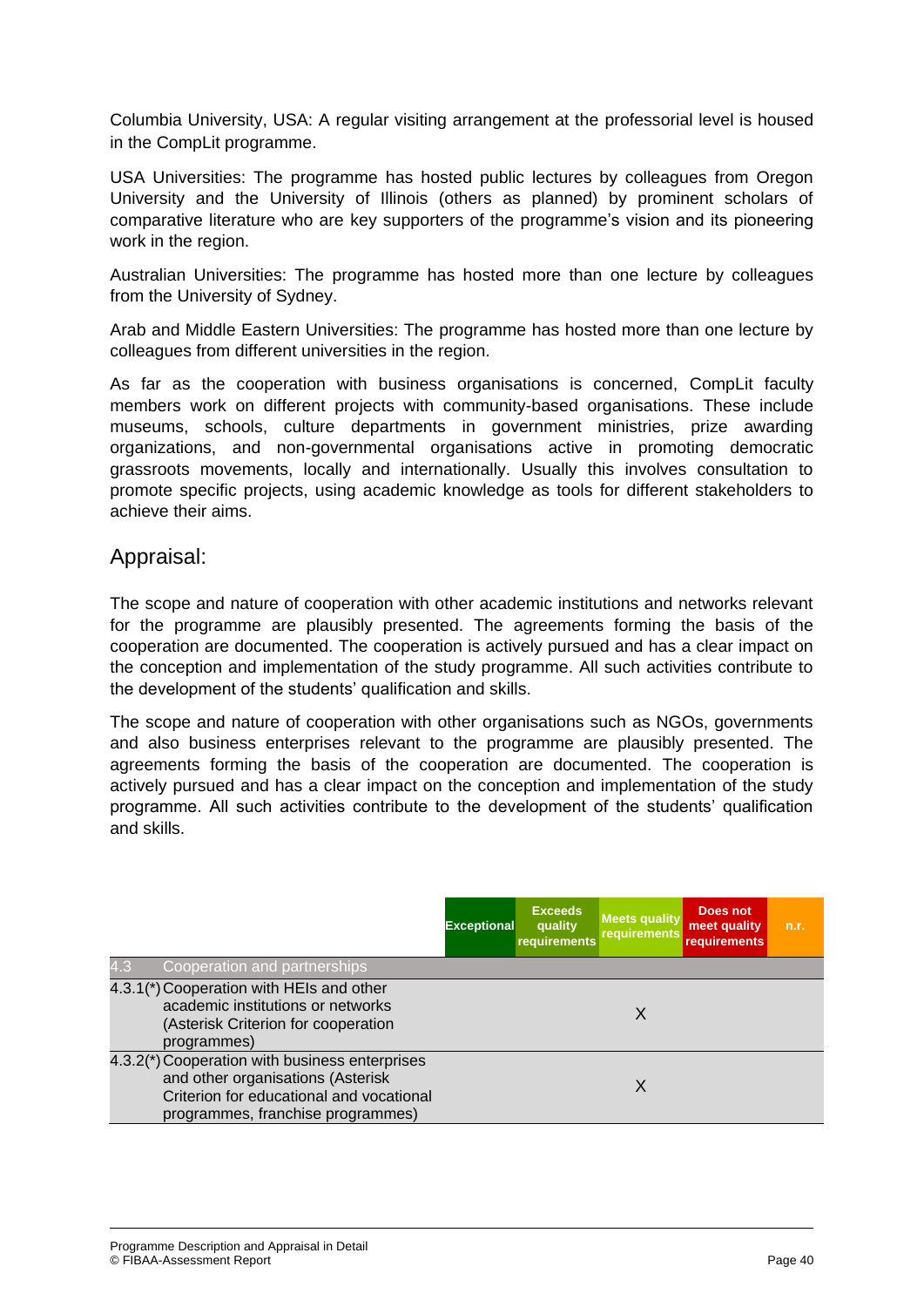## 4.4 Facilities and equipment

As the on-site visit had to be replaced by an online conference because of the Covid-19 pandemic DI made available to the panel numerous photos of its building, rooms, and the library as well as descriptions in the self-evaluation report thereof.

The DI has a state-of-the-art facility that was designed to fully support the educational process and provide spaces not only for traditional teaching and learning but for hosting conferences and talks and facilitating day to day interactions. The DI's campus spreads over an area of 112,000 m2, encompassing 23 different buildings. The campus buildings are used for living, educational activities, and leisure activities. Disabled students are given barrier-free access to all of these buildings.

Learning and teaching spaces are spread out around the campus, consisting of classrooms, labs, and auditoriums in addition to a library building, institute life buildings and faculty and student accommodations. Additionally, there are also computer labs, virtual labs, a journalism studio, an e-library, an e-learning system (Moodle) and other specialized learning resources. With regards to classrooms, the total number of classrooms is 10 (+5 in Library Building), 4 smart classrooms and 6 classrooms equipped with audio visual systems and an auditorium that fits 70 people.

The DI has also established an advanced Student Information System (SIS) that allows students to benefit from services through the self-service portal, and enables them to view their academic status, grades, and their registration status at the Institute. The SIS provides the DI with the capability of registering students in courses; documenting grades, transcripts and dropout rates; tracking attendance; developing student schedules and managing other data needed for the Institute effectively. Student Services also maintains an Intranet site that provides direct access to all student related administrative procedures, forms, study plans, and SIS system guides and resources.

All students, faculty, and administrative staff are provided free internet access throughout campus. The IT department provides technical support during normal working hours. Upon their arrival at the DI, students participate in orientation days to become familiar with the IT system and are provided with detailed written instructions on how to use it inside and outside campus.

The DI IT department and the library managed to promptly provide students who have not yet arrived in Doha with maximum access to resources held by the library by deploying a technological solution (EZproxy) that facilitates secure remote access. Moreover, licenses were offered to the students by providing cloud-based solutions and access to DI's virtual computer labs.

All CompLit students have direct access to the DI's growing research library, as well as the Qatar National Library (QNL), including all of its databases. The DI library builds its collections of varied materials and resources, in print and electronic formats, based on the established collection development policy and procedures that are responsive to the needs of DI community. At present, DI library features a total of 76,244 book titles. CompLit faculty members and DI librarian update the library collection with relevant books, textbooks and other sources. The allocated budget is sufficient to update the collections regularly. All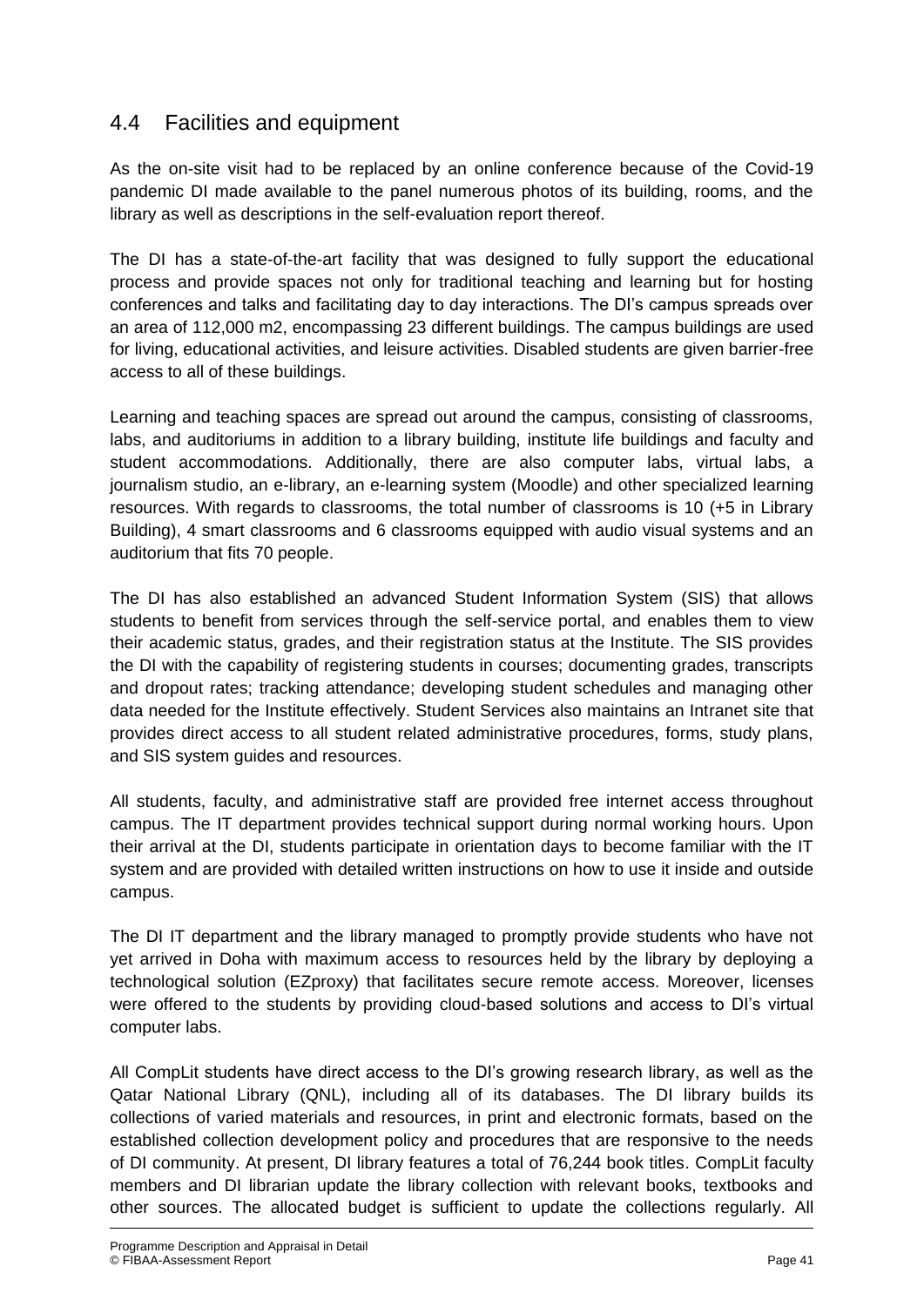literature assigned in course syllabi is available either in the DI library or is uploaded directly to and available on individual course Moodle sites.

In addition to the DI's print and electronic collection, the DI community has also access to the resources available through QNL. According to its website, QNL "has more than one million books in its collections, along with more than 500,000 eBooks, periodicals and newspapers, and special collections."

The library is open from 8:00am – 10pm during the work week (Sunday – Thursday) and from 9am – 9pm on Saturdays. The library is staffed appropriately and holds regular library orientations, database training sessions, and other workshops for students and faculty. The library features an array of spaces for the community such study rooms, quiet spaces, and public computers.

Combined, the DI and the QNL subscribe to more than 265 databases in Arabic and English. For example, ProQuest's E-book Central, E-Marefa's Social Sciences, JSTOR, Taylor & Francis Online database, Wiley Online Books database, Wiley Online Journals database, and hundreds of other full-text databases in subjects such as Psychology, Philosophy, History, Media & Cultural Studies and other disciplines.

At initial student registration, the DI library provides all new students with unique DI barcode login credentials. Students are then able to access online resources from anywhere in the world via the internet for the duration of their DI study period.

### Appraisal:

Since the online conference was conducted replacing an on-site visit, the panel did not have the opportunity to visit the DI's buildings. Instead, UKI provided photos and descriptions of its premises and facilities. Based on the materials provided, the panel formed the view that a smooth running of programmes is ensured regarding the capacities for teaching, research, studies, and administration.

The quantity, quality, media and IT facilities of the teaching rooms meet the standards required for the programme, even taking into account the resource needs of other study programmes. The teaching rooms and labs are equipped with state-of-the-art technology. For special contents of the curriculum (role-playing game, virtual elements), the HEI possesses appropriate rooms with the specific technical components needed such as visual systems.

The rooms are properly equipped for disabled students and give them barrier-free access. Access to the internet through laptops via wireless LAN is provided free of charge. A sufficient number of group rooms is available.

The panel in particular welcomes that access to the literature and journals as well as to digital media (e.g. electronic media, databases) is ensured. The opening hours of the DI library as well of the Qatar National Library take students' needs sufficiently into account. The literature expressly required for the study programme is available in the library and also kept up to date. Access to relevant digital media is available from the students' home. Qualified library staff is there to advise students.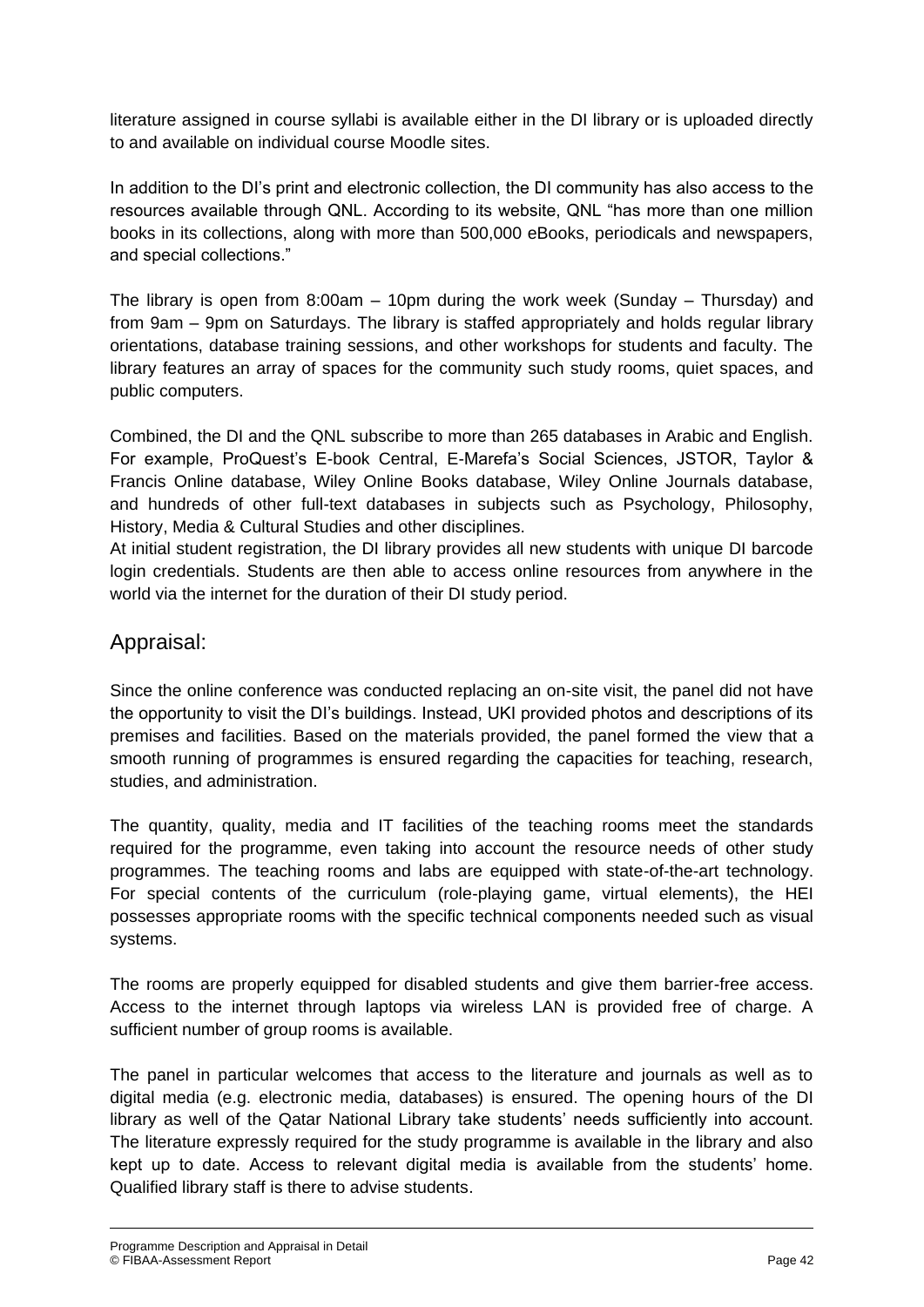|     |                                                                                                         | <b>Exceptional</b> | <b>Exceeds</b><br>quality<br>requirements | Meets quality<br>requirements | Does not<br>meet quality<br>requirements | n.r. |
|-----|---------------------------------------------------------------------------------------------------------|--------------------|-------------------------------------------|-------------------------------|------------------------------------------|------|
| 4.4 | Facilities and equipment                                                                                |                    |                                           |                               |                                          |      |
|     | 4.4.1* Quantity, quality, media and IT<br>equipment of teaching and group rooms<br>(Asterisk Criterion) |                    |                                           |                               |                                          |      |
|     | 4.4.2* Access to literature (Asterisk Criterion)                                                        |                    |                                           |                               |                                          |      |

## 4.5 Additional services

The DI offers career services as part of the student services. This includes career guidance and skills development services that are key to successful professional and business life.

As part of creating awareness about the job market, the Career Advising Specialist posts job announcements on the Career portal and explains how they can apply for openings. Moreover, the Career Advising Specialist posts announcements about internship opportunities and important scholarships for PhD programmes, and also facilitates cooperation and partnerships with external organisations. The Career Advising Specialist also facilitates volunteer opportunities for students with organisations that align with their fields of study; moreover curriculum-vitae training, interview preparation training, and training/fieldwork workshops; holds individual meetings with students to advise on job interviews and contract negotiations; and conducts an annual job fair with local corporations, entities, and organizations. The Career Advising Specialist also holds an annual career fair and conducts mock interviewing.

So far, the responsible department initiated the following actions.

- Hired a full-time Alumni Affairs and Corporate Social Responsibility Coordinator.
- Created an Alumni Association webpage on the DI website in April 2020.
- Developed the Alumni Charter and Bylaws which received approval in October 2020.
- More than 550 Alumni have joined the association from 29 countries.
- All graduates have access to DI facilities.
- Invited graduates to be members of DI and Schools committees so they can add value and be part of future developments at DI.

### Appraisal:

The panel welcomes that DI offers career counselling and placement services to the students and graduates of the COMPLIT programme to promote their employability. The HEI provides sufficient resources. In addition, career counselling and placement services are offered to the students and graduates on an individual basis. Such activities are planned on a long-time basis, performed regularly, and are actively marketed. Sufficient staff is available for this purpose. Students have access to the HEI-wide corporate network. The HEI brings its graduates in contact with representatives from business enterprises, public organisations and others at regular events. An alumni organisation has been set up with the aim of developing an alumni network.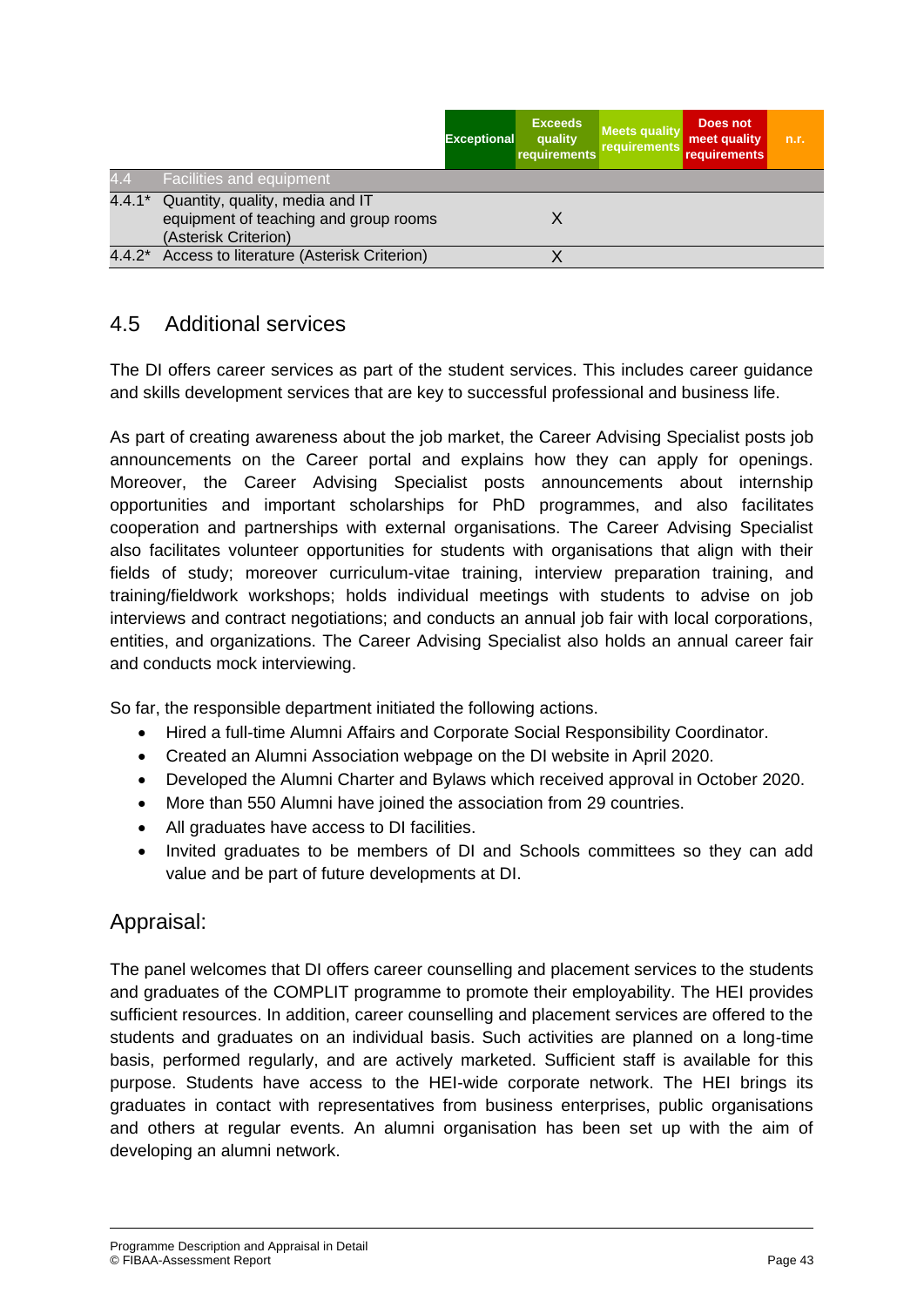|       |                                             | <b>Exceptional</b> | <b>Exceeds</b><br>quality<br>requirements | <b>Meets quality</b><br>requirements | Does not<br>meet quality<br>requirements | n.r. |
|-------|---------------------------------------------|--------------------|-------------------------------------------|--------------------------------------|------------------------------------------|------|
| 4.5   | <b>Additional services</b>                  |                    |                                           |                                      |                                          |      |
| 4.5.1 | Career counselling and placement<br>service |                    |                                           |                                      |                                          |      |
| 4.5.2 | Alumni Activities                           |                    |                                           |                                      |                                          |      |

## 4.6 Financing of the study programme (Asterisk Criterion)

The DI was established in 2015 with an initial funding of 20,000,000 QR (about 4,81 million Euro) from the Arab Center for Research and Policy Studies. The DI operations and academic activities are still funded by the founder the Arab Center for Research and Policy Studies. Moreover, DI is financed through a Qatari state grant, providing the most significant portion of funding. Other funding is provided by student tuition fees. Since the establishment, the DI has been expanding its services to accommodate the growing student body and to attain to students' and faculty members' teaching and learning needs. The Institute is pursuing a strategy to increase its independent research and executive training income.

### Appraisal:

The panel is convinced that the study programme is funded for the entire accreditation period so that students will definitely be able to complete their studies.

|        |                                                          | <b>Exceptional</b> | <b>Exceeds</b><br>quality<br>requirements | <b>Meets quality</b><br>requirements | Does not<br>meet quality<br>requirements | n.r. |
|--------|----------------------------------------------------------|--------------------|-------------------------------------------|--------------------------------------|------------------------------------------|------|
| $4.6*$ | Financing of the study programme<br>(Asterisk Criterion) |                    |                                           |                                      |                                          |      |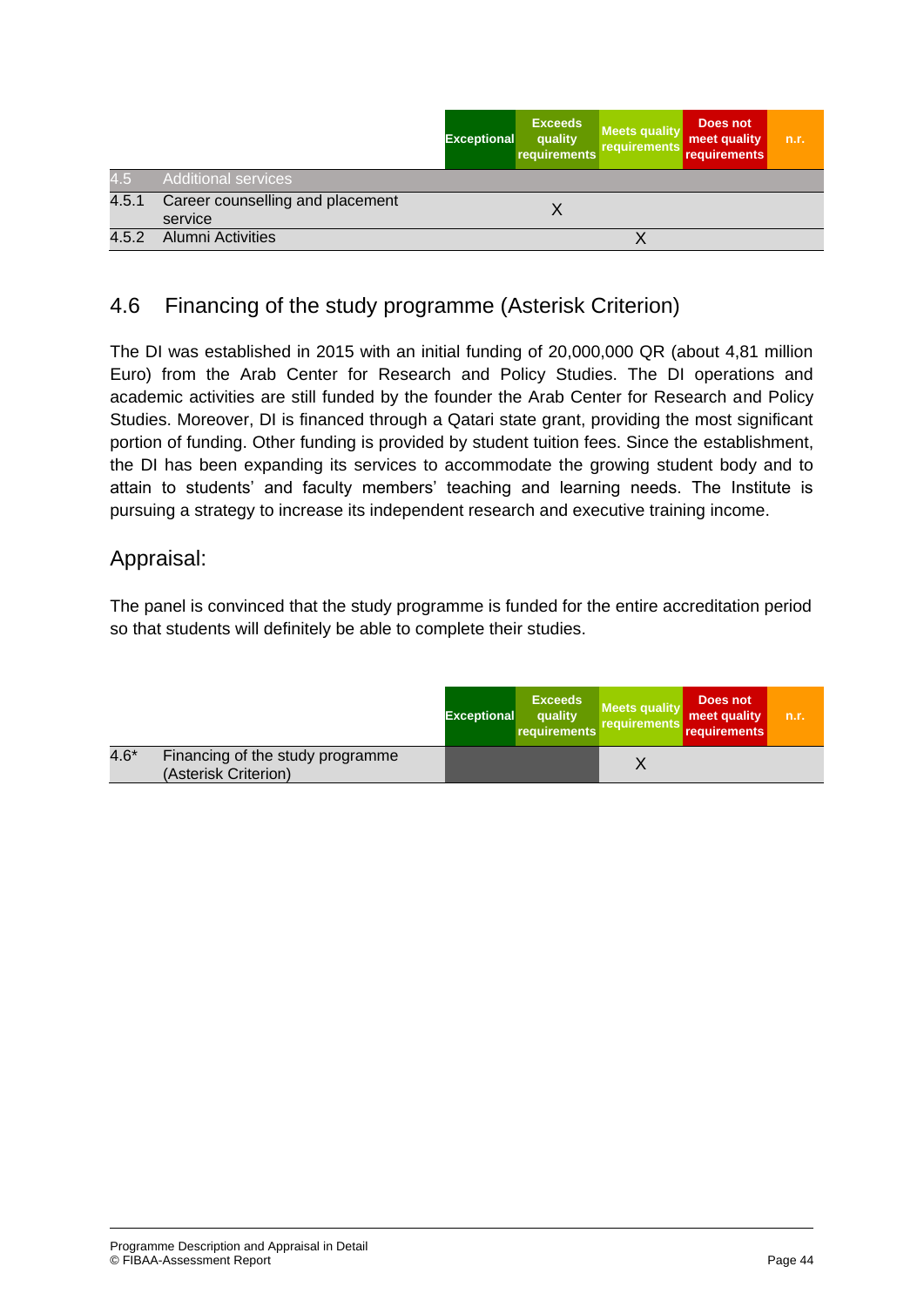## **5. Quality assurance and documentation**

The DI's Office of Institutional Effectiveness and Quality Assurance (OIEQA) provides a framework and guidance for assuring quality of academic programmes, research, academic services, administrative services, and public service at the DI. This "Institutional Effectiveness and Quality Assurance Framework" has found the approval from the DI Board of Trustees. The COMPLIT programme works within this framework to assure quality.

DI's TLA Committee<sup>22</sup>, quided by the OIEQA, developed a Programme Annual Monitoring Report template which serves to collect data and information on the programme, student and faculty performance. Based on the analysis the Programme Annual Monitoring Report is elaborated and includes data and key details regarding admissions to the CompLit programme, student grades, programme changes, teaching and learning strategies, graduation rates, alumni satisfaction and employment, and plans for improvement. The process also includes a programme learning outcome assessment, which features a special template. This annual report requires all faculty members in the programme to reflect on the data provided by the OIEQA..

In addition, the CompLit programme meets every month to discuss programme outcomes and areas for improvement. The head of programme also keeps track of ongoing development and attempts to provide guidance and mentorship to faculty members as needed. As has been noted, students are also afforded opportunities to address their concerns with their advisors, the head of programme, and at the student-faculty gatherings that occur once per semester. Beyond these mechanisms, the head of programme also oversees syllabi, provides evaluations of courses based on the course content and student evaluations, and works to ensure that instructors abide by DI policies and guidelines. All faculty members are also evaluated comprehensively by the head of programme and perform self-evaluations, and these evaluations involve a component that constructively examines their overall teaching performance.

Before the conclusion of each semester, students are asked to fill out anonymous, individual course evaluations. The OIEQA collates the data from the completed student course surveys and sends them to the relevant course instructors and heads of programme. The final results include both quantitative and qualitative anonymized data that are provided to the course's instructor, the head of the programme and the institution. The template also opens the possibility to students to make comments on the workload. After each semester, all DI instructors use a specially designed form to comment on the student evaluation survey results for their courses and on the course development. Both final, collated student evaluation results and the instructor feedback form are required to be included as part of an end-of-semester "course file" submitted by each instructor to the OIEQA. The head of programme also uses the Instructor Course Feedback Form to report to the Dean regarding all taught courses, with specific reference to both student course evaluation results and instructor feedback on student course evaluations.

To ensure the involvement of all relevant stakeholders in DI quality assurance process, students, faculty and relevant administrative staff are represented in the TLA and IEQA committees. In addition, students can avail of other opportunities to provide contemporaneous evaluations of courses and programmes. Students meet with their advisers at least twice per semester to discuss their progress. These meetings allow for

**<sup>.</sup>**  $22$  See above chapter 4.1.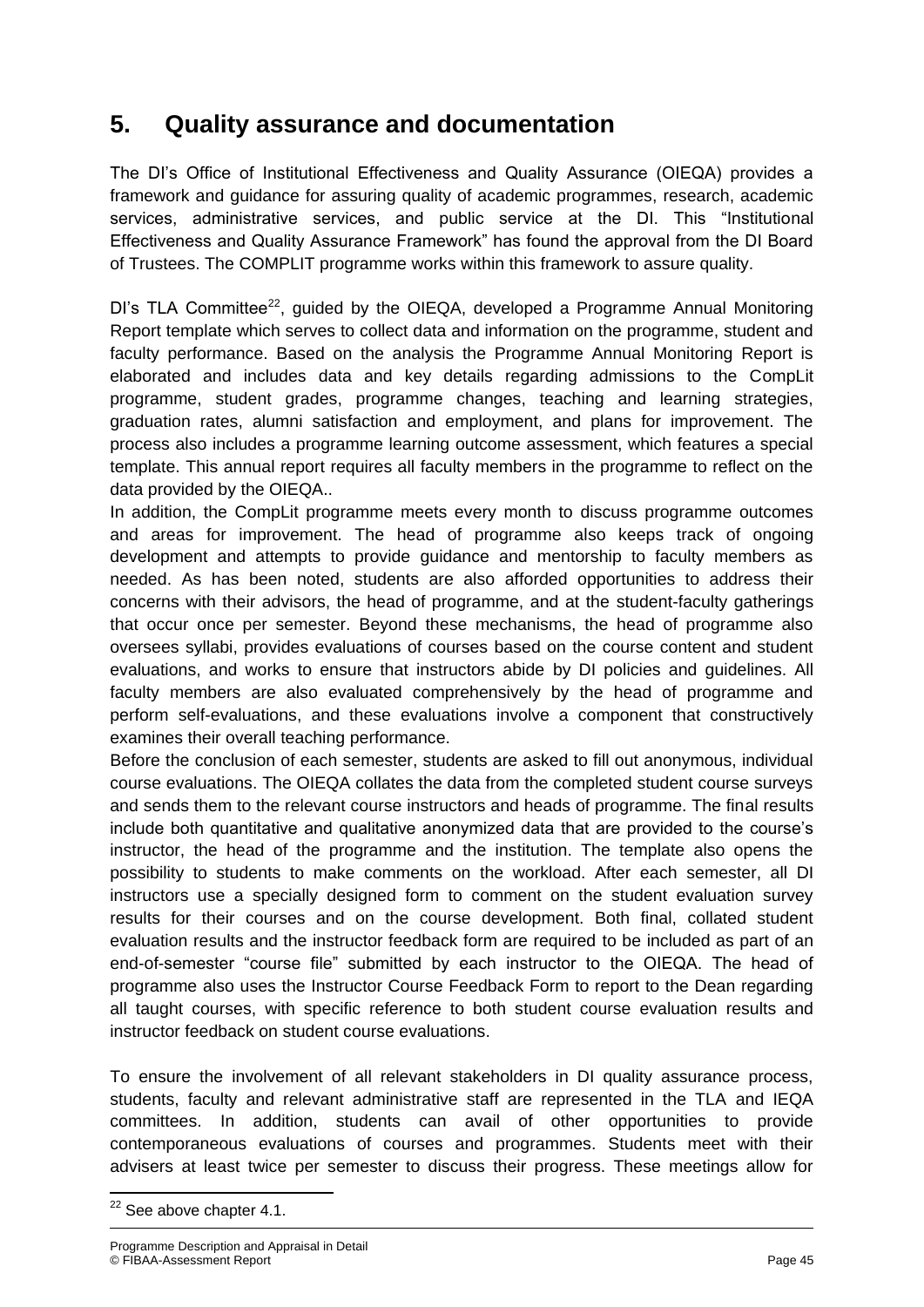dynamic interactions between the student and their adviser regarding the programme and individual courses. They can also complete a form to evaluate various aspects of their experience at DI. Moreover, once per semester, a programme gathering/forum is held that inter alia deals with quality assurance and allows students to express concerns regarding the programme and workload. Students are also encouraged to report concerns to their adviser or the head of programme, and DI students are collectively represented by a student council.

Furthermore, the DI provides various avenues for programme evaluation and improvement. The workshops provided by the TLA Office are not theoretical exercises, but structured environments for faculty members to improve their courses and programmes. These workshops provide guidance but also allow faculty members the flexibility to synthesise their own knowledge of their respective disciplines with the tools being taught to them in the workshops.

Finally, DI alumni also evaluate and provide programme feedback through the alumni and satisfaction surveys. The results of these surveys are addressed in the Programme Annual Monitoring Report. The programme devises improvement plans in order to address legitimate concerns that can be feasibly addressed. Important improvements are communicated to students via emails, meetings with the students and/or meetings with DI Student Council. It is also worth noting that the results of all surveys conducted are analysed and reported in summative OIEQA reports that are submitted to the Schools, DI Council and administrative units (where appropriate) for review and action.

The DI's OIEQA administers satisfaction surveys every year to all students and bi-annually administers an alumni survey for SOSH and annually for the School of Public Administration and Development Economics. The most recent alumni survey response rate was low, but it provided insight into where CompLit students are currently working and how we might assist them in the future.

The DI, SOSH and the CompLit programme have established clear protocols for document management. The head of programme and programme coordinator are responsible for collecting documents related to pedagogy, advising and theses and retain records of these for themselves. The records are subsequently forwarded to the SOSH office manager so that they may retain and evaluate documents, as necessary.

News about the DI, including the COMPLIT programme and its faculty and students, is published regularly in Zajel, a monthly e-newspaper published by the DI Communications and External Relations department. Zajel includes information about new DI developments, publications, research grants, awards, conferences, and events. Additionally, the DI uses its pages on Facebook, Twitter, Instagram, and YouTube to publish and broadcast news about the Institute.

The head of the programme and programme coordinator regularly keep faculty members and students aware of relevant updates and deadlines. In addition, activities that are administratively under the jurisdiction of SOSH are communicated to students and staff in a timely manner through the Dean's Office. The DI's Office of the President also regularly updates all concerned members of changes, obligation deadlines and other matters that may be of interest to them.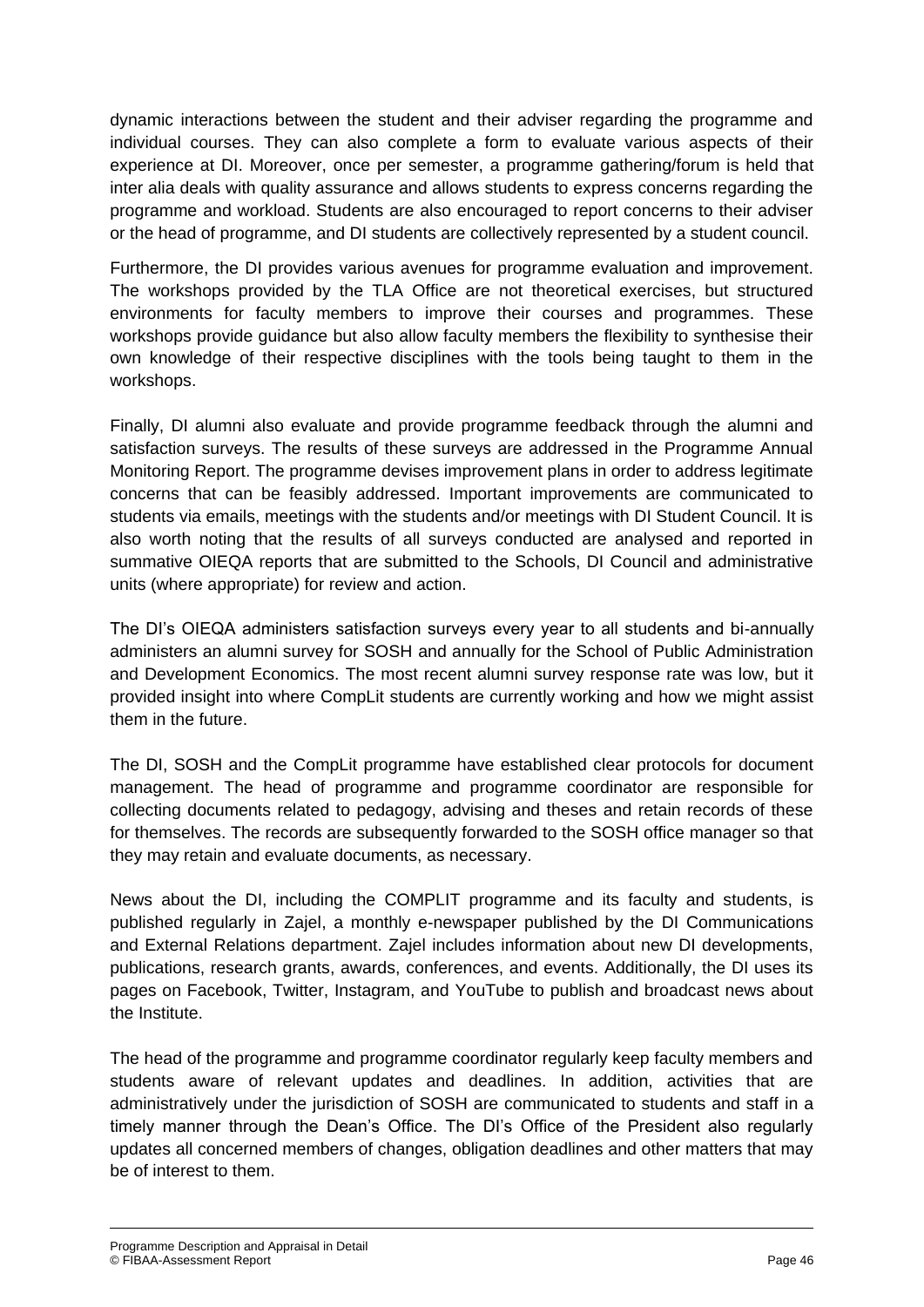The Communications and External Relations department provides regular announcements of events that are distributed to the whole DI community. For COMPLIT programme events, the programme coordinator works with the Communications and External Relations department to create flyers and announcements of events.

## Appraisal:

The panel welcomes that DI set up a quality assurance and development procedure that systematically and continuously monitors and develops the quality of the programme with respect to its contents, processes, and outcomes. It takes into account the evaluation results and the analysis on student workload, success rate, and graduate employment as well as the profile of the student population. Faculty members participate in the respective committees to plan and assess the quality assurance and development procedures. Responsibilities are clearly defined.

Evaluation by the students is conducted on a regular basis and in accordance with a prescribed procedure; the outcomes are communicated to the students and provide input for the quality development process. Students are represented in the relevant committees as well as in the programme forum that also deals with quality assurance matters.

Quality control by the faculty as well as an external evaluation by alumni are conducted on a regular basis and in accordance with a prescribed procedure; the outcomes are communicated and provide input for the quality development process.

The study programme's content, curriculum and examination scheme have been suitably documented and published (e.g. course plan and exam regulations).

The DI regularly publishes current news and information  $-$  both quantitative and qualitative  $$ about the study programme. In addition, the evaluation results are translated into a list of measures to be taken and published in an appropriate manner.

|          |                                                                                                                          | <b>Exceeds</b><br><b>Exceptional</b><br>quality<br>requirements | <b>Meets quality</b><br><b>requirements</b> | <b>Does not</b><br>meet quality<br><b>requirements</b> | n.r. |
|----------|--------------------------------------------------------------------------------------------------------------------------|-----------------------------------------------------------------|---------------------------------------------|--------------------------------------------------------|------|
| $5.1*$   | Quality assurance and quality<br>development with respect to contents,<br>processes and outcomes (Asterisk<br>Criterion) |                                                                 | X                                           |                                                        |      |
| 5.2      | Instruments of quality assurance                                                                                         |                                                                 |                                             |                                                        |      |
| 5.2.1    | Evaluation by students                                                                                                   |                                                                 | X                                           |                                                        |      |
| 5.2.2    | Evaluation by faculty                                                                                                    |                                                                 | X                                           |                                                        |      |
| 5.2.3    | External evaluation by alumni,<br>employers and third parties                                                            |                                                                 | X                                           |                                                        |      |
| 5.3      | Programme documentation                                                                                                  |                                                                 |                                             |                                                        |      |
| $5.3.1*$ | Programme description (Asterisk<br>Criterion)                                                                            |                                                                 | X                                           |                                                        |      |
| 5.3.2    | Information on activities during the<br>academic year                                                                    |                                                                 | X                                           |                                                        |      |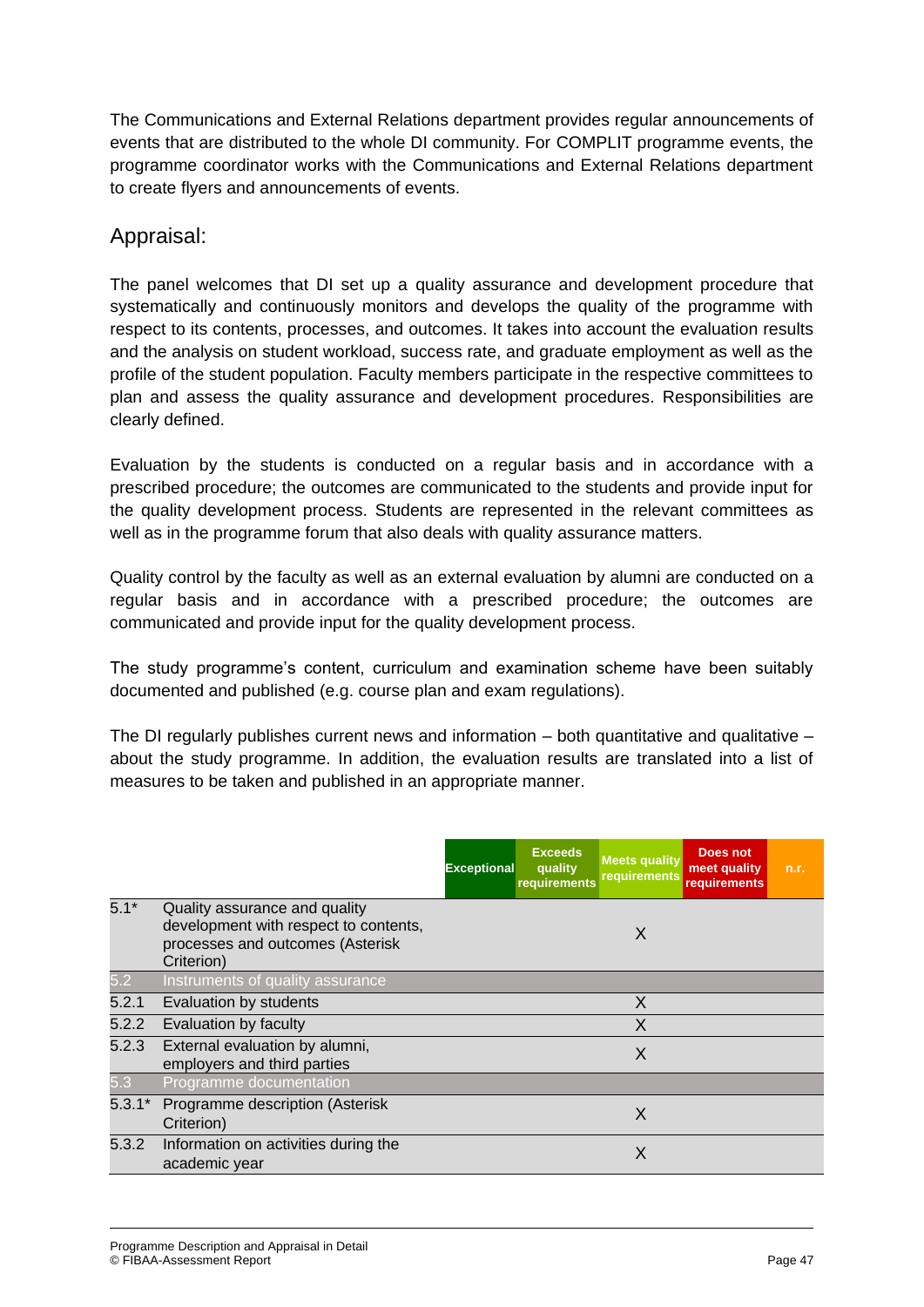# Quality profile

## **HEI:** Doha Institue for Graduate Studies

#### **Master programme:** Comparative Literature

|                         |                                                                                                      | <b>Exceptional</b> | <b>Exceeds</b><br>quality<br>requirements | <b>Meets quality</b><br>requirements | Does not<br>meet quality<br>requirements | n.r. |
|-------------------------|------------------------------------------------------------------------------------------------------|--------------------|-------------------------------------------|--------------------------------------|------------------------------------------|------|
|                         | <b>Objectives</b>                                                                                    |                    |                                           |                                      |                                          |      |
| $1.1*$                  | Objectives of the study programme<br>(Asterisk Criterion)                                            |                    |                                           | X                                    |                                          |      |
| $1.2*$                  | International orientation of the study<br>programme design (Asterisk Criterion)                      |                    | X                                         |                                      |                                          |      |
| 1.3                     | Positioning of the study programme                                                                   |                    |                                           |                                      |                                          |      |
| 1.3.1                   | Positioning of the study programme in<br>the educational market                                      |                    | $\sf X$                                   |                                      |                                          |      |
| 1.3.2                   | Positioning of the study programme on<br>the job market for graduates<br>("Employability")           |                    |                                           | X                                    |                                          |      |
| 1.3.3<br>$\overline{2}$ | Positioning of the study programme<br>within the HEI's overall strategic concept<br><b>Admission</b> |                    |                                           | X                                    |                                          |      |
| $2.1*$                  | Admission requirements (Asterisk Criterion)                                                          |                    | X                                         |                                      |                                          |      |
| 2.2                     | Counselling for prospective students                                                                 |                    |                                           | X                                    |                                          |      |
| $2.3*$                  | Selection procedure (if relevant)                                                                    |                    | X                                         |                                      |                                          |      |
| $2.4(*)$                | Professional experience; if relevant                                                                 |                    |                                           |                                      |                                          | X    |
| $2.5*$                  | Ensuring foreign language proficiency<br>(Asterisk Criterion)                                        |                    |                                           | X                                    |                                          |      |
| $2.6*$                  | Transparency and documentation of<br>admission procedure and decision<br>(Asterisk Criterion)        |                    |                                           | X                                    |                                          |      |
| $\overline{\mathbf{3}}$ | Contents, structure and didactical concept                                                           |                    |                                           |                                      |                                          |      |
| 3.1                     | Contents                                                                                             |                    |                                           |                                      |                                          |      |
| $3.1.1*$                | Logic and conceptual coherence<br>(Asterisk Criterion)                                               |                    |                                           | X                                    |                                          |      |
| $3.1.2*$                | Rationale for degree and programme<br>name (Asterisk Criterion)                                      |                    |                                           | X                                    |                                          |      |
| $3.1.3*$                | Integration of theory and practice<br>(Asterisk Criterion)                                           |                    |                                           | X                                    |                                          |      |
| 3.1.4                   | Interdisciplinary thinking                                                                           |                    | X                                         |                                      |                                          |      |
| 3.1.5                   | <b>Ethical aspects</b>                                                                               |                    |                                           | X                                    |                                          |      |
| $3.1.6*$                | Methods and scientific practice (Asterisk<br>Criterion)                                              |                    |                                           | X                                    |                                          |      |
| $3.1.7*$                | Examination and final thesis (Asterisk<br>Criterion)                                                 |                    |                                           | X                                    |                                          |      |
| 3.2                     | <b>Structure</b>                                                                                     |                    |                                           |                                      |                                          |      |
| $3.2.1*$                | Modular structure of the study<br>programme (Asterisk Criterion)                                     |                    |                                           | X                                    |                                          |      |
| $3.2.2*$                | Study and exam regulations (Asterisk<br>Criterion)                                                   |                    |                                           | X                                    |                                          |      |
| $3.2.3*$                | Feasibility of study workload (Asterisk<br>Criterion)                                                |                    |                                           | X                                    |                                          |      |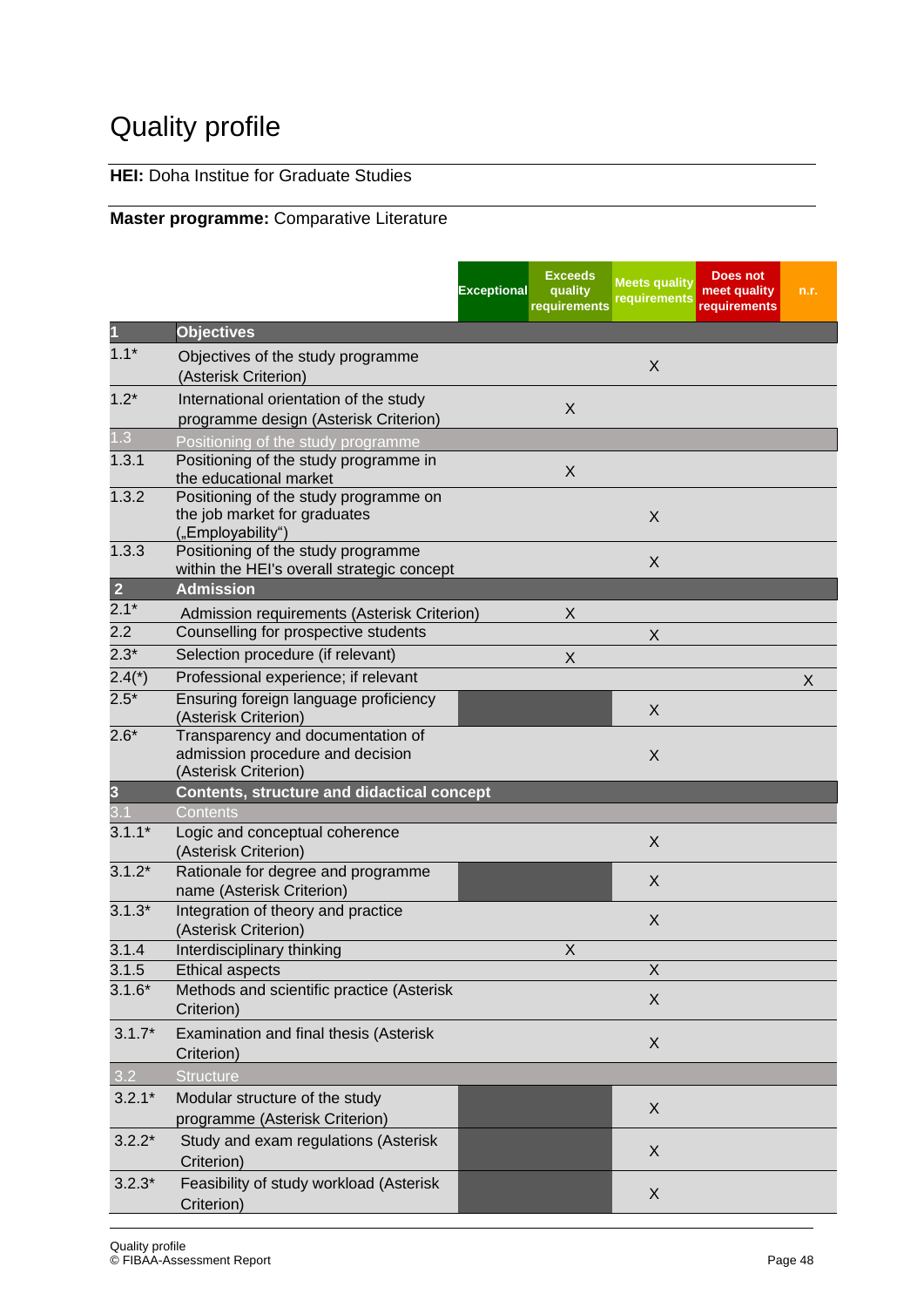|            |                                                                                                                                                             | <b>Exceptional</b> | <b>Exceeds</b><br>quality<br>requirements | <b>Meets quality</b><br>requirements | <b>Does not</b><br>meet quality<br>requirements | n.r. |
|------------|-------------------------------------------------------------------------------------------------------------------------------------------------------------|--------------------|-------------------------------------------|--------------------------------------|-------------------------------------------------|------|
| 3.2.4      | Equality of opportunity                                                                                                                                     |                    |                                           | X                                    |                                                 |      |
| 3.3        | <b>Didactical concept</b>                                                                                                                                   |                    |                                           |                                      |                                                 |      |
| $3.3.1*$   | Logic and plausibility of the didactical<br>concept (Asterisk Criterion)                                                                                    |                    |                                           | X                                    |                                                 |      |
| $3.3.2*$   | Course materials (Asterisk Criterion)                                                                                                                       |                    |                                           | X                                    |                                                 |      |
| 3.3.3      | <b>Guest lecturers</b>                                                                                                                                      |                    |                                           | X                                    |                                                 |      |
| 3.3.4      | Lecturing tutors                                                                                                                                            |                    |                                           |                                      |                                                 | X    |
| 3.4        | Internationality                                                                                                                                            |                    |                                           |                                      |                                                 |      |
| $3.4.1*$   | International contents and intercultural<br>aspects (Asterisk Criterion)                                                                                    |                    | X                                         |                                      |                                                 |      |
| 3.4.2      | Internationality of the student body                                                                                                                        | X                  |                                           |                                      |                                                 |      |
| 3.4.3      | Internationality of faculty                                                                                                                                 |                    | X                                         |                                      |                                                 |      |
| 3.4.4      | Foreign language contents                                                                                                                                   |                    | X                                         |                                      |                                                 |      |
| $3.5*$     | Multidisciplinary competences and<br>skills (Asterisk Criterion)                                                                                            |                    |                                           | X                                    |                                                 |      |
| $3.6*$     | Skills for employment / Employability<br>(Asterisk Criterion)                                                                                               |                    |                                           | X                                    |                                                 |      |
| 4.         | <b>Academic environment and</b>                                                                                                                             |                    |                                           |                                      |                                                 |      |
|            | framework conditions                                                                                                                                        |                    |                                           |                                      |                                                 |      |
| 4.1        | Faculty                                                                                                                                                     |                    |                                           |                                      |                                                 |      |
| $4.1.1*$   | Structure and quantity of faculty in<br>relation to curricular requirements<br>(Asterisk Criterion)                                                         |                    |                                           | X                                    |                                                 |      |
| $4.1.2*$   | Academic qualification of faculty<br>(Asterisk Criterion)                                                                                                   |                    | X                                         |                                      |                                                 |      |
| $4.1.3*$   | Pedagogical / didactical qualification of<br>faculty (Asterisk Criterion)                                                                                   |                    |                                           | X                                    |                                                 |      |
| 4.1.4      | Practical business experience of faculty                                                                                                                    |                    |                                           | X                                    |                                                 |      |
| $4.1.5*$   | Internal cooperation (Asterisk Criterion)                                                                                                                   |                    |                                           | X                                    |                                                 |      |
| $4.1.6*$   | Student support by the faculty (Asterisk<br>Criterion)                                                                                                      |                    | X                                         |                                      |                                                 |      |
| $4.1.7(*)$ | Student support in distance learning                                                                                                                        |                    |                                           |                                      |                                                 | X    |
| 4.2        | Programme management                                                                                                                                        |                    |                                           |                                      |                                                 |      |
| $4.2.1*$   | Programme Director (Asterisk Criterion)                                                                                                                     |                    |                                           | X                                    |                                                 |      |
| 4.2.2      | Process organisation and<br>administrative support for students and<br>faculty                                                                              |                    | X                                         |                                      |                                                 |      |
| 4.3        | Cooperation and partnerships                                                                                                                                |                    |                                           |                                      |                                                 |      |
| $4.3.1*$   | Cooperation with HEIs and other<br>academic institutions or networks<br>(Asterisk Criterion for cooperation<br>programmes)                                  |                    |                                           | X                                    |                                                 |      |
| $4.3.2(*)$ | Cooperation with business enterprises<br>and other organisations (Asterisk<br>Criterion for educational and vocational<br>programmes, franchise programmes) |                    |                                           | X                                    |                                                 |      |
| 4.4        | <b>Facilities and equipment</b>                                                                                                                             |                    |                                           |                                      |                                                 |      |
| $4.4.1*$   | Quantity, quality, media and IT                                                                                                                             |                    | X                                         |                                      |                                                 |      |